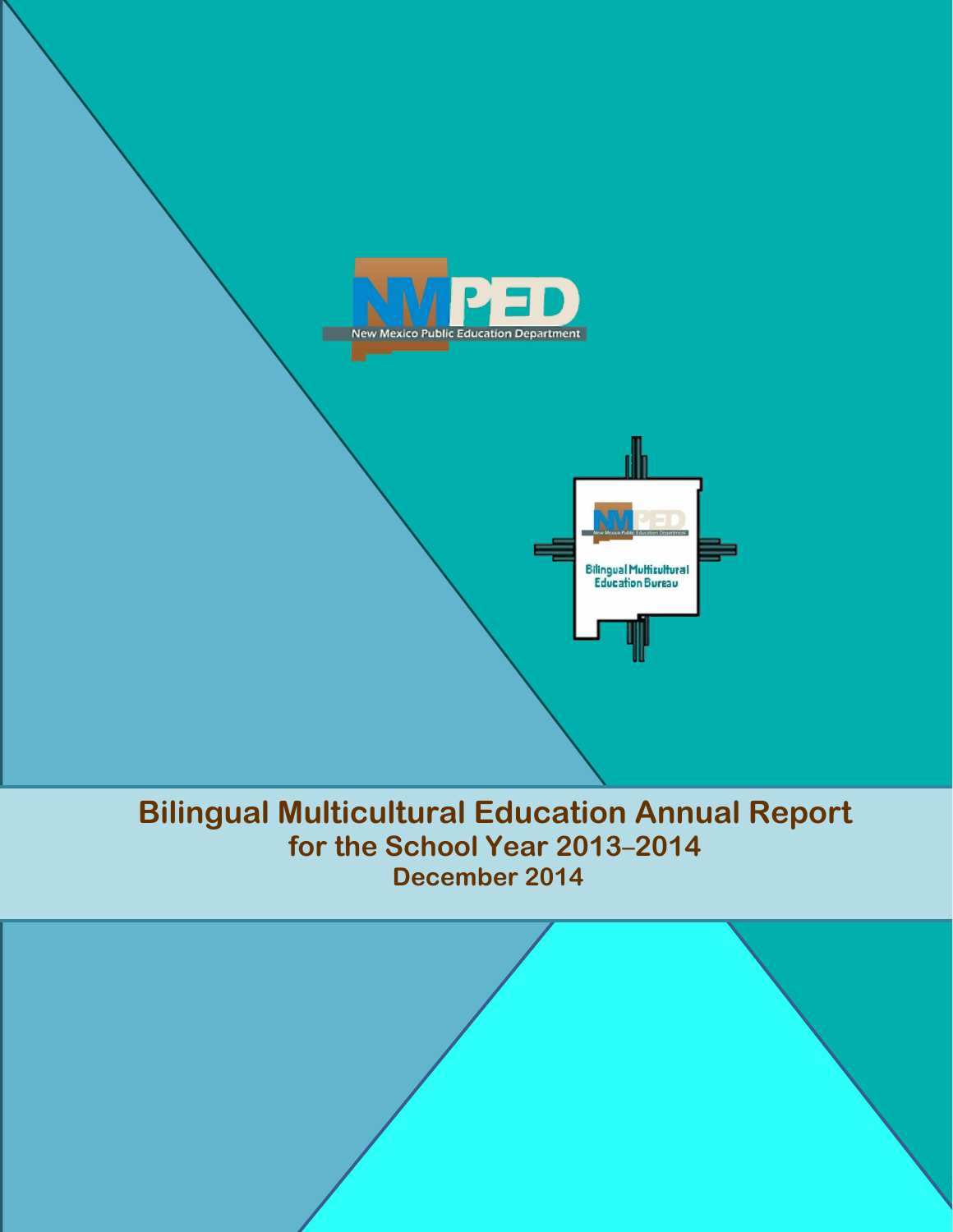

The State of New Mexico

# **Bilingual Multicultural Education Annual Report For School Year 2013–2014 December 2014**

Susana Martinez Governor

Hanna Skandera Secretary of Education

#### **Required Notice**

The contents of this document were developed under a grant from the U.S. Department of Education (USDOE). However, the contents do not necessarily represent the policy of the USDOE, and should not be regarded as an endorsement by the Federal Government.

#### **Copyright Notice**

This report is copyright free, so no permission is needed to cite or reproduce it for **non-profit purposes**. If material from it is included in another **non-profit** publication, cite as follows:

Some information in this document was adapted from the *Bilingual Education Annual Report for School Year 2013–2014, (December 2014)* which is a copyright-free report published by the New Mexico Public Education Department.

#### **Notes**

• This report is available at [www.ped.state.nm.us.](http://www.ped.state.nm.us/) Click on the A–Z directory to locate it under "Bilingual and Multicultural Education."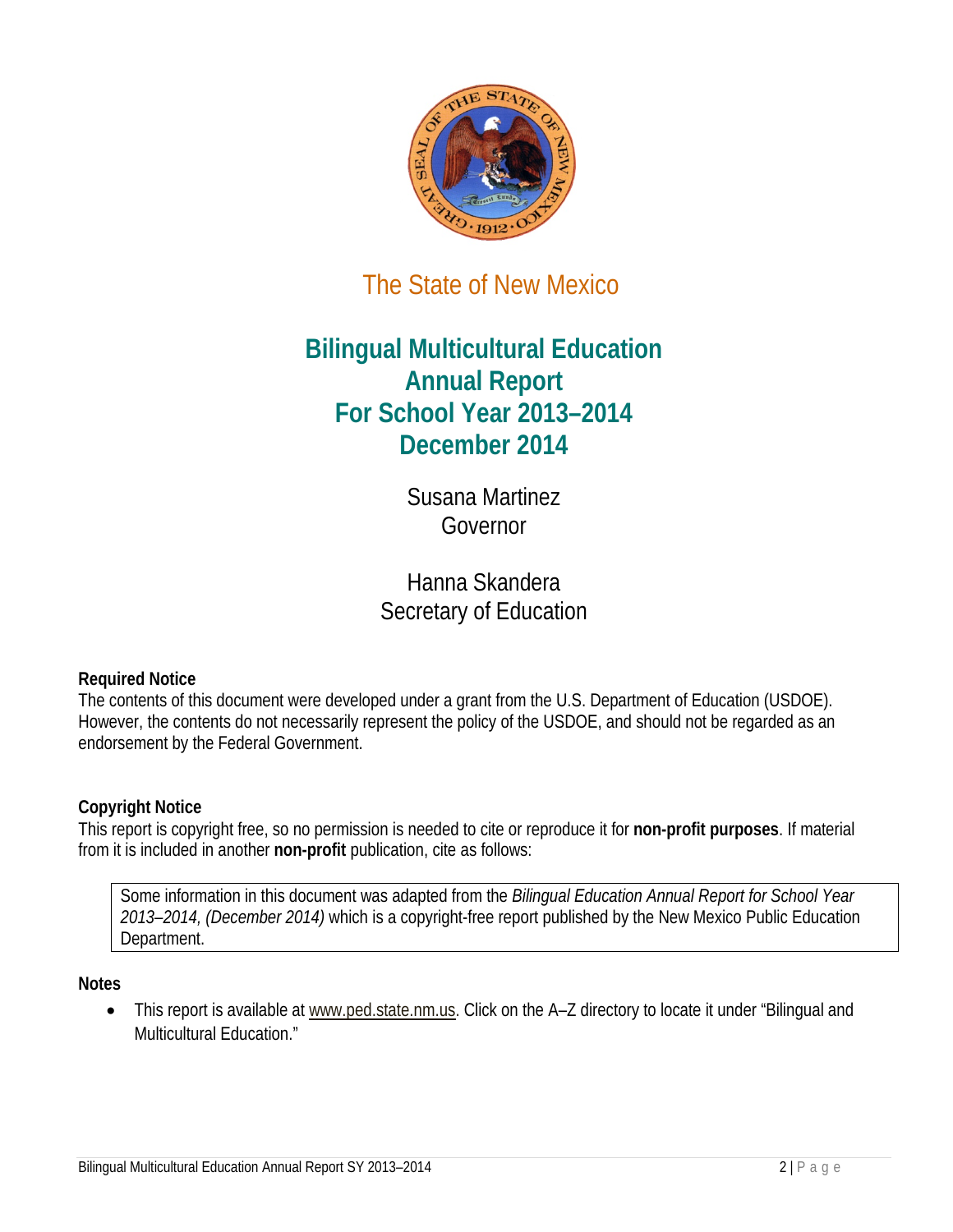#### <span id="page-2-0"></span>**Acknowledgements**

**The Secretary of Education thanks the following individuals for their contributions to this report:**

*Leighann Lenti,* Deputy Secretary, New Mexico Public Education Department

*Matt Montaño,* Educator Quality Division, New Mexico Public Education Department

*Cindy Gregory, Ph.D.,* Chief Statistician, New Mexico Public Education Department

*Richard Trujillo, Data Collection and Application Support Manager,* New Mexico Public Education Department

*Icela Pelayo, Ph.D. Director,* Bilingual Multicultural Education Bureau, New Mexico Public Education Department

*Elisabeth Valenzuela, Ph.D.,* Education Administrator, Bilingual Multicultural Education Bureau,

New Mexico Public Education Department

*Sherri Green,* Management Analyst, Bilingual Multicultural Education Bureau,

New Mexico Public Education Department

Annjenette Torres, Director, Constituent Services and Strategic Initiatives, New Mexico Public Education Department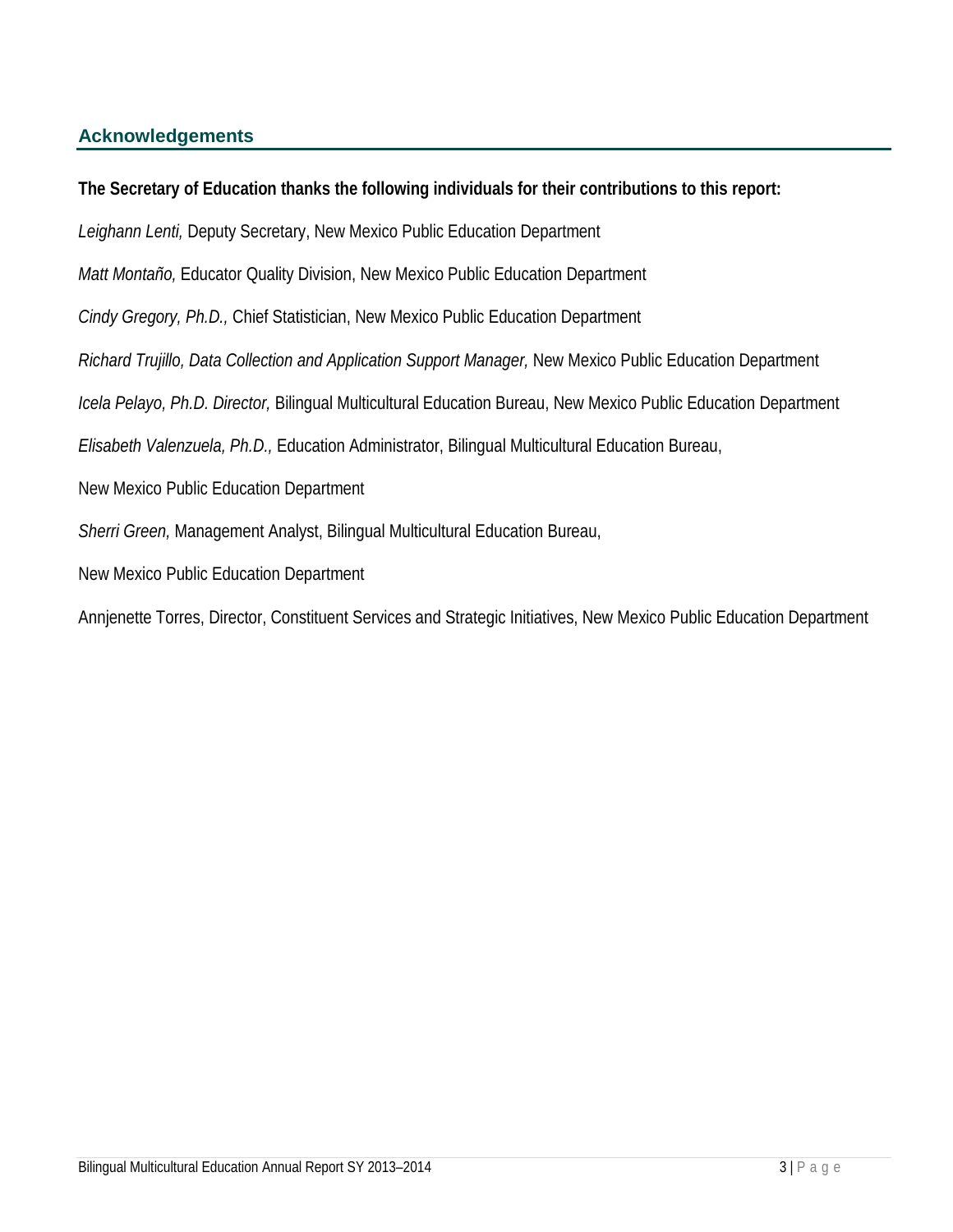### **Table of Contents**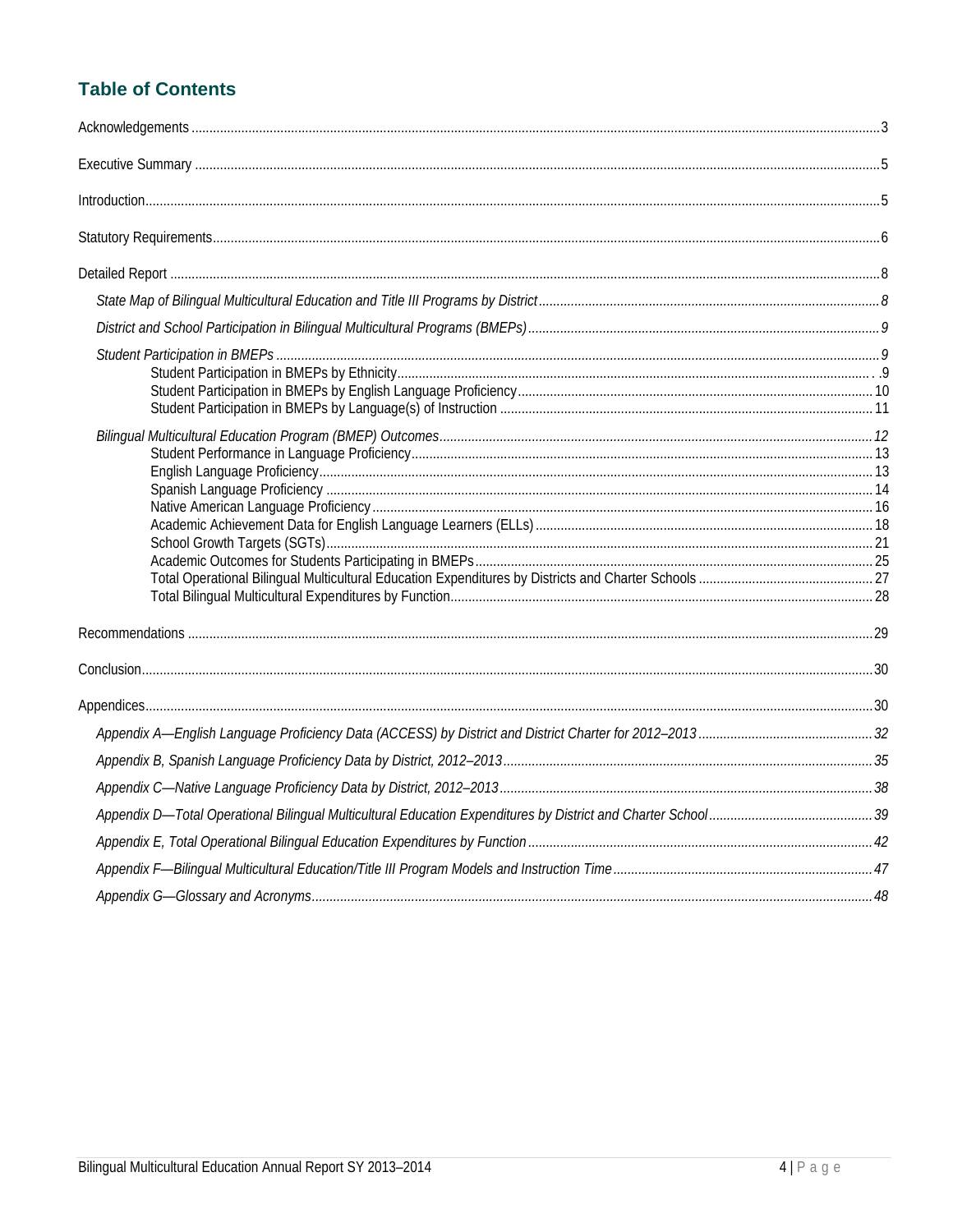<span id="page-4-1"></span><span id="page-4-0"></span>The purpose of the Annual Report is to comply with state statute and inform stakeholders regarding the Bilingual Multicultural Education Bureau's (BMEB's) efforts and how these are connected to the New Mexico Public Education Department's (PED's) current initiatives. The following is a summary of the main entries within the 2013–2014 Bilingual Multicultural Education Annual Report.

**Program Participation**. Overall, the student population in New Mexico's public schools is 338,234. Currently, the number of students participating in New Mexico state-funded bilingual multicultural education programs (BMEPs) is 58,074, representing 17% of the student population in state's public schools. Hispanic or Latino students represent 60% of the total student population in the state and represent the largest ethnic group participating in BMEPs with 45,287 students or 78% of all BMEP students. Native American students represent 10% of the state's total population and 15% of students in BMEPs. Hispanic and Native American students make up the majority of all New Mexico students and this is consistent with BMEP program participation as well. Over 500 schools in over 60% all school districts statewide provide Spanish or Native American Language BMEPs.

**English Language Proficiency**. English learners (ELs) are required to take the WIDA ACCESS for ELLs©, an English language proficiency assessment every year they are classified as an EL. This year's results are comparable to last year's results with no change. The percentage of students scoring in the three highest levels of English language proficiency—Expanding (4), Bridging (5) and Reaching (6)—remains at 43%. This change suggests more growth in the area of English language proficiency for New Mexico's ELs is necessary to ensure all students, including our ELs/bilingual learners, are college, career, and community ready.

**Home/Heritage Language Proficiency**. Becoming bilingual and biliterate requires a twin focus on learning English, as well as a second language such as Spanish or a Native American language, usually a student's home or cultural language. Given the goals of the BMEP as stipulated in New Mexico statute and rule, it is imperative that students have access to effective instructional programming designed to meet the needs of all participating students. According to 2013–2014 data for Spanish language proficiency, the percentage of students scoring at the non-Spanish proficient level increased by 4% from the previous year. Additionally, there was a 3% increase in the percent of students scoring in the limited- and fluent-Spanish proficient level. The percentage of students tested scored in the Fluent-Spanish proficient level decreased by 8%. A refined focus on ensuring all students are developing academic language and literacy in the home or heritage language in addition to English is necessary.

This year much more data was received for Native American languages was reported to the BMEB. The percentage of students scoring at the non-proficient level in Native American languages is high, though it decreased by 4% to 63%. In 2013–2014, the percentage of students scoring in the limited-proficient in Native American languages remained the same. However, students scoring in the fluent-proficient level in Native American languages increased by 4% from the previous year. The vast majority of students in Spanish and Native American language programs alike score at non- and limited-proficient levels. Proficiency in a second language is a primary goal of BMEPs and current levels of proficiency must be dramatically increased. Educators need to understand the implications of data to make effective data-driven decisions pertaining to instruction that significantly and positively impact educational outcomes for all BMEP students.

**Academic Outcomes.** Overall, American Indian and Hispanic ELs are the lowest-performing students within their corresponding subgroups. Moreover, **non-EL American Indian and Hispanic students participating in BMEPs are the highest-performing students within their subgroups**. Though uneven and for a variety of other contributing factors, it is clear that students participating in BMEPs outperform groups of students that do not participate in programs even though some non-participating students would certainly benefit from BMEP participation (especially American Indian and Hispanic ELs). Given that ELs, as a group, are among the lowest-performing students it is imperative that **all educators share responsibility for ensuring ELs have access to grade-level curriculum and instruction so all students can engage the subject matter and academic content in meaningful and purposeful ways.** 

**Expenditures and Use of Funds.** The total BMEP funds allocated to districts and charters in 2013–2014 was \$36.5 million whereas the total operational funds expended on BMEPs by districts and charters totaled \$74.1 million. The difference in the funds expended and those allocated was \$37.5 million. Thus, districts and charter school spending on BMEPs exceeded BMEP funding allocated by the state. In 2013–2014, 96% of the total funds expended on BMEPs went towards direction instruction, such as teacher salaries and stipends.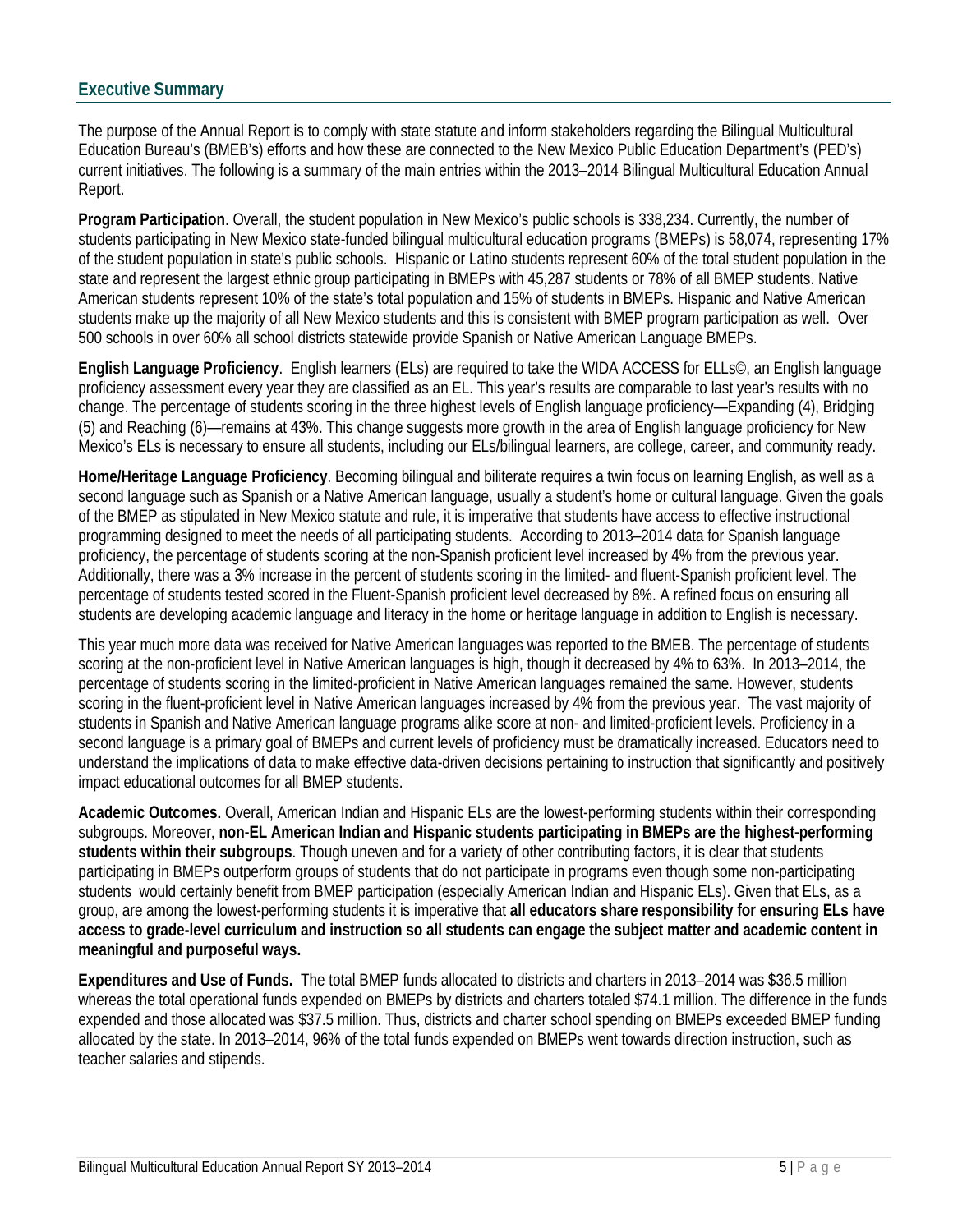<span id="page-5-0"></span>The Bilingual Multicultural Education Bureau (BMEB) strives to serve all students participating in Bilingual Multicultural Education Programs (BMEPs) so that all students achieve the determined program goals as outlined by New Mexico statute and education code which are that: 1) students become bilingual and biliterate in English and a second language, and; 2) students meet all academic content standards and benchmarks in all subject areas.

The purpose of the Bilingual Multicultural Education Annual Report is to comply with state statute and inform stakeholders regarding the BMEB's efforts and how these are connected to Public Education Department's (PED's) current initiatives.

BMEB actively works to streamline and provide data that can be used in meaningful and purposeful ways and is committed to improving the quality of data and reporting. To that aim, the report focuses the key areas pertaining to the main work of the BMEB as follows:

- Collect and report data on district, school and student participation
- Collect and report data regarding language proficiency to assess progress on BMEP goal 1
- Analyze and report achievement data based on the New Mexico Standards Based Assessment (SBA) for relevant subgroups, including English learners (ELs), to assess progress on BMEP goal 2
- Evaluate and determine program effectiveness and use of funds for BMEPs

The following report addresses they key areas above with data for the 2013–2014 school year, providing some longitudinal data for comparison over time. Not all data is uniform and where this may factor into the interpretation of data results, it is noted.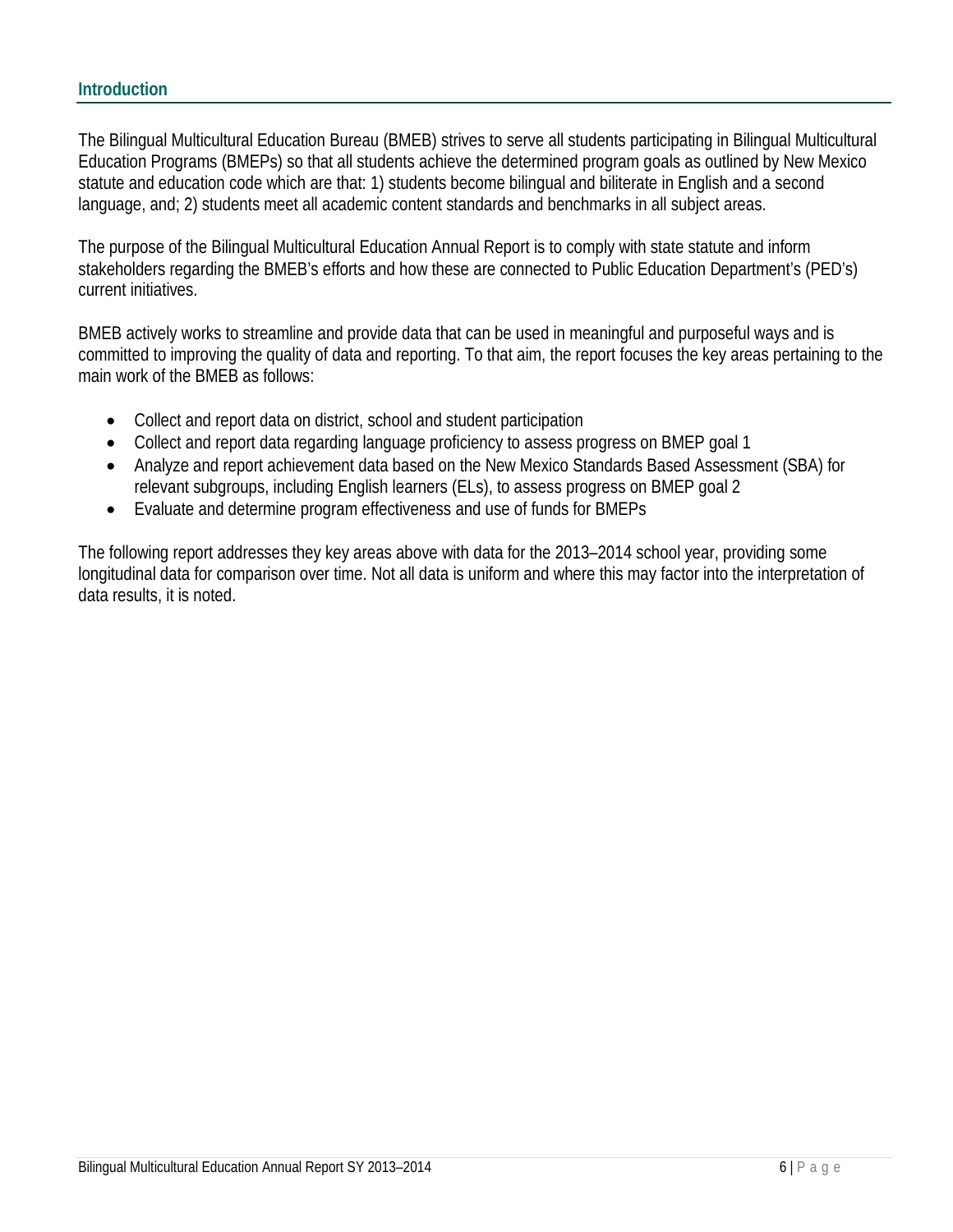This section describes the laws and rules that apply to BMEPs in relevant part as follows:

#### **22-23-4. Department; powers; duties. (2004)**

A. The department shall issue rules for the development and implementation of bilingual multicultural education programs.

B. The department shall administer and enforce the provisions of the Bilingual Multicultural Education Act [22-23-1 NMSA 1978].

C. The department shall assist school boards in developing and evaluating bilingual multicultural education programs.

D. In the development, implementation and administration of the bilingual multicultural education programs, the department shall give preference to New Mexico residents who have received specialized training in bilingual education when hiring personnel.

#### **22-23-5. Bilingual multicultural education program plan; evaluation. (2004)**

A. The school board may prepare and submit to the department a bilingual multicultural education program plan in accordance with rules issued by the department.

B. At regular intervals, the school board and a parent advisory committee from the district shall review the goals and priorities of the plan and make appropriate recommendations to the department.

C. Bilingual multicultural education programs shall be located in the district and delivered as part of the regular academic program. Involvement of students in a bilingual multicultural education program shall not have the effect of segregating students by ethnic group, color or national origin.

D. Each district shall maintain academic achievement and language proficiency data and update the data annually to evaluate bilingual multicultural education program effectiveness and use of funds. The department shall annually compile and report this data to the appropriate interim legislative committee.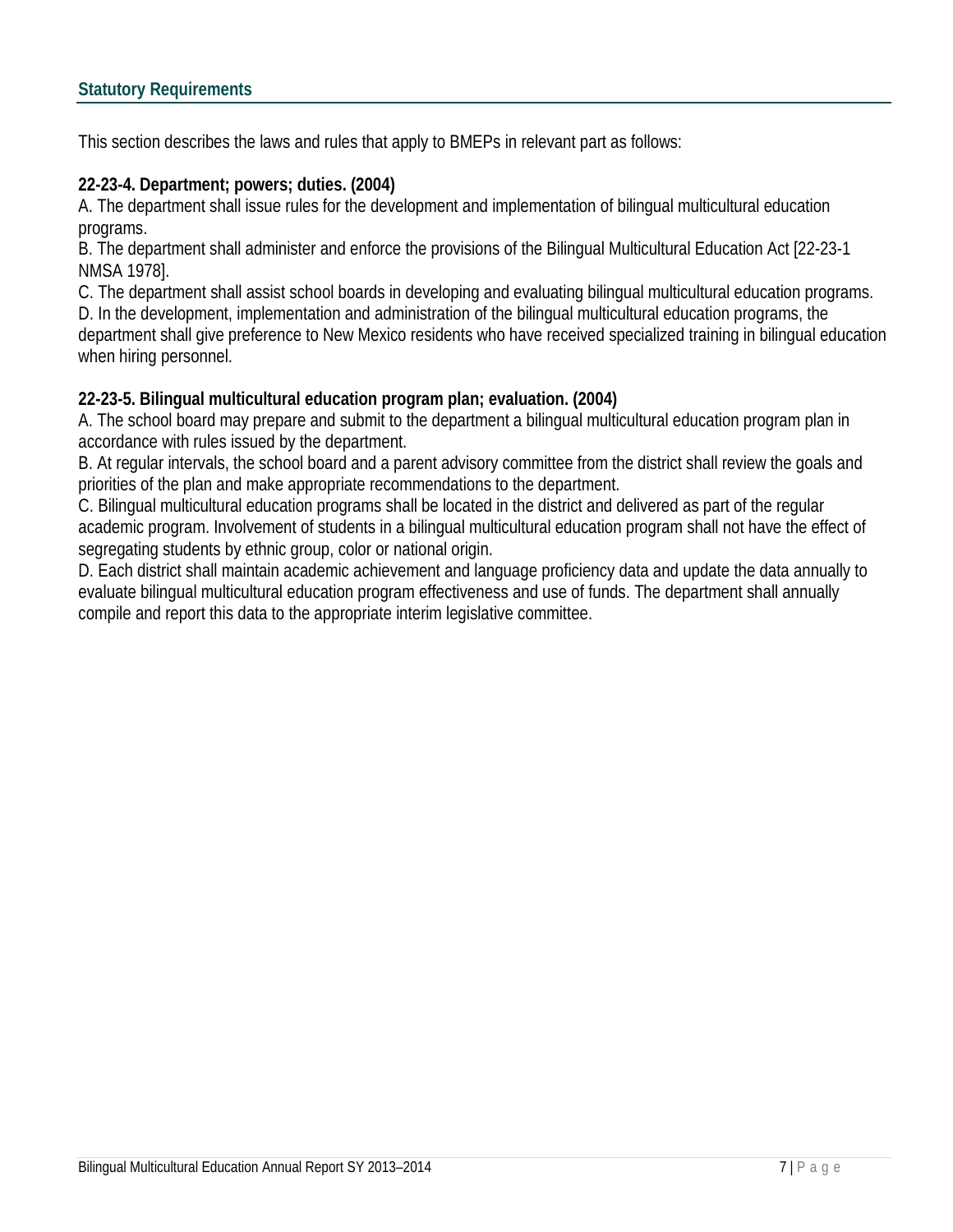#### <span id="page-7-1"></span><span id="page-7-0"></span>State Map of Bilingual Multicultural Education and Title III Programs by District



**School Year 2013–2014**

- Bilingual Education and Title III Programs—Native American Languages
- Bilingual Education Only—Native American Languages  $\mathcal{L}^{\mathcal{L}}$
- Bilingual Education Program and Title III—Native American Languages and Spanish Language **COL**
- Bilingual Education and Title III—Spanish Language **M**
- Bilingual Education Only—Spanish Language
- Ø. Title III Programs Only
- П No Bilingual Program

The map illustrates district participation in the state's Bilingual Multicultural Education Programs (BMEPs), Federal Title III programs, and districts that provide both or none, by language. Approximately two-thirds of the total 89 school districts in New Mexico implemented state BMEPs.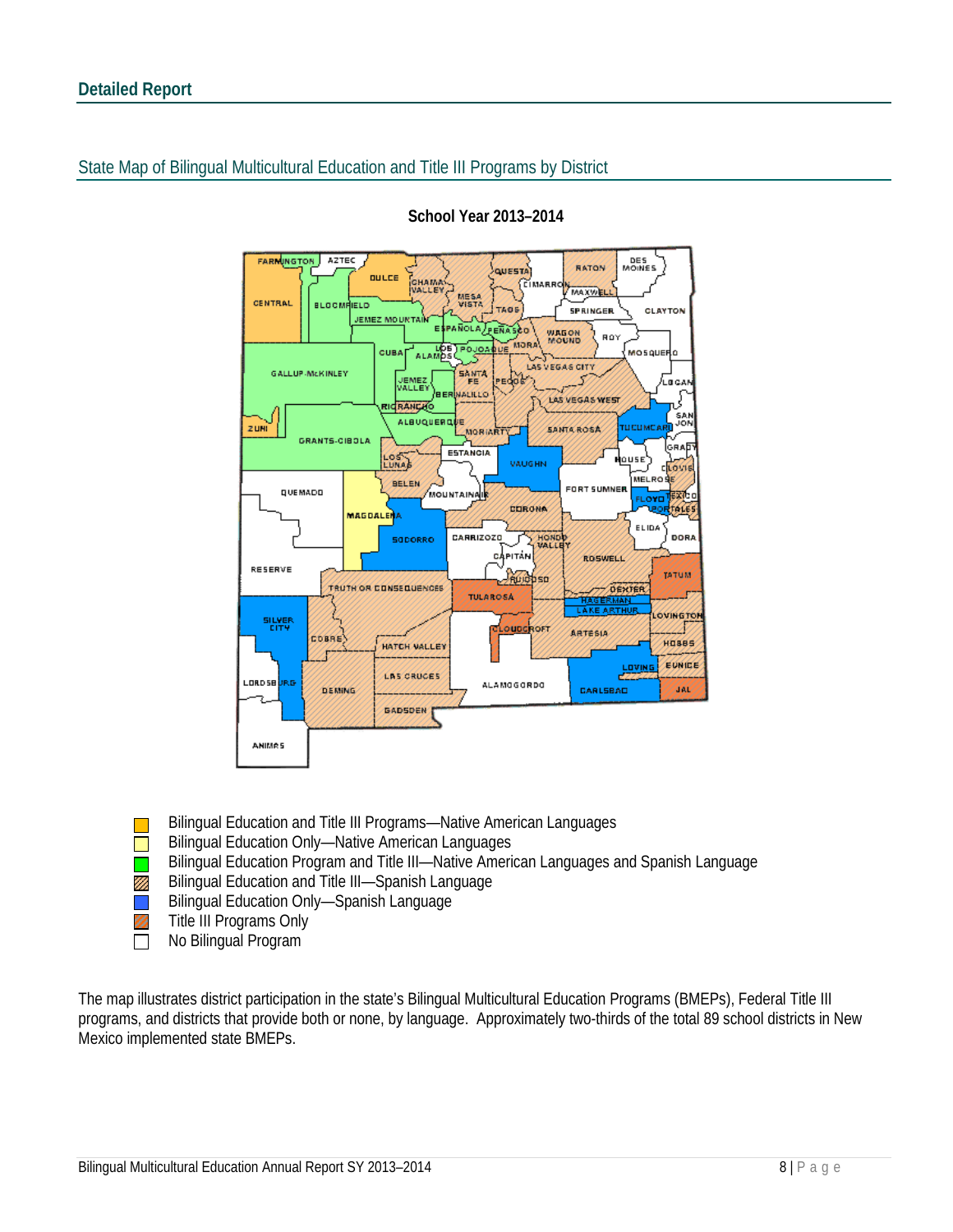<span id="page-8-0"></span>In 2013–2014, the number of districts participating in BMEPs remains constant—no change from the previous year. There was a 4% decrease in the number of district schools (which includes in-district charter schools) implementing BMEPs, in many cases, due to the lack of highly-qualified teacher with bilingual endorsements.

| Table 1<br><b>District/School Participation in BMEPs</b><br>SY 2009-2010 to SY 2013-2014 |                                |                                                              |                              |                                            |  |  |  |
|------------------------------------------------------------------------------------------|--------------------------------|--------------------------------------------------------------|------------------------------|--------------------------------------------|--|--|--|
| <b>School Year</b>                                                                       |                                | <b>NM Districts</b>                                          |                              | <b>NM Schools</b>                          |  |  |  |
|                                                                                          | Total # of<br><b>Districts</b> | Total # of Districts and<br><b>State Charters with BMEPs</b> | Total # of<br><b>Schools</b> | Total #<br>of Schools with<br><b>BMEPS</b> |  |  |  |
| SY 09-10                                                                                 | 89                             | 59 (66%)                                                     | 856                          | 511 (60%)                                  |  |  |  |
| SY 10-11                                                                                 | 89                             | 64 (72%)                                                     | 863                          | 535(61%)                                   |  |  |  |
| SY 11-12                                                                                 | 89                             | 62 (70%)                                                     | 863                          | 529(61%)                                   |  |  |  |
| SY 12-13                                                                                 | 89                             | 62 (70%)                                                     | 863                          | 496 (57%)                                  |  |  |  |
| SY 13-14                                                                                 | 89                             | 60 (67%)                                                     | 862                          | 523 (61%)                                  |  |  |  |

SOURCE: Student Teacher Accountability Reporting System (STARS), 80<sup>th</sup> Day, 2013-2014.

*Note: Total number of schools includes all public schools, local and state-chartered schools, and state-supported schools.*

#### <span id="page-8-1"></span>Student Participation in BMEPs

BMEPs in New Mexico public schools are committed to providing quality services to a diverse student population from different ethnic and cultural backgrounds. **The total number of students participating in New Mexico BMEPs is 58,074 and represents 17% of student population in New Mexico's public schools.**

<span id="page-8-2"></span>Student Participation in BMEPs by Ethnicity

The table below illustrates the number of students participating in BMEPs for the last six years.

| Table 2<br><b>Student Participation in BMEPs by Ethnicity</b><br>SY 2009-2010 to 2013-2014 |                               |          |                                               |          |                                               |          |                        |  |
|--------------------------------------------------------------------------------------------|-------------------------------|----------|-----------------------------------------------|----------|-----------------------------------------------|----------|------------------------|--|
| Year                                                                                       | Total # of<br><b>Students</b> |          | Total # of Hispanic Students                  |          | Total # of Native<br><b>American Students</b> |          | <b>Other Students</b>  |  |
|                                                                                            |                               |          |                                               |          |                                               |          |                        |  |
|                                                                                            |                               | In BMEPs | Not in<br><b>BMEPs</b>                        | In BMEPs | Not in<br><b>BMEPs</b>                        | In BMEPs | Not in<br><b>BMEPs</b> |  |
| SY09-10                                                                                    | 332,939                       | 45,942   | 142,561                                       | 9,102    | 27,121                                        | 4,436    | 103,777                |  |
| SY 10-11                                                                                   | 328,172                       | 46,038   | 151,913                                       | 8,735    | 25,901                                        | 4,661    | 90,924                 |  |
| SY 11-12                                                                                   | 328,017                       | 43,855   | 151,628                                       | 7,714    | 27,362                                        | 2,378    | 92,080                 |  |
| SY 12-13                                                                                   | 338,223                       | 44,091   | 3,989<br>70,135<br>132,343<br>8,112<br>17,290 |          |                                               |          |                        |  |
| SY 13-14                                                                                   | 338, 234                      | 45,287   | 158,957                                       | 8507     | 26,319                                        | 4,280    | 92,494                 |  |

SOURCE: STARS, 80th Day, 2013–2014

**Hispanic and/or Latino students** totaled 60% (204,244) of the 338,324 total student population attending the New Mexico public schools. **Furthermore, Hispanic students comprised the largest "ethnic" group participating in BMEPs with 45,287 students, or 78% of all students in program.**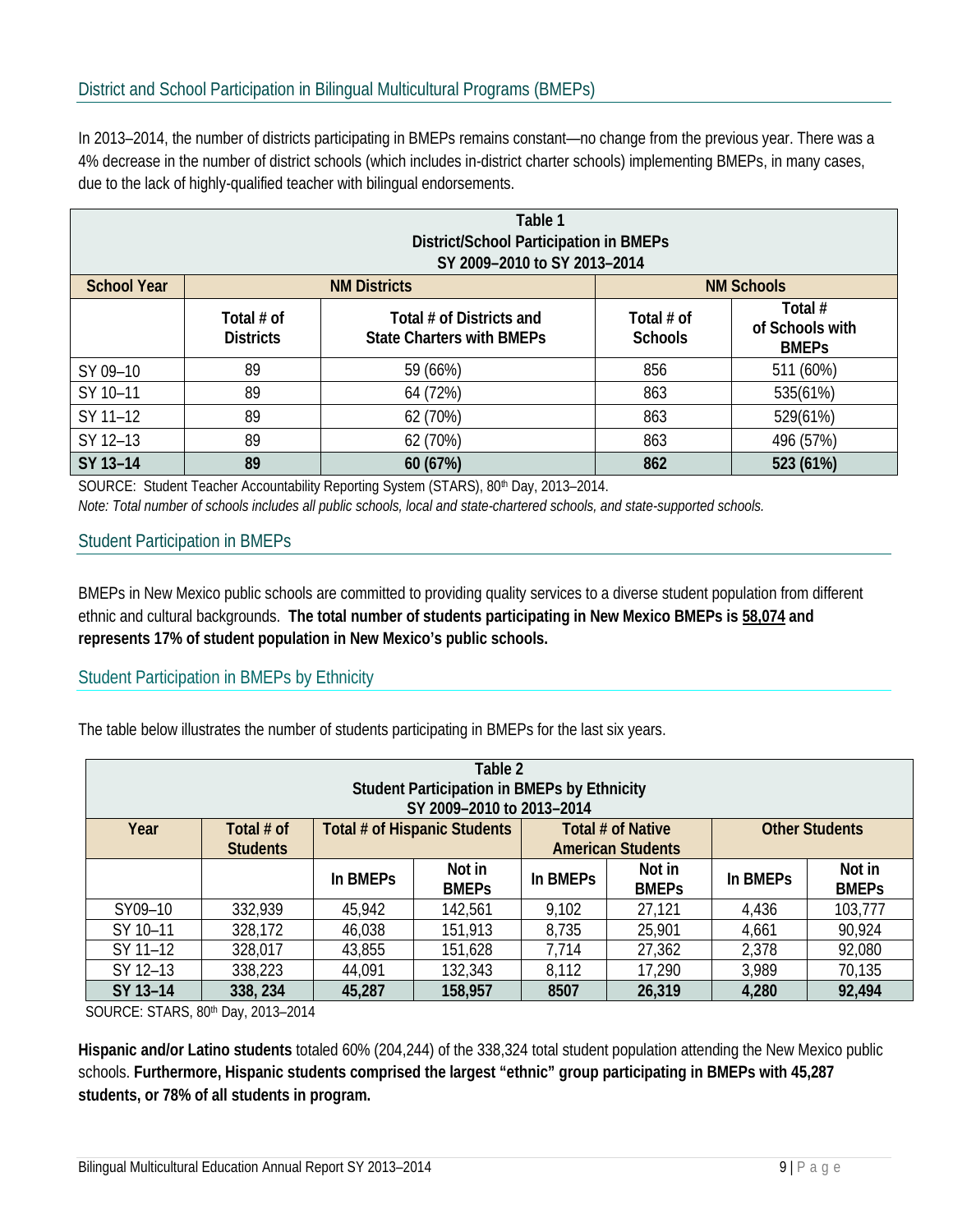Native American students totaled 10% (34,826) of the total population attending New Mexico's public schools. They comprised 15% of the students in BMEPs. Since the previous year, the number of Native American students participating in bilingual programs increased by 395.

In 2013–2014, the number of Other Students (including native English speakers, African American, and/or Asian students) represents 7% of students participating in BMEPs (3,989 students).

<span id="page-9-0"></span>Student Participation in BMEPs by English Language Proficiency

In 2013–2014, there was an increase of 1,882 students in the total number of students participating in bilingual education compared to the previous year (approximately 3% increase). Since the previous year, the total number of ELs in the state decreased by over 3% (1,983 students). The number of ELs participating in BMEPs decreased from the previous year by 383. The proportion of ELs participating in BMEPs decreased over 3% from the previous year to 48% of students participating in BMEPs. The proportion of Fluent English Proficient (FEP)/Other Students participating in BMEPs increased by over 5% (1,599 students) compared to the previous year. The table below summarizes these figures statewide.

| Table 3<br>Student Participation in BMEPs by English Language Proficiency<br>2009-2010 to 2013-2014 |                                                                      |                           |                             |                                    |                                |                                   |                             |  |
|-----------------------------------------------------------------------------------------------------|----------------------------------------------------------------------|---------------------------|-----------------------------|------------------------------------|--------------------------------|-----------------------------------|-----------------------------|--|
|                                                                                                     | Total # of                                                           |                           | <b>Total of ELLs</b>        |                                    |                                | <b>Total FEP/Other Students</b>   |                             |  |
| Year                                                                                                | <b>Students</b><br>In BMEPs                                          | Total # of<br><b>ELLS</b> | $#$ ELLs in<br><b>BMEPS</b> | # ELLs Not<br>in BMEP <sub>S</sub> | Total # of<br><b>FEP/Other</b> | #<br><b>FEP/Other</b><br>in BMEPs | # FEP/Other Not<br>in BMEPs |  |
| SY 09-10                                                                                            | 59,480                                                               | 52,254                    | 27,825                      | 24,429                             | 280,685                        | 31,655                            | 249,030                     |  |
| SY 10-11                                                                                            | 59,434                                                               | 52,274                    | 28,123                      | 24,151                             | 276,298                        | 31,311                            | 244,987                     |  |
| SY 11-12                                                                                            | 56,947                                                               | 55,077                    | 27,520                      | 27,557                             | 272,940                        | 29,427                            | 243,513                     |  |
| SY 12-13                                                                                            | 56,192<br>282,031<br>28,429<br>54,306<br>28,429<br>25,877<br>253,602 |                           |                             |                                    |                                |                                   |                             |  |
| SY 13-14                                                                                            | 58,074                                                               | 52,323                    | 28,046                      | 24,277                             | 285,911                        | 30,028                            | 255,883                     |  |

SOURCE: STARS, 80<sup>th</sup> Day, 2013-2014-Student Template.

In addition to BMEPs, the federal ESEA, as amended, and Title III English Language Acquisition funds were used to supplement programs for ELs and immigrant students. The goals of these programs assist ELs and immigrant students to include the following:

- attain English language proficiency
- develop high levels of academic attainment in core academic subjects
- meet the same challenging state academic standards as all other students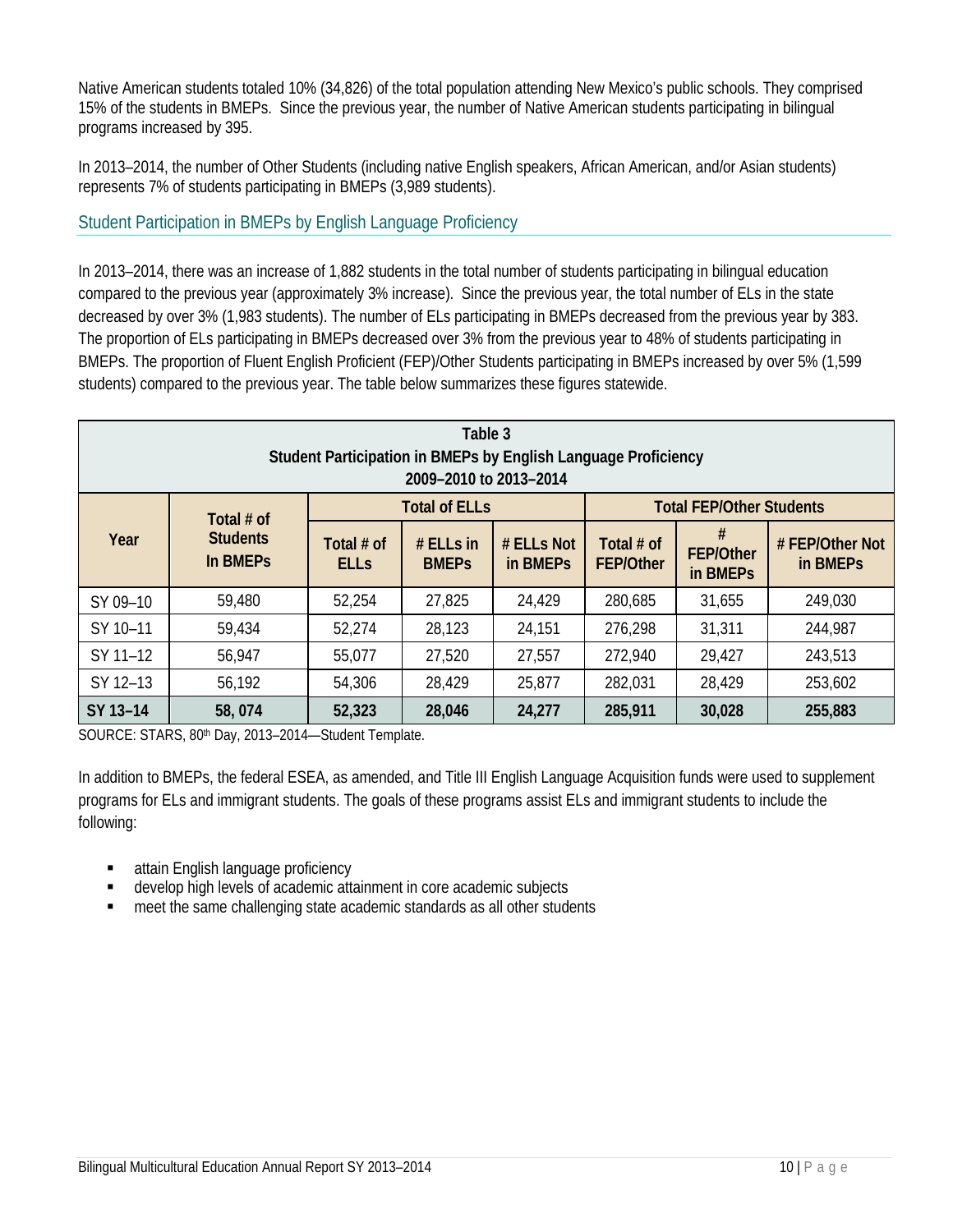In 2013–2014, the number of districts participating in Title III programs and student served by these programs has decreased from the previous year. Currently, slightly more than half (54%) of all districts provide Title III-funded language education instruction programs. Correspondingly, the number of students in program has also declined. Furthermore, **the number of immigrant students decreased** sharply from the previous year representing less than half of the previous year's numbers. See Table 4 below.

| Table 4<br>Title III Language Instruction Educational Programs and Funding, ELs and Immigrant Students |                |            |                         |                |  |  |  |
|--------------------------------------------------------------------------------------------------------|----------------|------------|-------------------------|----------------|--|--|--|
| Year                                                                                                   | # of Districts | # of $ELS$ | # of Immigrant Students | <b>Funding</b> |  |  |  |
| SY 09-10                                                                                               | 57             | 52,254     | 11,138                  | \$4,608,228.00 |  |  |  |
| SY 10-11                                                                                               | 61             | 52,274     | 10,773                  | \$4,676,646.31 |  |  |  |
| SY 11-12                                                                                               | 66             | 55,077     | 5,785                   | \$4,280,530.00 |  |  |  |
| SY 12-13                                                                                               | 57             | 53.599     | 3,965                   | \$4,047,474.00 |  |  |  |
| SY 13-14                                                                                               | 51             | 50,984     | 3,814                   | \$4,008,072.00 |  |  |  |

#### SOURCE: STARS, 80th Day, 2013–2014.

*Note: The total counts entities separately (though they may be in a Title III Consortium with other districts) and includes state charter schools.* 

#### <span id="page-10-0"></span>Student Participation in BMEPs by Language(s) of Instruction

BMEPs in New Mexico continue to provide instruction in English/Spanish and English/Native American languages. Just over sixty percent school districts and well over half of all New Mexico public schools provide BMEPs to their students. The proportion of bilingual programs in Spanish/English and Native American/English programs has remained the constant over the past few years.

#### Spanish Language Programs

The vast number (425) and proportion (83%) of BMEPs offered are Spanish/English programs. According to Table 5 below, the number of Spanish/English bilingual programs increased by one, compared to the previous year. In addition to these districts, five state charters also offered Spanish/English programs, for a total of schools with BMEPs coming to 511 (not noted in the table).

| Table 5<br>District/School Participation by Languages Taught<br>SY 2009-2010 to SY 2013-2014 |                                                                                                                                                                 |        |       |       |  |  |  |  |  |
|----------------------------------------------------------------------------------------------|-----------------------------------------------------------------------------------------------------------------------------------------------------------------|--------|-------|-------|--|--|--|--|--|
| Year                                                                                         | # Districts w/Bilingual<br># Programs Native<br># Schools w/Bilingual<br># Programs Spanish/English<br>American/English<br><b>Education</b><br><b>Education</b> |        |       |       |  |  |  |  |  |
| SY 09-10                                                                                     | 59                                                                                                                                                              | 511    | 421   | 91    |  |  |  |  |  |
|                                                                                              | (66%)                                                                                                                                                           | (60%)  | (82%) | (18%) |  |  |  |  |  |
| SY 10-11                                                                                     | 56                                                                                                                                                              | 493    | 416   | 91    |  |  |  |  |  |
|                                                                                              | (63%)                                                                                                                                                           | (57%)  | (84%) | (18%) |  |  |  |  |  |
| SY 11-12                                                                                     | 61                                                                                                                                                              | 502    | 424   | 89    |  |  |  |  |  |
|                                                                                              | (68%)                                                                                                                                                           | (59%)  | (82%) | (21%) |  |  |  |  |  |
| SY 12--13                                                                                    | 69                                                                                                                                                              | 511    | 425   | 86    |  |  |  |  |  |
|                                                                                              | (77%)                                                                                                                                                           | (60%)  | (83%) | (16%) |  |  |  |  |  |
| SY 13-14                                                                                     | $74*$                                                                                                                                                           | $523*$ | 425   | 86    |  |  |  |  |  |
|                                                                                              | (77%)                                                                                                                                                           | (60%)  | (83%) | (16%) |  |  |  |  |  |

SOURCE: STARS, 80th Day, 2013–2014.

\*Totals include state charter schools.

*Note: Some bilingual multicultural education programs have two languages: Spanish and a Native American language. Therefore, percentages will not equal 100%.*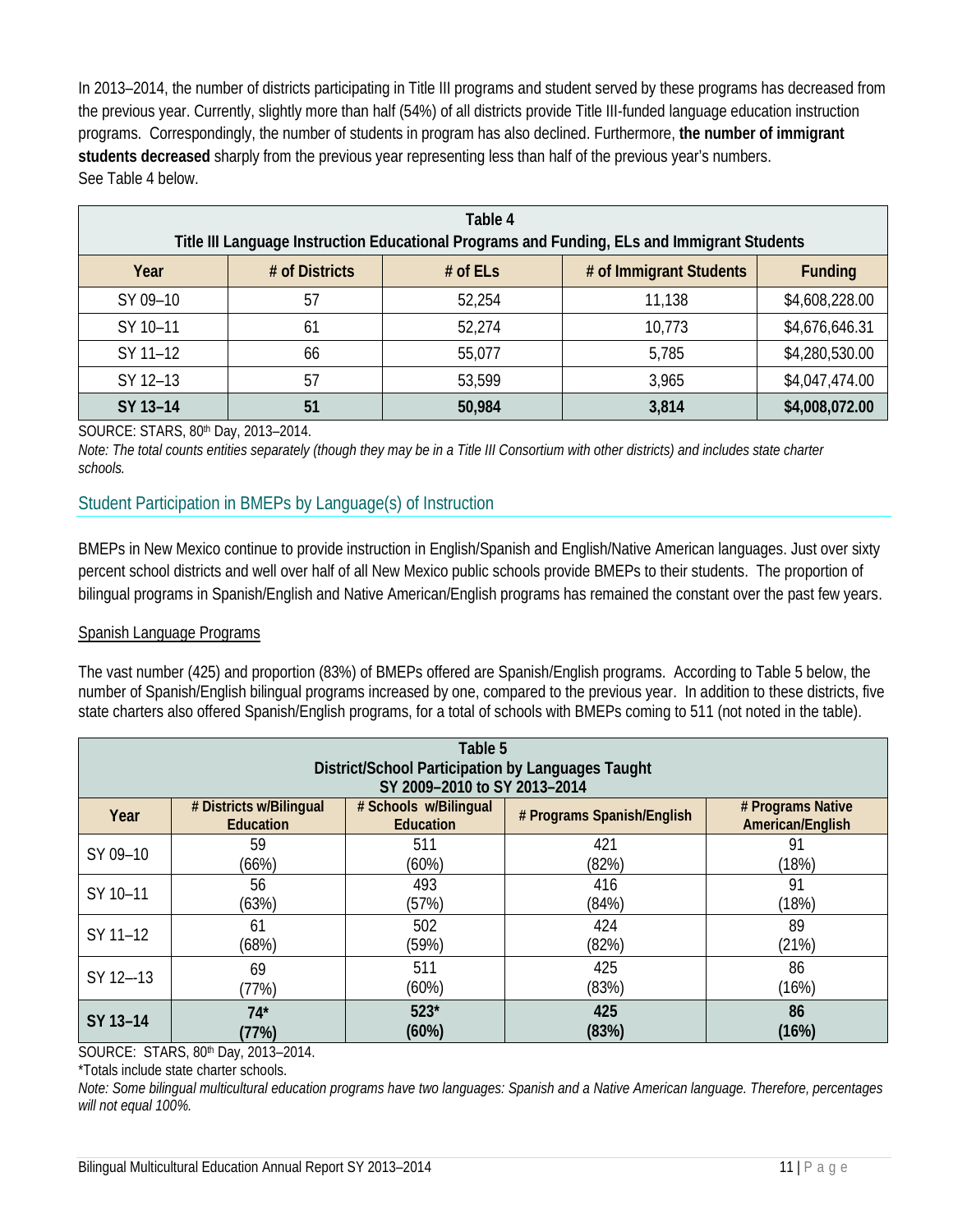#### Native American Language Programs

Of the 23 school districts with substantial Native American student populations, 15 districts provided a Native American language BMEP. Of the eight Native American languages spoken in New Mexico, seven were taught in public schools. The only Native American language of New Mexico that was not taught in the New Mexico public schools was Mescalero Apache. The Diné language had the highest number of Native American students and the Tiwa language had the smallest number of students. Due to lack of certified teaching staff, Towa language programs have not been offered in the last few years.

The total number of students participating in Native American language programs increased, by 858 students, when compared to the previous year. \*Table 6 illustrates these figures.

| Table 6<br>Student Participation in Native American Language Programs<br>2009-2010 to 2013-2014 |                                                                   |                              |              |                             |             |          |      |              |
|-------------------------------------------------------------------------------------------------|-------------------------------------------------------------------|------------------------------|--------------|-----------------------------|-------------|----------|------|--------------|
|                                                                                                 |                                                                   |                              |              | Language/Number of Students |             |          |      |              |
| Year                                                                                            | <b>Diné</b><br>(Navajo)                                           | <b>Jicarilla</b><br>(Apache) | <b>Keres</b> | Tewa                        | <b>Tiwa</b> | Towa     | Zuni | <b>Total</b> |
| SY 09-10                                                                                        | 6,407                                                             | 466                          | 725          | 343                         | 24          | 60       | 416  | 8,441        |
| SY 10-11                                                                                        | 5,960                                                             | 384                          | 608          | 267                         | 16          | 0        | 477  | 7,712        |
| SY 11-12                                                                                        | 5,852                                                             | 395                          | 555          | 209                         | 18          | $\Omega$ | 370  | 7,399        |
| SY 12-13                                                                                        | 6,646<br>45<br>4,955<br>645<br>195<br>10<br>796<br>$\overline{0}$ |                              |              |                             |             |          |      |              |
| SY 13-14                                                                                        | 6113                                                              | 314                          | $\star$      | 99                          | 11          | $\bf{0}$ | 967  | 7,504        |

SOURCE: STARS, 80th Day, 2013-2014.

\*Data from relevant district(s) not submitted.

#### <span id="page-11-0"></span>Bilingual Multicultural Education Program (BMEP) Outcomes

As per New Mexico's Bilingual Multicultural Education Act, the PED via the BMEB collects district-collected data regarding the academic achievement and language proficiency data of students participating in BMEPs. This data is used by the PED to evaluate BMEP effectiveness and use of funds.

The following subsections details the main components used to evaluate the effectiveness of BMEPs: academic outcomes and effective use of funds generated by BMEPs. Given that statutory goals for BMEPs—that students become bilingual and biliterate and meet all content standards in all areas—BMEB collects and analyzes data to provide relevant and timely technical assistance and training across the state so participating students receive effective bilingual programming. See Table 7 below.

| Table 7, Measuring Progress of BMEP Goals |                                                                                                          |                                                                                                |  |  |  |  |
|-------------------------------------------|----------------------------------------------------------------------------------------------------------|------------------------------------------------------------------------------------------------|--|--|--|--|
|                                           | Goal 1: Students become bilingual and<br>biliterate in English and a second language                     | Goal 2: Students meet all academic content<br>standards and benchmarks in all subject<br>areas |  |  |  |  |
| Data Collected                            | • English Language Proficiency<br>Spanish Language Proficiency<br>• Native American Language Proficiency | NM SBA Reading, Math, and Science<br>$\bullet$                                                 |  |  |  |  |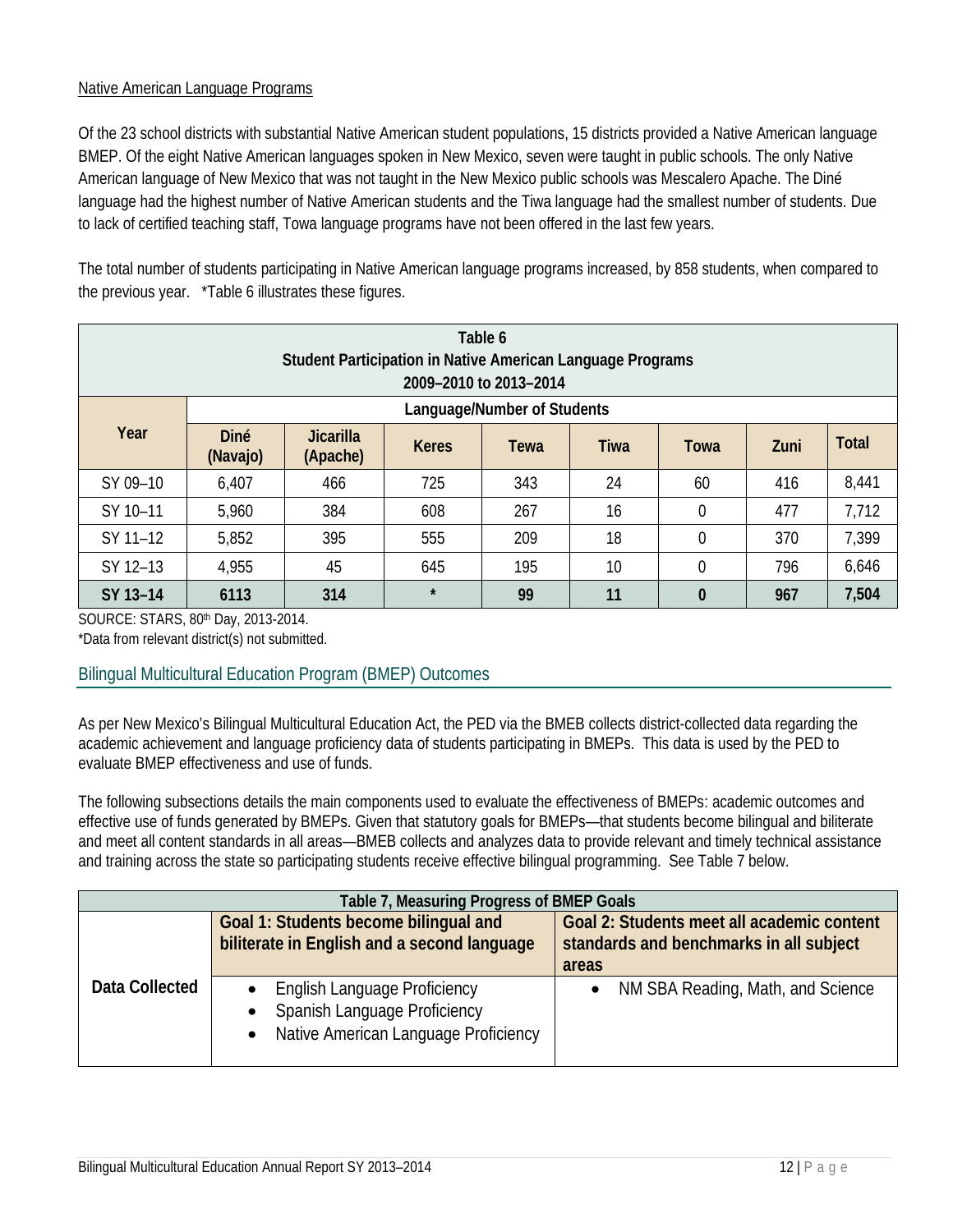<span id="page-12-0"></span>To evaluate student performance in language proficiency in both English and second language, various data are collected by school districts and reported to the BMEB. The following subsections provide information regarding BMEP goal 1 of students becoming bilingual and biliterate.

#### <span id="page-12-1"></span>English Language Proficiency

New Mexico joined the World-Class Instructional Design and Assessment (WIDA) Consortium in October of 2009 and first administered the English language proficiency test ACCESS for ELLs® in 2009–2010. Previously, the state administered the New Mexico English Language Proficiency Assessment (NMELPA) to ELLs to comply with the Elementary and Secondary Education Act, as amended, which mandates that all ELs in public schools be tested annually to assess their progress in acquiring English language proficiency.

The ACCESS for ELLs® measures student English language proficiency at six different levels: Entering, Beginning, Developing, Expanding, Bridging, and Reaching. Table 8 represents student English language proficiency performance for the past three years based on ACCESS for ELLs® results.

| Table 8<br>Statewide Range of English Language Proficiency on WIDA ACCESS for ELLs<br>ACCESS 2011-2014 |                              |                                                                                       |               |                |               |              |              |  |
|--------------------------------------------------------------------------------------------------------|------------------------------|---------------------------------------------------------------------------------------|---------------|----------------|---------------|--------------|--------------|--|
| <b>School Year</b>                                                                                     | # of                         | Number and Percentage of ELs<br>Scoring at Each Level of English Language Proficiency |               |                |               |              |              |  |
|                                                                                                        | <b>ELLS</b><br><b>Tested</b> | Entering (1)                                                                          | Beginning (2) | Developing (3) | Expanding (4) | Bridging (5) | Reaching (6) |  |
| SY 11-12                                                                                               | 53,120                       | 6,572<br>12%                                                                          | 6,651<br>13%  | 17,862<br>34%  | 15,126<br>29% | 5,966<br>11% | 943<br>2%    |  |
| SY 12-13                                                                                               | 52,792                       | 6,362<br>12%                                                                          | 6,694<br>13%  | 16,736<br>32%  | 14,988<br>28% | 6,859<br>13% | 1,154<br>2%  |  |
| SY 13-14                                                                                               | 50,128                       | 6,015<br>12%                                                                          | 6,293<br>13%  | 16,080<br>32%  | 14,116<br>28% | 6,437<br>13% | 1,187<br>2%  |  |

SOURCE: Title III Statewide District Accountability Report, 2013–2014. *Note: Alternate ACCESS for ELLs© student data is not included.*

There was a decrease of 2,664 of ELs tested from the previous year. **The majority (60%) of ELs in New Mexico are scoring in the Developing (3) and Expanding (4) levels** with 15% scoring at the Bridging (5) and Reaching (6) levels. In comparing 2013–2014 to the previous year, the percentage of ELs remained the same at every level. For a visual representation of these changes, see Chart 1 below. See Appendix A for detailed information by district regarding EL performance on the ACCESS for ELLs® for 2013–2014.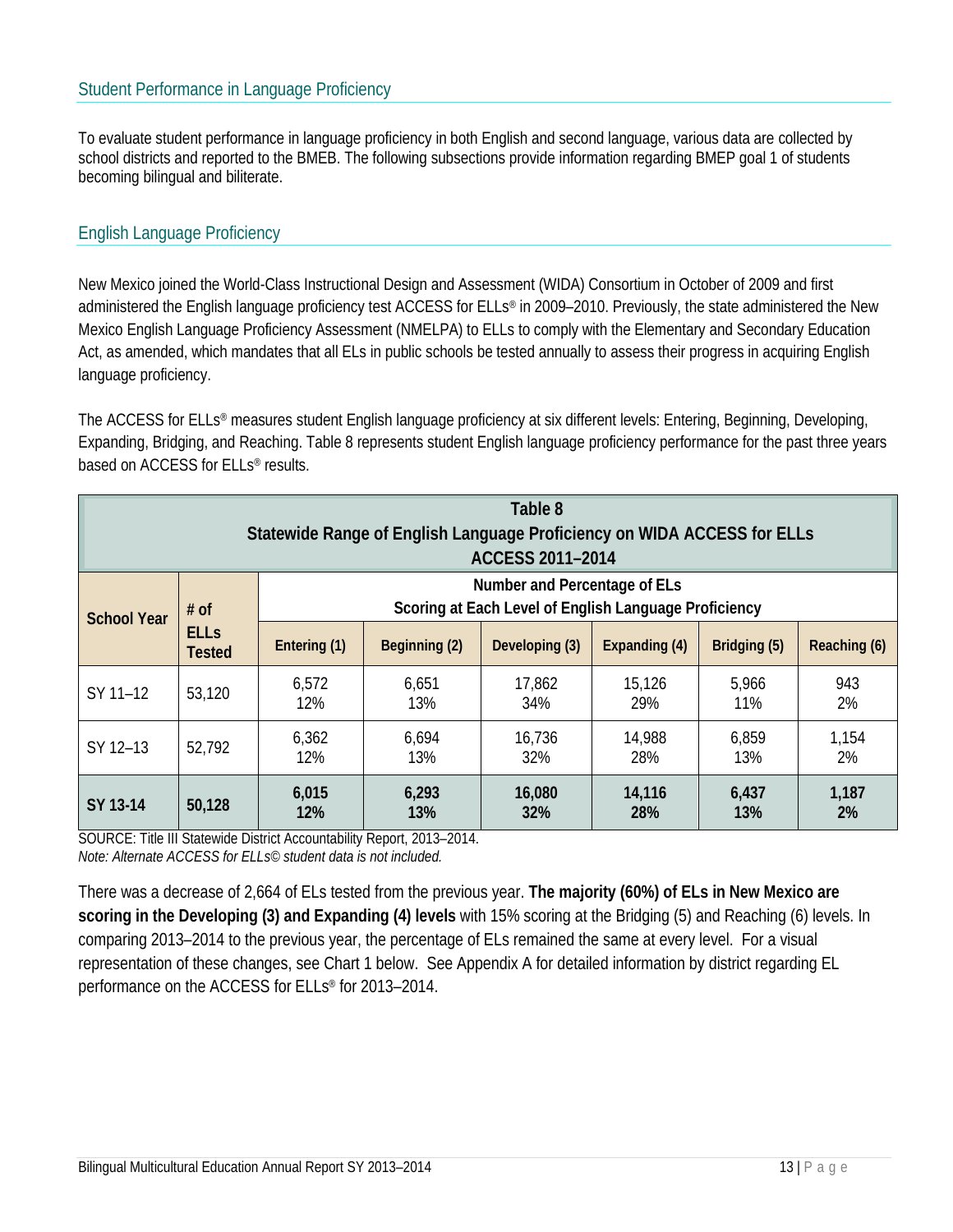

SOURCE: Title III Statewide District Accountability Report, 2013–2014.

#### <span id="page-13-0"></span>Spanish Language Proficiency

Spanish Language Proficiency Data was submitted by 51 of the 74 districts, which includes 16 (district and state) charter schools implementing BMEPs in Spanish/English in 2013–2014. A total of 34,976 students were assessed for Spanish language proficiency using one of the following language proficiency assessments: Woodcock-Muñoz Language Survey, Language Assessment Scales (LAS) and the Individualized Proficiency Test (IPT).

Students assessed with one of these instruments include the following groups:

- English learners (ELs),
- Fluent English Proficient (FEP) students, and
- Other students (native Speakers of English).

| Table 9<br>Statewide Range of Student Spanish Proficiency |                      |                              |                                     |                             |  |  |  |  |  |
|-----------------------------------------------------------|----------------------|------------------------------|-------------------------------------|-----------------------------|--|--|--|--|--|
|                                                           |                      | SY 2009-2010 to SY 2013-2014 |                                     |                             |  |  |  |  |  |
|                                                           |                      |                              | <b>Spanish Language Proficiency</b> |                             |  |  |  |  |  |
|                                                           | Number of            | Number & % of NSP            | Number & % of LSP                   | Number & % of FSP           |  |  |  |  |  |
| School                                                    | <b>BMEP Students</b> | (Non-Spanish                 | (Limited                            | (Fluent Spanish Proficient) |  |  |  |  |  |
| Year                                                      | Assessed             | Proficient)                  | <b>Spanish Proficient)</b>          |                             |  |  |  |  |  |
| SY 09-10                                                  | 38,163               | 18,286 (48%)                 | 12,763 (33%)                        | 7,114 (19%)                 |  |  |  |  |  |
| SY 10-11                                                  | 34,863               | 17,791 (51%)                 | 11,751 (34%)                        | 5,321 (15%)                 |  |  |  |  |  |
| SY 11-12                                                  | 34,846               | 15,861 (45%)                 | 12,798 (37%)                        | 6,187(18%)                  |  |  |  |  |  |
| SY 12-13                                                  | 34,366               | 14,275 (42%)                 | 11,513 (33%)<br>8,578 (25%)         |                             |  |  |  |  |  |
| SY 13-14                                                  | 34,976               | 16,041 (46%)                 | 13,076 (37%)                        | 5,859 (17%)<br>.            |  |  |  |  |  |

SOURCE: Spanish language proficiency data reported to Bilingual Multicultural Education Bureau (BMEB) by districts.

According to Table 9 above, 46% of students assessed in 2013–2014 were Non-Spanish proficient, 37% were Limited Spanish Proficient, and 17% of students assessed were Fluent Spanish Proficient.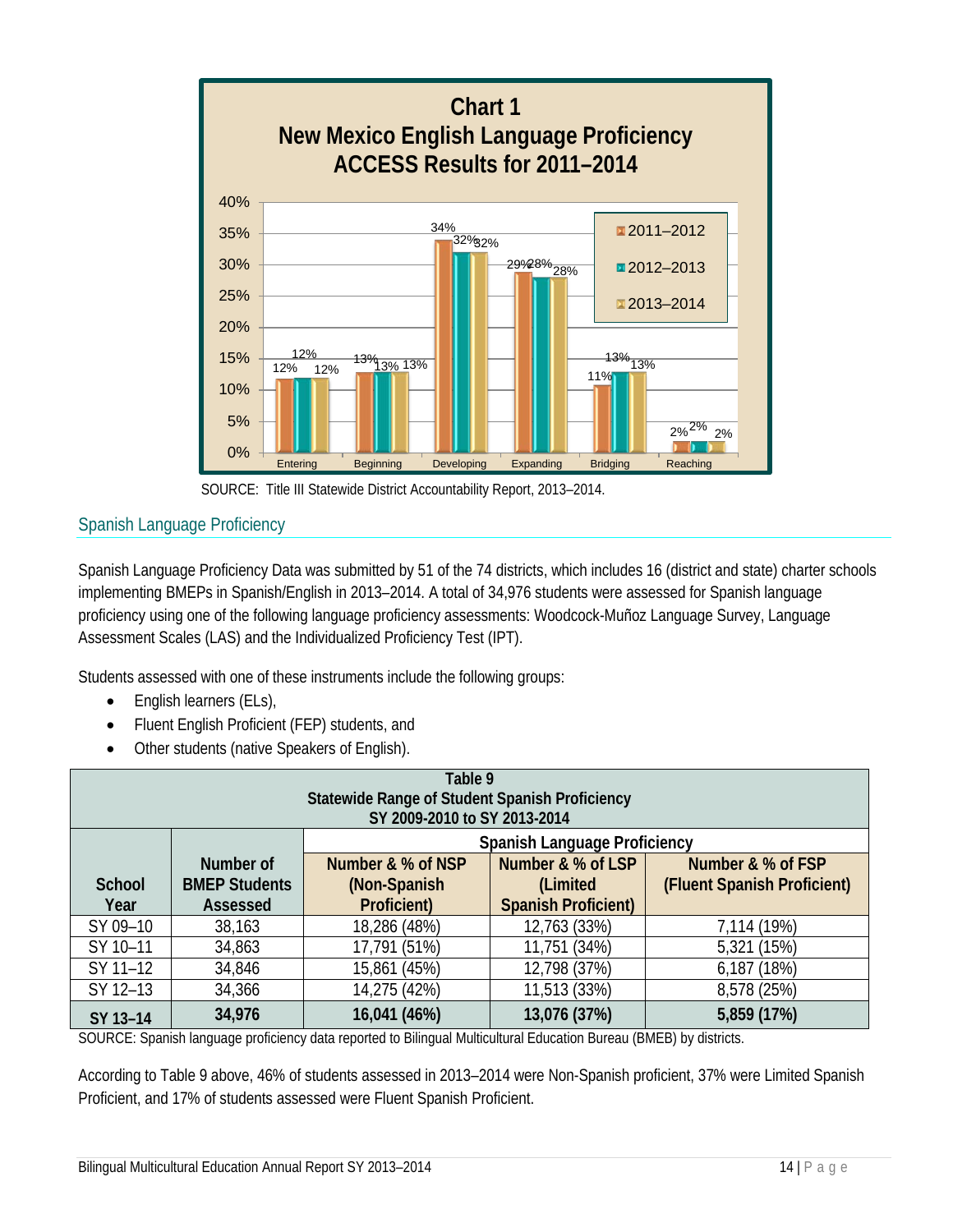The total number of students and tested and reported for Spanish language proficiency in 2013–2014 increased by 610 when compared to the previous year. Both the percentage of students that performed at the Non-Spanish Proficient level and the Limited-Spanish Proficient level increased by 4%. **From 25% in the previous year, the percentage of students that scored in the Fluent Spanish Proficient level decreased by 8%.**



SOURCE: Spanish language proficiency data reported to Bilingual Multicultural Education Bureau (BMEB) by districts.

Chart 2 illustrates that **Spanish language proficiency decreased by 8% in 2013–2014 over the previous year. Percentage increases are noted in students assessed at the Non-Spanish Proficient and Limited-Spanish Proficient categories.** For Spanish language proficiency data reported by each district and charter school, and state-chartered schools in 2013–2014, please refer to Appendix B.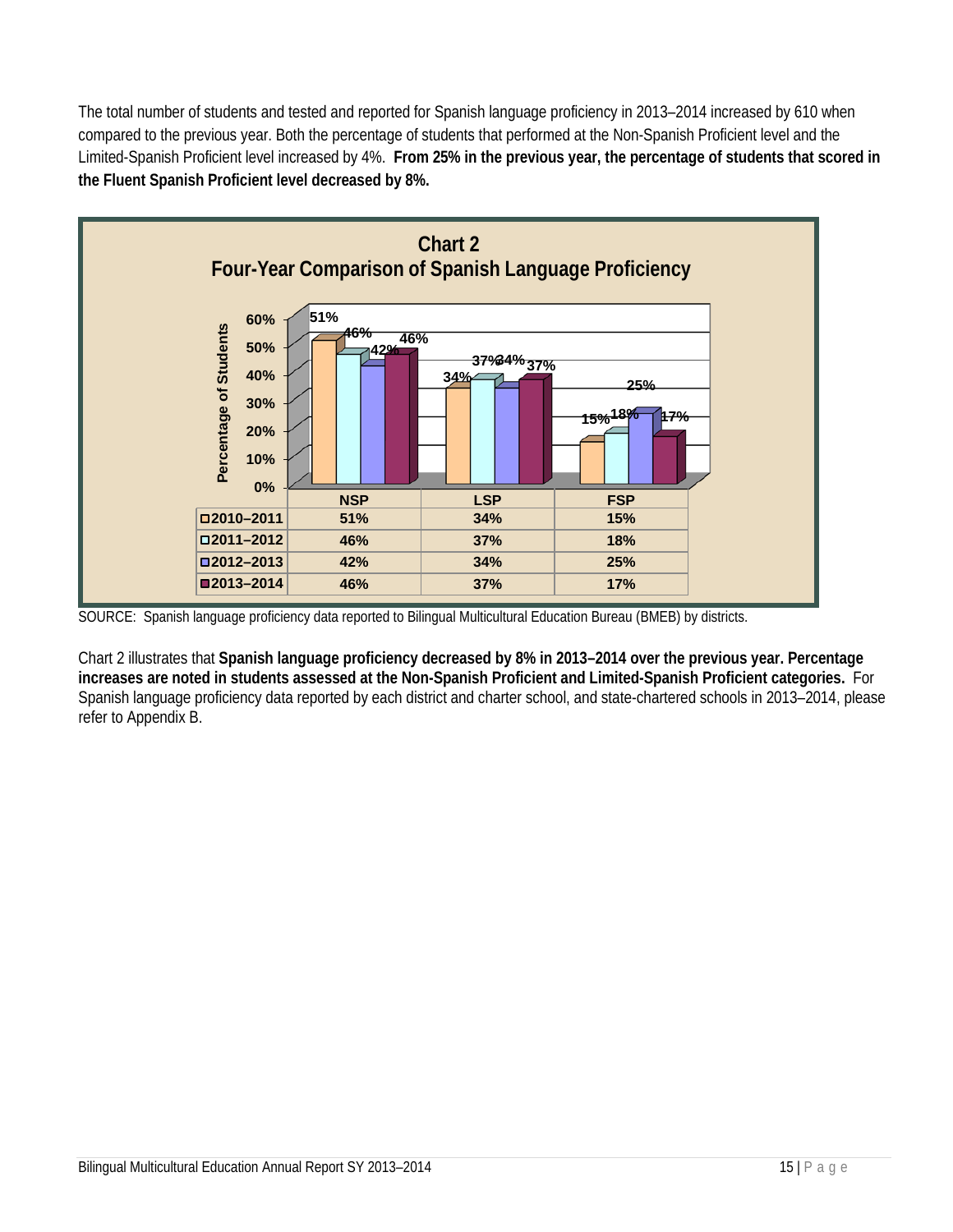#### <span id="page-15-0"></span>Native American Language Proficiency

Students from local pueblo tribe communities that participate in BMEPs are tested for proficiency through formative assessments developed by each pueblo's leaders and educators. The languages, for which data was submitted, are Jicarilla Apache, Navajo (Diné), Tewa, Tiwa, and Zuni.

The number of students tested and reported for Native American language proficiency in 2013–2014 increased by 18% (or 1,361 students) when compared to the previous year. This is explained by the fact that many more districts submitted data. From the previous year, the number of students that performed at the Non-Proficient level decreased by 4%. There percentage of students at the Limited-proficient level remained unchanged from the previous year. **Notably, there was a 4% decrease in students performing at the Fluent-Proficient level**. Table 10, below, represents the range of Native language proficiency for students across the state.

| Table 10<br>Statewide Range of Student Native American Language Proficiency |                             |                                                        |                                                            |                                                           |  |  |  |
|-----------------------------------------------------------------------------|-----------------------------|--------------------------------------------------------|------------------------------------------------------------|-----------------------------------------------------------|--|--|--|
|                                                                             |                             | Native American Language Proficiency                   |                                                            |                                                           |  |  |  |
|                                                                             | # of Native<br>American     | Number of NP                                           | Number of LP                                               | Number of FP                                              |  |  |  |
| <b>School Year</b>                                                          | <b>Students</b><br>Reported | (Non-Proficient in Native<br><b>American Language)</b> | (Limited-Proficient in Native<br><b>American Language)</b> | (Fluent-Proficient in Native<br><b>American Language)</b> |  |  |  |
| SY 2008-2009                                                                | 3,992                       | 3,114 (78%)                                            | 671 (17%)                                                  | 207 (5%)                                                  |  |  |  |
| SY 2009-2010                                                                | 3,814                       | 2,811 (74%)                                            | 918 (24%)                                                  | 88 (2%)                                                   |  |  |  |
| SY 2010-2011*                                                               | 2,294                       | 1,663 (72%)                                            | 498 (22%)                                                  | 133 (6%)                                                  |  |  |  |
| SY 2011-2012*                                                               | 3,007                       | 2,277 (75%)                                            | 594 (20%)                                                  | 136 (5%)                                                  |  |  |  |
| SY 2012-2013**                                                              | 6,143                       | 4,111 (67%)                                            | 1,857 (30%)                                                | 175 (3%)                                                  |  |  |  |
| SY 2013-2014                                                                | 7,504                       | 4,722 (63%)                                            | 2,271 (30%)                                                | 511 (7%)                                                  |  |  |  |

SOURCE: Native Language Proficiency Data reported to Bilingual Multicultural Education Bureau (BMEB) by districts.

*\*For SY 2010–2011 and SY 2011–2012, only two districts submitted data. \*\*One district did not submit data*.

For 2013–2014, data were provided by all districts except one. As a result, direct comparisons from previous years' data to this year's data cannot readily be made. **The data show that proficiency in Native American languages, as reported, is moving from non-proficiency to limited-proficiency, an encouraging shift.**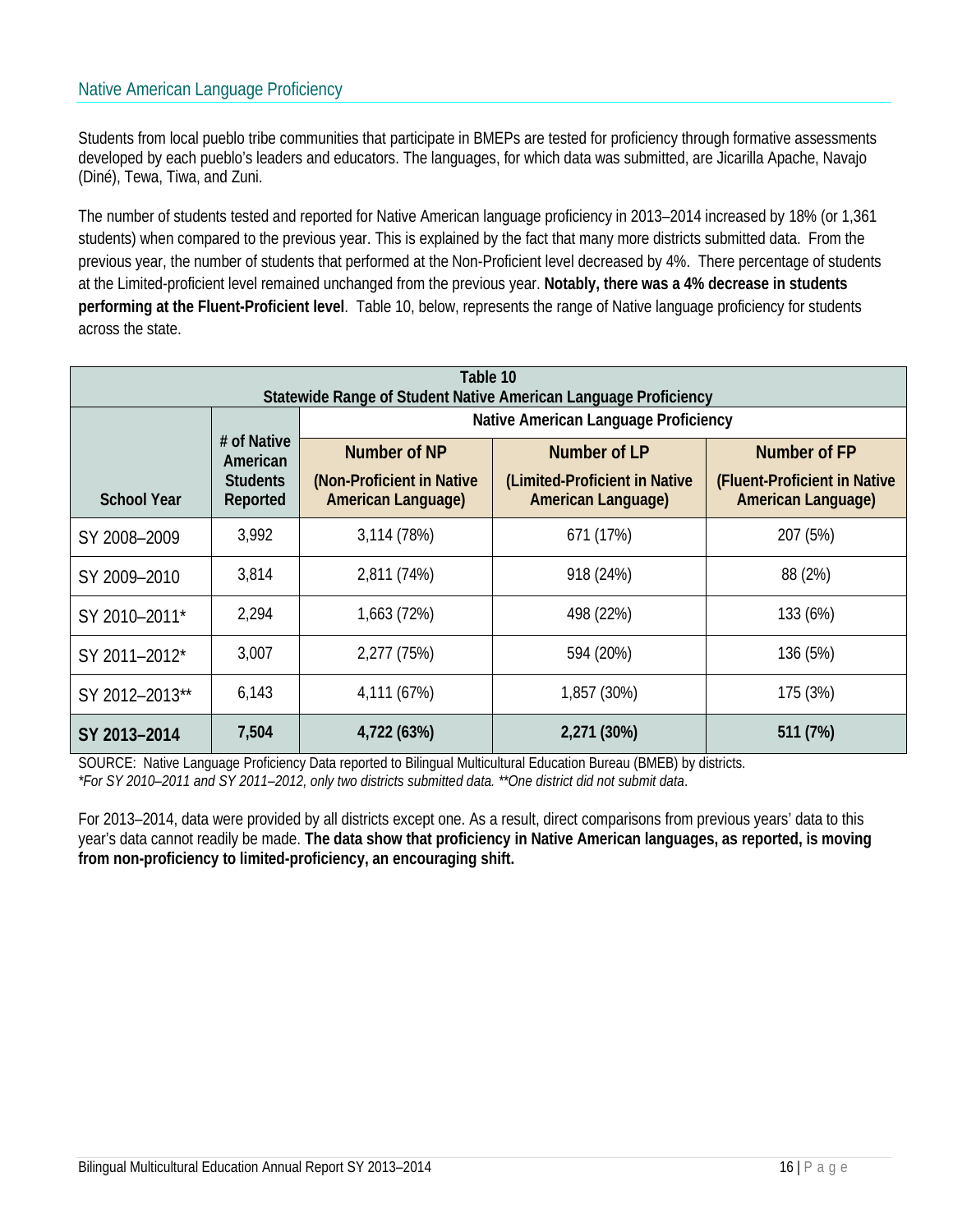Chart 3 depicts the percentage of students scoring at each level of proficiency for the last four years, for which data were submitted by districts.



SOURCE: Native American Language Proficiency Data reported to Bilingual Multicultural Education Bureau (BMEB) by districts *Note: In 2010–2011 and 2011–2012 only Navajo (Diné) language proficiency was submitted. Other years, more languages are included*.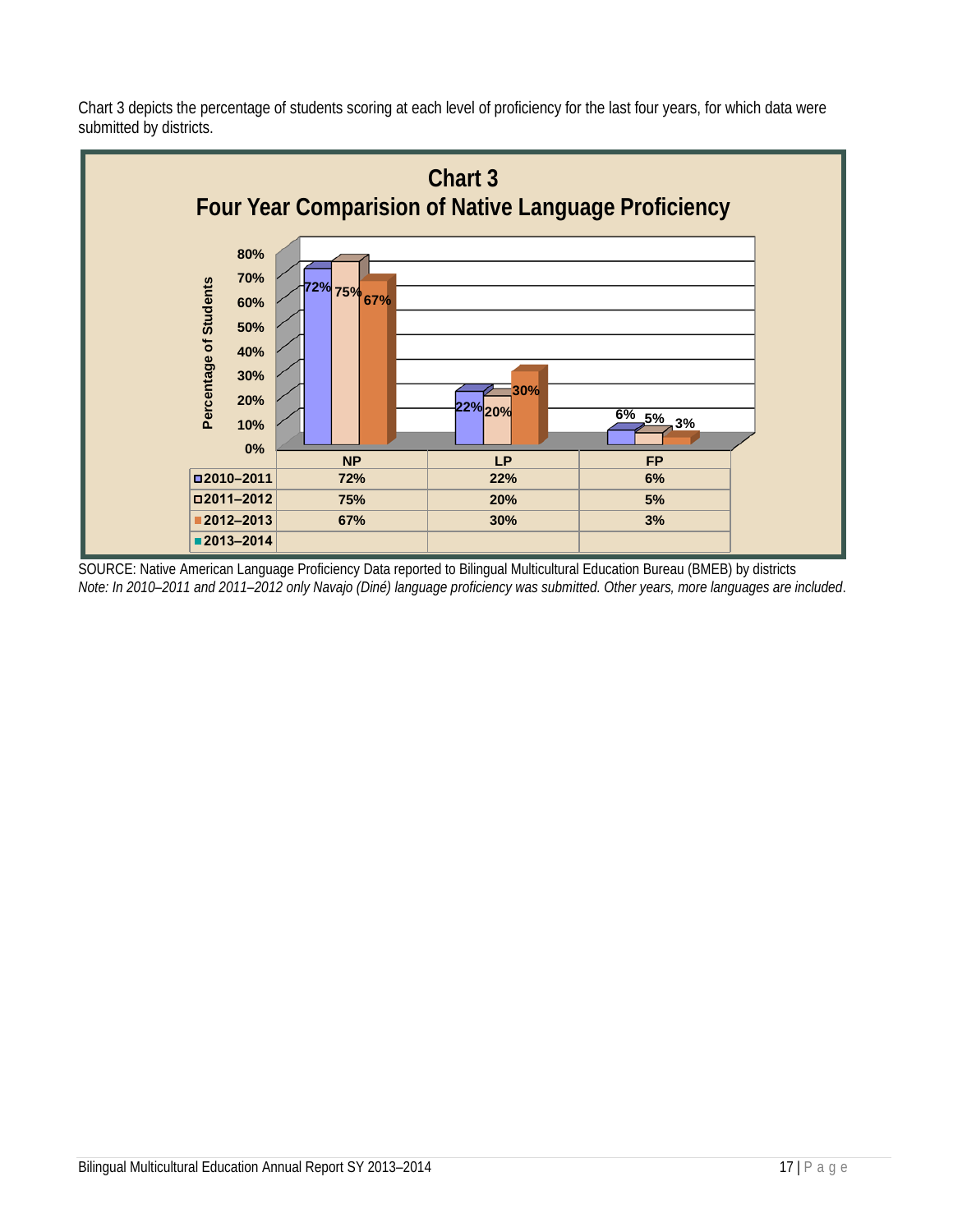<span id="page-17-0"></span>Students attending New Mexico public schools were required to take the New Mexico Standards-Based Assessment (SBA) which includes reading, math, and science subtests, through 2014. The data presented in this section have been compiled based on information available on the PED's Academic Growth and Analysis Bureau website. As of school year 2009–2010, 9th grade students were no longer included as a part of the requirement for the SBA. Therefore, that data do not appear on the following charts.

In 2013–2014, ELs in  $3^{rd}$ ,  $8^{th}$ , and 11<sup>th</sup> grades were tested for academic proficiency. The following chart reflects the trend data for the last three years for the EL subgroup. Chart 4 below illustrates the percentage of ELs in grades 3–8, 11, and H3 scoring at the Proficient or Above Level in Reading for the last three years. **Over the previous year, EL students in the 5th grade experienced a 3.3% increase in reading proficiency.** ELs in all other grades experienced flat or slight decreases in reading proficiency.



SOURCE: PED Academic Growth and Analysis Bureau.

*Note: Standards adjustment was completed in 2011. H3 signifies the third year of high school.*

*\* Only data for current ELs are included. This differs from prior years when exited ELL students were included.*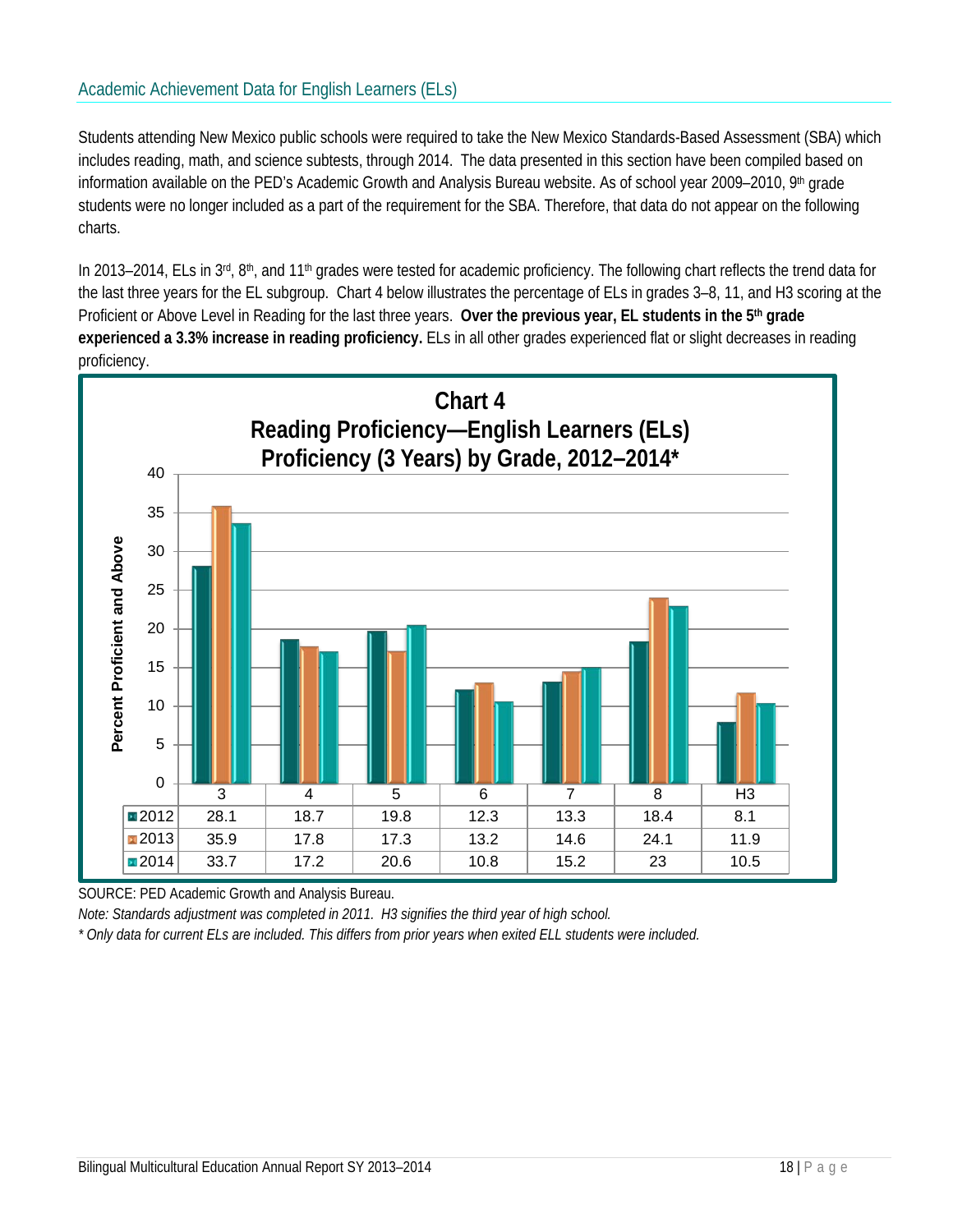Chart 5 shows the percentage of ELs scoring at the Proficient or Above Level in math for the last three academic school years. **The percentage of ELs who scored Proficient or Above in Mathematics increased slightly in 4th, 5th and 11th grades tested 2012–2013, whereas ELs in 3rd, 6th, 7th and 8th grades experienced slight decreases.**



SOURCE: PED Academic Growth and Analysis Bureau.

*Note: Standards adjustment was completed in 2011. H3 signifies the third year of high school.*

*\*Only data for current ELs are included. This differs from prior years when exited EL students were included.*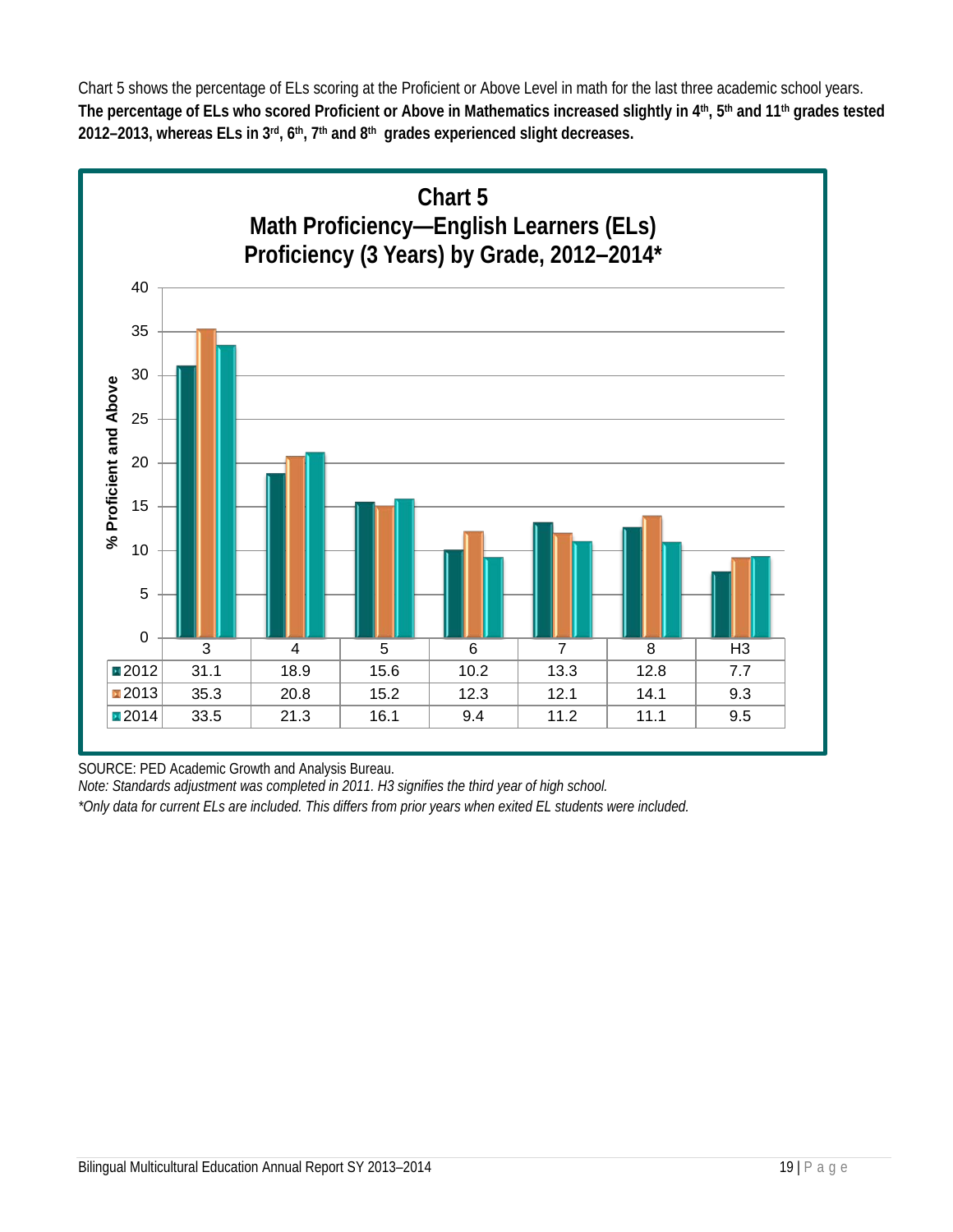Chart 6 depicts the percentage of ELs scoring at the Proficient or Above Level in Science for the last five academic school years. **A slight percentage increase in science proficiency for 7th grade ELs was experienced, with slight decreases in the 4th and 11th grades.**



SOURCE: PED Academic Growth and Analysis Bureau.

*\*Only data for current ELs are included. The data differ from prior years when exited EL students were included.*

*\*\*The Science SBA was only administered in Grades 4, 7, and H3. H3 signifies the third year of high school.*

A summary of the 2013–2014 NM SBA data is as follows:

**Reading:** EL students in the 5<sup>th</sup> grade experienced a 3.3% increase in reading proficiency. ELs in all other grades experienced flat or slight decreases in reading proficiency.

Math: The percentage of ELs who scored Proficient or Above in Mathematics increased slightly in 4<sup>th</sup>, 5<sup>th</sup> and 11<sup>th</sup> grades tested 2012–2013, whereas ELs in  $3<sup>rd</sup>$ , 6<sup>th</sup>, 7<sup>th</sup> and 8<sup>th</sup> grades experienced slight decreases.

Science: A slight percentage increase in science proficiency for 7<sup>th</sup> grade ELs was experienced, with slight decreases in 4<sup>th</sup> and 11<sup>th</sup> grades.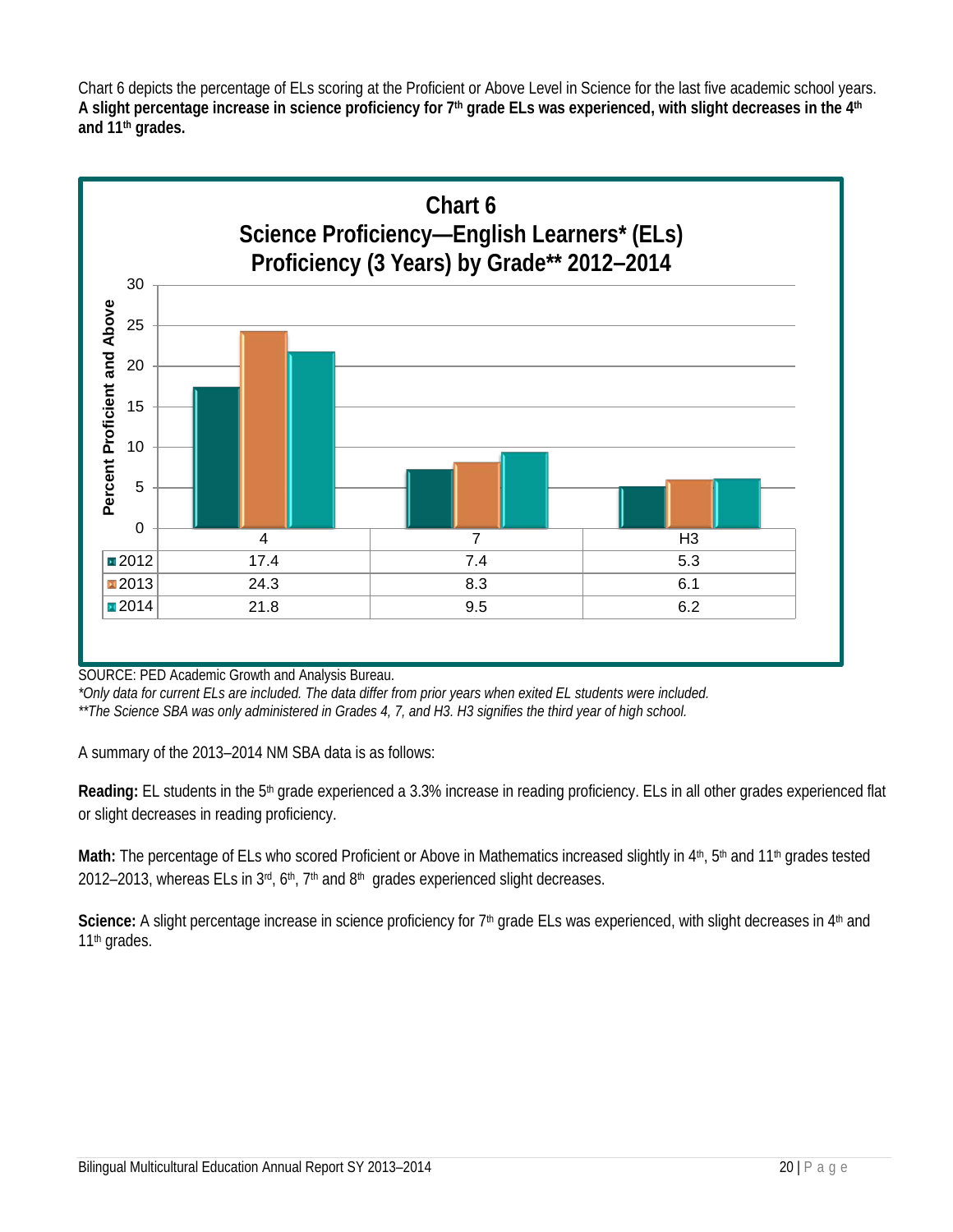<span id="page-20-0"></span>SGTs replaced Adequate Yearly Progress (AYP) as a measure to reflect the school and student performance under the New Mexico's new rating system. New Mexico was one of many states that applied for and was granted a ESEA Flexibility Waiver from the *2001 No Child Left Behind Act* through the Obama administration's *Race to the Top* education and reform initiatives. A major stipulation for receiving the ESEA Flexibility Waiver was that states must develop a sound method for holding schools accountable for the academic results and educational outcomes of all students, including disaggregating results by student subgroups.

In 2011–2012, New Mexico implemented A–F School Grades as the basis for identifying schools and districts as successful or in need of improvement. This accountability model provides districts and schools with information beyond whether or not students met reading and math proficiency goals. While the school grading system reflects the performance of schools, subgroups of students, and individual students on the SBA, it also emphasizes growth. The added information could be instrumental in strengthening core instructional programming, as well as developing focused intervention efforts to ensure all students experience increased academic achievement and school success, including those participating in BMEPs.

In New Mexico, 138 of 523 schools (including state charter schools) implementing BMEPs earned a grade of A (20 schools) or B (118 schools) on its 2013-2014 report card. Of the 84 A schools across the state, 24% implemented a state-funded bilingual multicultural education program. Please see Table 11 below.

| Table 11—A and B Schools by District, BMEP Model, and Language |                                       |             |                             |           |  |  |  |  |
|----------------------------------------------------------------|---------------------------------------|-------------|-----------------------------|-----------|--|--|--|--|
| <b>District</b>                                                | <b>School</b>                         | Grade       | <b>BMEP Models</b>          | Languages |  |  |  |  |
| Albuquerque Public Schools                                     | Alameda Elementary School             | B           | Maintenance, Enrichment     | Spanish   |  |  |  |  |
| Albuquerque Public Schools                                     | Albuquerque High School               | $\mathsf B$ | Dual Language, Maintenance, | Spanish   |  |  |  |  |
|                                                                |                                       |             | and Enrichment              |           |  |  |  |  |
| Albuquerque Public Schools                                     | Alvarado Elementary School            | B           | Dual Language               | Spanish   |  |  |  |  |
| Albuquerque Public Schools                                     | Coronado Elementary School            | A           | Dual Language               | Spanish   |  |  |  |  |
| Albuquerque Public Schools                                     | <b>Corrales International Charter</b> | B           | Dual Language               | Spanish   |  |  |  |  |
| Albuquerque Public Schools                                     | Del Norte High School                 | $\mathsf B$ | Maintenance, Enrichment     | Spanish   |  |  |  |  |
| Albuquerque Public Schools                                     | <b>Dolores Gonzales</b>               | B           | Dual Language               | Spanish   |  |  |  |  |
|                                                                | <b>Elementary School</b>              |             |                             |           |  |  |  |  |
| Albuquerque Public Schools                                     | Jefferson Middle School               | $\sf B$     | Maintenance, Enrichment     | Spanish   |  |  |  |  |
| Albuquerque Public Schools                                     | Manzano High School                   | B           | Maintenance, Enrichment     | Spanish   |  |  |  |  |
| Albuquerque Public Schools                                     | Monte Vista Elementary                | $\mathsf B$ | Maintenance, Enrichment     | Spanish   |  |  |  |  |
| Albuquerque Public Schools                                     | Zia Elementary                        | B           | Dual Language, Maintenance, | Spanish   |  |  |  |  |
|                                                                |                                       |             | and Enrichment              |           |  |  |  |  |
| Artesia Public Schools                                         | Artesia High                          | $\mathsf B$ | Enrichment, Transition      | Spanish   |  |  |  |  |
| Artesia Public Schools                                         | Artesia Zia Intermediate              | B           | Enrichment, Transition      | Spanish   |  |  |  |  |
| Artesia Public Schools                                         | <b>Grand Heights Early</b>            | $\mathsf B$ | Enrichment, Transition      | Spanish   |  |  |  |  |
|                                                                | Childhood                             |             |                             |           |  |  |  |  |
| Artesia Public Schools                                         | Hermosa Elementary                    | B           | Enrichment, Transition      | Spanish   |  |  |  |  |
| Artesia Public Schools                                         | Roselawn Elementary                   | B           | Enrichment, Transition      | Spanish   |  |  |  |  |
| Artesia Public Schools                                         | <b>Yeso Elementary</b>                | B           | Enrichment, Transition      | Spanish   |  |  |  |  |
| Artesia Public Schools                                         | <b>Yucca Elementary</b>               | $\mathsf B$ | Enrichment, Transition      | Spanish   |  |  |  |  |
| <b>Carlsbad Municipal Schools</b>                              | Joe Stanley Smith                     | B           | Transitional                | Spanish   |  |  |  |  |
|                                                                | Elementary                            |             |                             |           |  |  |  |  |
| <b>Carlsbad Municipal Schools</b>                              | <b>Puckett Elementary</b>             | $\mathsf B$ | Transitional                | Spanish   |  |  |  |  |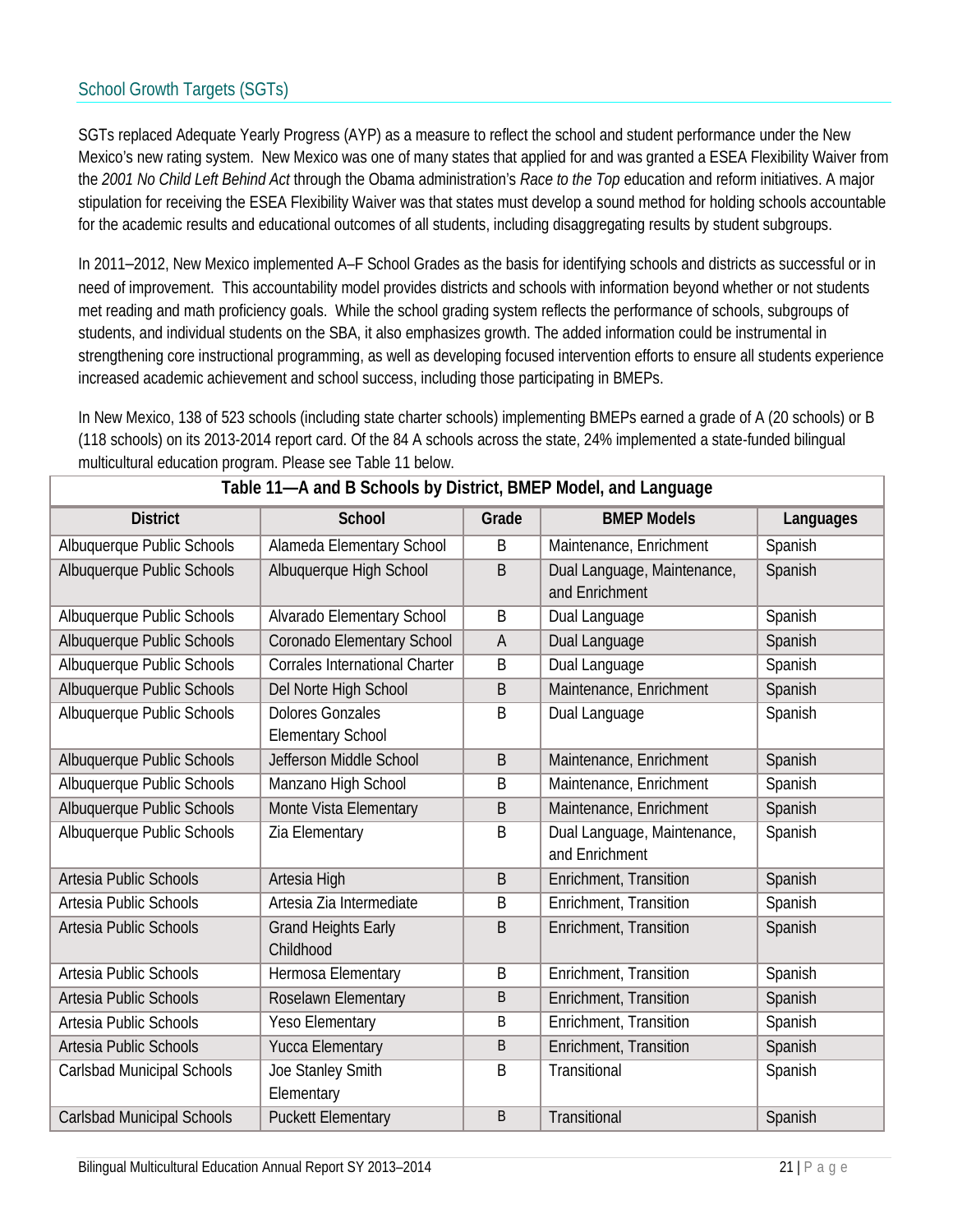| Table 11-A and B Schools by District, BMEP Model, and Language |                                  |        |                                      |                 |  |  |  |  |  |  |
|----------------------------------------------------------------|----------------------------------|--------|--------------------------------------|-----------------|--|--|--|--|--|--|
| <b>District</b>                                                | School                           | School | <b>BMEP Models</b>                   | Languages       |  |  |  |  |  |  |
| <b>Central Consolidated Schools</b>                            | Central High                     | B      | Heritage, Enrichment                 | Spanish, Navajo |  |  |  |  |  |  |
| <b>Central Consolidated Schools</b>                            | <b>Grace B Wilson Elementary</b> | B      | Heritage, Enrichment                 | Spanish, Navajo |  |  |  |  |  |  |
| <b>Central Consolidated Schools</b>                            | <b>Kirtland Middle</b>           | B      | Heritage, Enrichment                 | Spanish, Navajo |  |  |  |  |  |  |
| <b>Central Consolidated Schools</b>                            | Newcomb Elementary               | Α      | Heritage, Enrichment                 | Spanish, Navajo |  |  |  |  |  |  |
| <b>Central Consolidated Schools</b>                            | Ojo Amarillo Elementary          | Β      | Heritage, Enrichment                 | Spanish, Navajo |  |  |  |  |  |  |
| <b>Clovis Municipal Schools</b>                                | Clovis High School               | B      | Maintenance, Heritage                | Spanish         |  |  |  |  |  |  |
| <b>Clovis Municipal Schools</b>                                | Marshall Middle                  | Β      | Maintenance                          | Spanish         |  |  |  |  |  |  |
| <b>Clovis Municipal Schools</b>                                | <b>WD Gattis Middle School</b>   | B      | Maintenance, Heritage,<br>Enrichment | Spanish         |  |  |  |  |  |  |
| <b>Cobre Consolidated Schools</b>                              | Cobre High                       | A      | Heritage, Enrichment                 | Spanish         |  |  |  |  |  |  |
| <b>Cobre Consolidated Schools</b>                              | San Lorenzo Elementary           | B      | Heritage, Enrichment                 | Spanish         |  |  |  |  |  |  |
| <b>Deming Public Schools</b>                                   | <b>Columbus Elementary</b>       | Β      | Dual Language                        | Spanish         |  |  |  |  |  |  |
| <b>Deming Public Schools</b>                                   | Deming High                      | B      | Dual Language                        | Spanish         |  |  |  |  |  |  |
| Deming Public Schools                                          | Red Mountain Middle              | B      | Dual Language, Enrichment            | Spanish         |  |  |  |  |  |  |
| <b>Dexter Consolidated Schools</b>                             | <b>Dexter Elementary</b>         | B      | Dual Language                        | Spanish         |  |  |  |  |  |  |
| <b>Dexter Consolidated Schools</b>                             | Dexter High                      | Β      | Maintenance                          | Spanish         |  |  |  |  |  |  |
| Española Public Schools                                        | Abiquiu Elementary               | B      | Heritage                             | Spanish         |  |  |  |  |  |  |
| Española Public Schools                                        | <b>Alcalde Elementary</b>        | A      | Heritage                             | Spanish         |  |  |  |  |  |  |
| Española Public Schools                                        | <b>Dixon Elementary</b>          | B      | Heritage                             | Spanish         |  |  |  |  |  |  |
| Española Public Schools                                        | Eutimio Salazar Elementary       | Β      | Heritage                             | Spanish         |  |  |  |  |  |  |
| Española Public Schools                                        | Hernandez Elementary             | B      | Heritage                             | Spanish         |  |  |  |  |  |  |
| Española Public Schools                                        | James Rodriguez Elementary       | Β      | Heritage                             | Spanish         |  |  |  |  |  |  |
| Española Public Schools                                        | San Juan Elementary              | B      | Heritage                             | Spanish         |  |  |  |  |  |  |
| <b>Eunice Municipal Schools</b>                                | Eunice High                      | Β      | Transitional                         | Spanish         |  |  |  |  |  |  |
| <b>Farmington Municipal Schools</b>                            | Farmington High                  | B      | Heritage, Enrichment                 | Navajo, Spanish |  |  |  |  |  |  |
| Farmington Municipal Schools                                   | Ladera Del Norte Elementary      | Β      | Heritage, Enrichment                 | Navajo, Spanish |  |  |  |  |  |  |
| <b>Farmington Municipal Schools</b>                            | Northeast Elementary             | B      | Heritage, Enrichment                 | Navajo, Spanish |  |  |  |  |  |  |
| Farmington Municipal Schools                                   | Piedra Vista High                | A      | Heritage, Enrichment                 | Navajo, Spanish |  |  |  |  |  |  |
| <b>Floyd Municipal Schools</b>                                 | Floyd High                       | B      | Maintenance                          | Spanish         |  |  |  |  |  |  |
| Gadsden Independent Schools                                    | Anthony Elementary               | A      | Transitional                         | Spanish         |  |  |  |  |  |  |
| Gadsden Independent Schools                                    | <b>Berino Elementary</b>         | B      | Dual Language                        | Spanish         |  |  |  |  |  |  |
| Gadsden Independent Schools                                    | Chaparral Elementary             | A      | Dual Language                        | Spanish         |  |  |  |  |  |  |
| Gadsden Independent Schools                                    | <b>Chaparral Middle</b>          | B      | Transitional                         | Spanish         |  |  |  |  |  |  |
| Gadsden Independent Schools                                    | <b>Desert Trails Elementary</b>  | Β      | Dual Language                        | Spanish         |  |  |  |  |  |  |
| Gadsden Independent Schools                                    | <b>Desert View Elementary</b>    | A      | Transitional                         | Spanish         |  |  |  |  |  |  |
| Gadsden Independent Schools                                    | Gadsden Elementary               | Β      | Transitional                         | Spanish         |  |  |  |  |  |  |
| Gadsden Independent Schools                                    | Loma Linda Elementary            | B      | Transitional                         | Spanish         |  |  |  |  |  |  |
| Gadsden Independent Schools                                    | Riverside Elementary             | Β      | Dual Language                        | Spanish         |  |  |  |  |  |  |
| Gadsden Independent Schools                                    | Santa Teresa Elementary          | B      | Transitional                         | Spanish         |  |  |  |  |  |  |
| Gadsden Independent Schools                                    | Santa Teresa High                | Β      | Transitional                         | Spanish         |  |  |  |  |  |  |
| Gadsden Independent Schools                                    | Santa Teresa Middle              | A      | Transitional                         | Spanish         |  |  |  |  |  |  |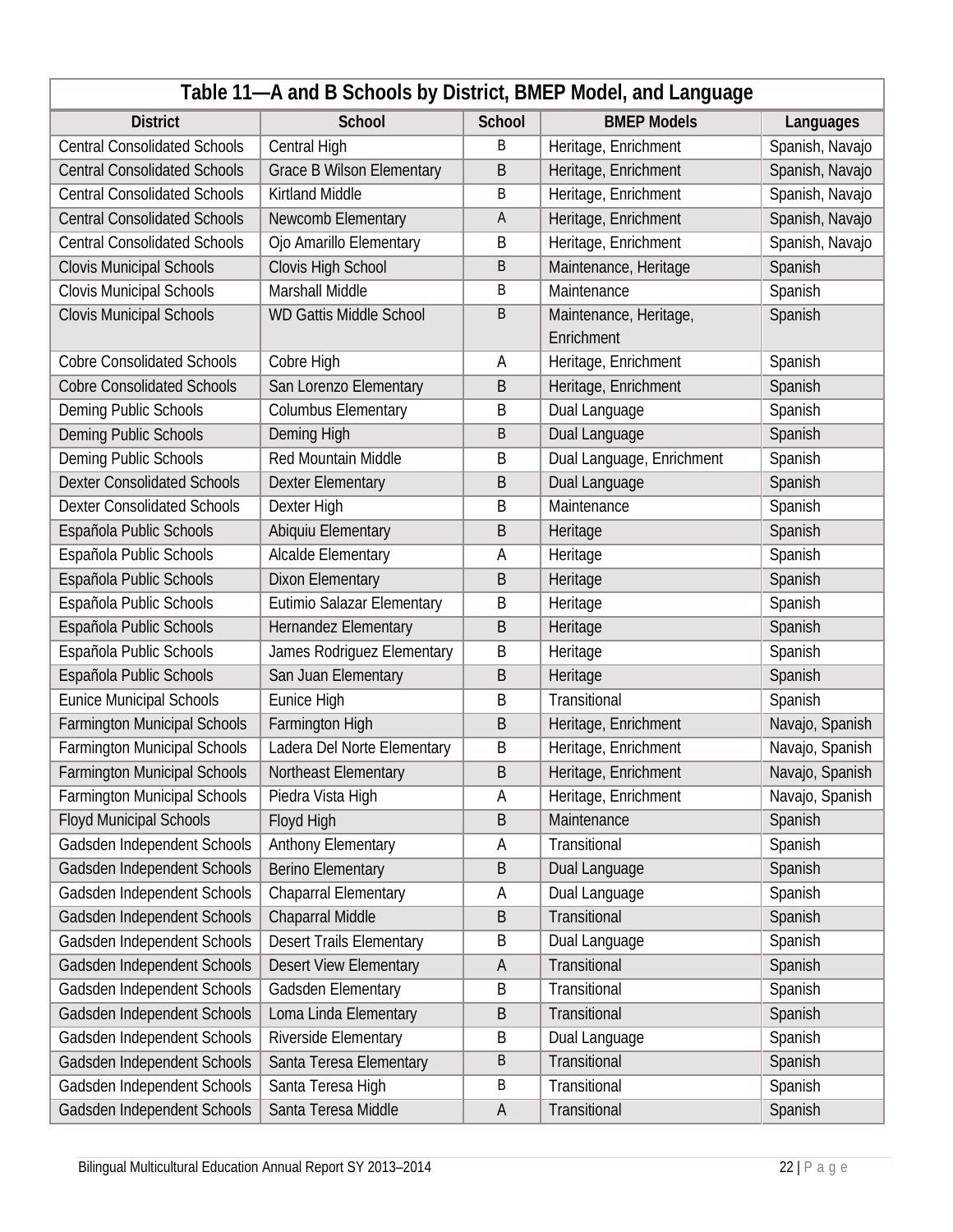| Table 11-A and B Schools by District, BMEP Model, and Language |                                |                |                            |             |  |  |  |  |  |  |  |
|----------------------------------------------------------------|--------------------------------|----------------|----------------------------|-------------|--|--|--|--|--|--|--|
| <b>District</b>                                                | <b>School</b>                  | School         | <b>BMEP Model(s)</b>       | Language(s) |  |  |  |  |  |  |  |
| Gadsden Independent Schools                                    | <b>Sunland Park Elementary</b> | Α              | Transitional               | Spanish     |  |  |  |  |  |  |  |
| Gadsden Independent Schools                                    | <b>Sunrise Elementary</b>      | B              | Transitional               | Spanish     |  |  |  |  |  |  |  |
| <b>Gallup McKinley County</b>                                  | <b>Crownpoint High</b>         | B              |                            |             |  |  |  |  |  |  |  |
| <b>Schools</b>                                                 |                                |                |                            |             |  |  |  |  |  |  |  |
| <b>Gallup McKinley County</b>                                  | Red Rock Elementary            | B              | Heritage                   | Navajo      |  |  |  |  |  |  |  |
| <b>Schools</b>                                                 |                                |                |                            |             |  |  |  |  |  |  |  |
| <b>Grants Cibola County Schools</b>                            | Mesa View Elementary           | B              | Transitional               | Spanish     |  |  |  |  |  |  |  |
| <b>Hagerman Municipal Schools</b>                              | Hagerman High                  | Α              | Transitional               | Spanish     |  |  |  |  |  |  |  |
| <b>Hobbs Municipal Schools</b>                                 | Booker T Washington            | B              | Transitional               | Spanish     |  |  |  |  |  |  |  |
|                                                                | Elementary                     |                |                            |             |  |  |  |  |  |  |  |
| <b>Hobbs Municipal Schools</b>                                 | <b>Broadmoor Elementary</b>    | $\mathsf B$    | Transitional               | Spanish     |  |  |  |  |  |  |  |
| <b>Hobbs Municipal Schools</b>                                 | Coronado Elementary            | Β              | Transitional               | Spanish     |  |  |  |  |  |  |  |
| <b>Hobbs Municipal Schools</b>                                 | <b>Edison Elementary</b>       | B              | Transitional               | Spanish     |  |  |  |  |  |  |  |
| <b>Hobbs Municipal Schools</b>                                 | Hobbs Freshman                 | Β              | Transitional               | Spanish     |  |  |  |  |  |  |  |
| <b>Hobbs Municipal Schools</b>                                 | Hobbs High                     | B              | Transitional               | Spanish     |  |  |  |  |  |  |  |
| <b>Hobbs Municipal Schools</b>                                 | <b>Houston Junior</b>          | B              | Transitional               | Spanish     |  |  |  |  |  |  |  |
| <b>Hobbs Municipal Schools</b>                                 | Jefferson Elementary           | B              | Transitional               | Spanish     |  |  |  |  |  |  |  |
| Hobbs Municipal Schools                                        | Sanger Elementary              | Β              | Transitional               | Spanish     |  |  |  |  |  |  |  |
| <b>Hobbs Municipal Schools</b>                                 | <b>Taylor Elementary</b>       | B              | Transitional               | Spanish     |  |  |  |  |  |  |  |
| Jemez Mountain Public                                          | Coronado Middle                | Β              | Heritage                   | Spanish     |  |  |  |  |  |  |  |
| Schools                                                        |                                |                |                            |             |  |  |  |  |  |  |  |
| Las Cruces Public Schools                                      | Camino Real Middle             | B              | Dual Language, Maintenance | Spanish     |  |  |  |  |  |  |  |
| Las Cruces Public Schools                                      | Centennial High School         | A              | Dual Language, Maintenance | Spanish     |  |  |  |  |  |  |  |
| Las Cruces Public Schools                                      | Doña Ana Elementary            | B              | Dual Language              | Spanish     |  |  |  |  |  |  |  |
| Las Cruces Public Schools                                      | <b>Highland Elementary</b>     | B              | Dual Language, Maintenance | Spanish     |  |  |  |  |  |  |  |
| Las Cruces Public Schools                                      | Hillrise Elementary            | $\overline{A}$ | Maintenance                | Spanish     |  |  |  |  |  |  |  |
| Las Cruces Public Schools                                      | Jornada Elementary             | Β              | Dual Language              | Spanish     |  |  |  |  |  |  |  |
| Las Cruces Public Schools                                      | La Academia Dolores Huerta     | B              | Dual Language              | Spanish     |  |  |  |  |  |  |  |
| Las Cruces Public Schools                                      | Charter<br>Las Cruces High     |                | Dual Language, Maintenance | Spanish     |  |  |  |  |  |  |  |
| Las Cruces Public Schools                                      | Loma Heights Elementary        | B              | Maintenance                | Spanish     |  |  |  |  |  |  |  |
| Las Cruces Public Schools                                      | Mayfield High                  | Β              | Maintenance                | Spanish     |  |  |  |  |  |  |  |
| Las Cruces Public Schools                                      | Oñate High                     | B              | Maintenance                | Spanish     |  |  |  |  |  |  |  |
| Las Cruces Public Schools                                      | Sonoma Elementary              | Β              | Dual Language              | Spanish     |  |  |  |  |  |  |  |
| Las Cruces Public Schools                                      | Tombaugh Elementary            | B              | Dual Language              | Spanish     |  |  |  |  |  |  |  |
| Las Cruces Public Schools                                      | University Hills Elementary    | B              | Dual Language              | Spanish     |  |  |  |  |  |  |  |
| Las Vegas City Public Schools                                  | Robertson High                 | B              | Heritage                   | Spanish     |  |  |  |  |  |  |  |
| Los Lunas Public Schools                                       | Katherine Gallegos             |                | Maintenance                | Spanish     |  |  |  |  |  |  |  |
|                                                                | Elementary                     | A              |                            |             |  |  |  |  |  |  |  |
| Los Lunas Public Schools                                       | Peralta Elementary             | B              | Maintenance                | Spanish     |  |  |  |  |  |  |  |
| Los Lunas Public Schools                                       | Sundance Elementary            | Β              | Transitional               | Spanish     |  |  |  |  |  |  |  |
| Los Lunas Public Schools                                       | Tome Elementary                | B              | Dual Language              | Spanish     |  |  |  |  |  |  |  |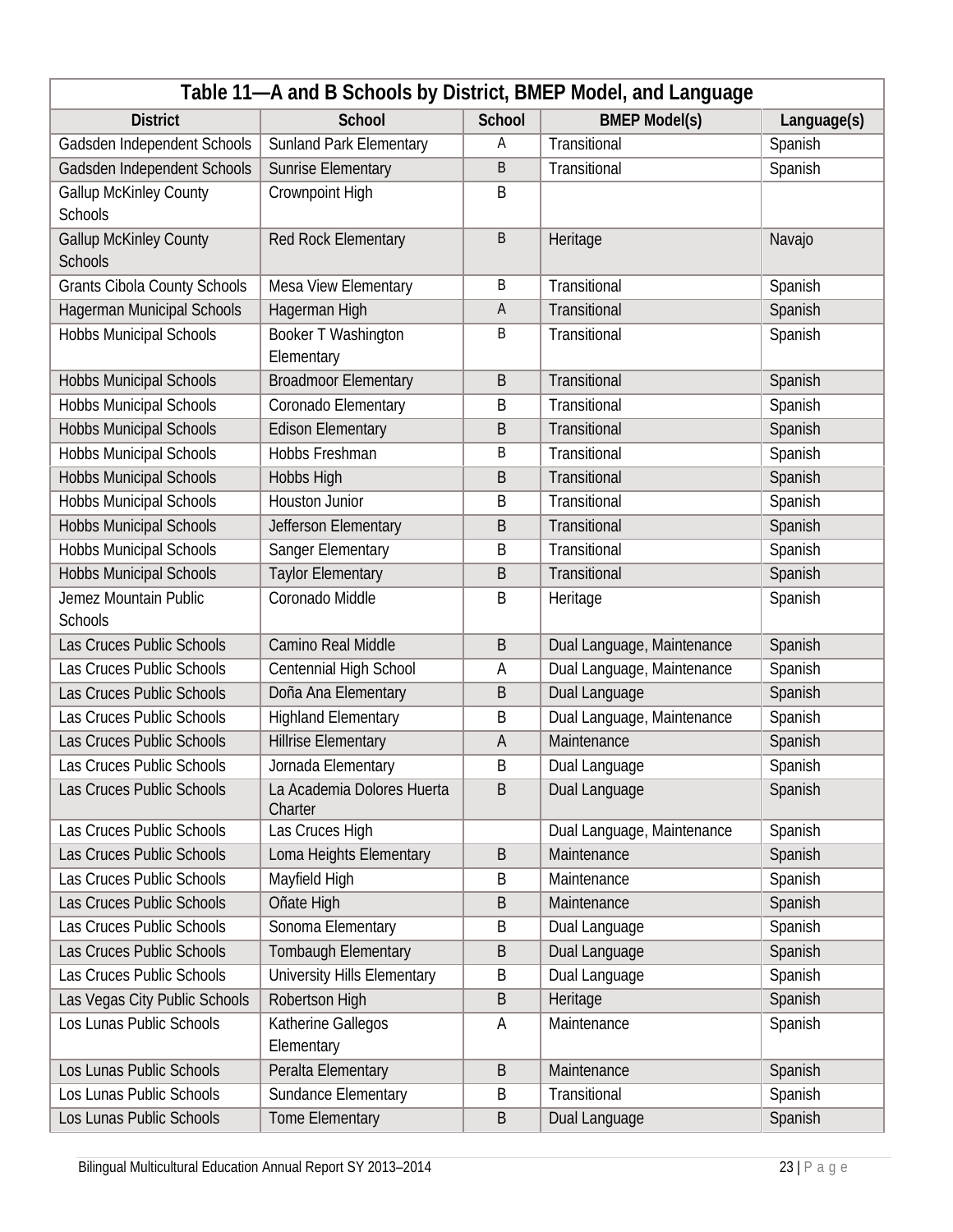| Table 11-A and B Schools by District, BMEP Model, and Language |                                        |             |                                           |               |  |  |  |  |  |  |  |
|----------------------------------------------------------------|----------------------------------------|-------------|-------------------------------------------|---------------|--|--|--|--|--|--|--|
| <b>District</b>                                                | School                                 | School      | <b>BMEP Model(s)</b>                      | Language(s)   |  |  |  |  |  |  |  |
| Los Lunas Public Schools                                       | Valencia Middle                        | B           | Maintenance                               | Spanish       |  |  |  |  |  |  |  |
| <b>Loving Municipal Schools</b>                                | Loving High                            | B           | Maintenance, Enrichment                   | Spanish       |  |  |  |  |  |  |  |
| Lovington Municipal Schools                                    | Lovington 6th Grade Academy            | B           | Transitional                              | Spanish       |  |  |  |  |  |  |  |
| <b>Lovington Municipal Schools</b>                             | Lovington Freshman<br>Academy          | $\sf B$     | Transitional                              | Spanish       |  |  |  |  |  |  |  |
| <b>Lovington Municipal Schools</b>                             | Lovington High School                  | B           | Transitional                              | Spanish       |  |  |  |  |  |  |  |
| Moriarty Edgewood Schools                                      | Moriarty High                          | A           | Enrichment                                | Spanish       |  |  |  |  |  |  |  |
| Pojoaque Valley Public<br>Schools                              | Pablo Roybal Elementary                | B           | Heritage, Enrichment                      | Spanish, Tewa |  |  |  |  |  |  |  |
| Pojoaque Valley Public<br><b>Schools</b>                       | Pojoaque High                          | $\sf B$     | Heritage, Enrichment                      | Spanish, Tewa |  |  |  |  |  |  |  |
| Portales Municipal Schools                                     | James Elementary                       | B           | Dual Language                             | Spanish       |  |  |  |  |  |  |  |
| <b>Portales Municipal Schools</b>                              | Portales High                          | B           | Transitional                              | Spanish       |  |  |  |  |  |  |  |
| <b>Portales Municipal Schools</b>                              | Valencia Elementary                    | Β           | Dual Language                             | Spanish       |  |  |  |  |  |  |  |
| Questa Independent Schools                                     | Questa High                            | B           | Heritage                                  | Spanish       |  |  |  |  |  |  |  |
| Rio Rancho Public Schools                                      | Puesta del Sol                         | B           | Dual Language, Maintenance,<br>Enrichment | Spanish       |  |  |  |  |  |  |  |
| Rio Rancho Public Schools                                      | Rio Rancho Elementary                  | $\mathsf B$ | Maintenance, Enrichment                   | Spanish       |  |  |  |  |  |  |  |
| Rio Rancho Public Schools                                      | Rio Rancho High                        | Α           | Maintenance, Enrichment                   | Spanish       |  |  |  |  |  |  |  |
| Rio Rancho Public Schools                                      | V Sue Cleveland High                   | A           | Maintenance, Enrichment                   | Spanish       |  |  |  |  |  |  |  |
| Rio Rancho Public Schools                                      | Vista Grande Elementary                | B           | Maintenance, Enrichment                   | Spanish       |  |  |  |  |  |  |  |
| Roswell Independent School<br><b>District</b>                  | <b>East Grand Plains</b><br>Elementary | $\sf B$     | Maintenance, Enrichment                   | Spanish       |  |  |  |  |  |  |  |
| Roswell Independent School<br><b>District</b>                  | Goddard High                           | A           | Maintenance, Enrichment                   | Spanish       |  |  |  |  |  |  |  |
| Roswell Independent School<br><b>District</b>                  | Roswell High                           | $\sf B$     | Maintenance, Enrichment                   | Spanish       |  |  |  |  |  |  |  |
| Ruidoso Municipal Schools                                      | Ruidoso High                           | B           | Transitional                              | Spanish       |  |  |  |  |  |  |  |
| Santa Fe Public Schools                                        | Amy Biehl Community School             | $\mathsf B$ | Maintenance                               | Spanish       |  |  |  |  |  |  |  |
| Santa Fe Public Schools                                        | Monte del Sol Charter                  | B           | Maintenance                               | Spanish       |  |  |  |  |  |  |  |
| Santa Fe Public Schools                                        | Piñon Elementary                       | $\sf B$     | Transitional                              | Spanish       |  |  |  |  |  |  |  |
| Santa Fe Public Schools                                        | Turquoise Trail Elementary<br>Charter  | A           | Maintenance                               | Spanish       |  |  |  |  |  |  |  |
| Santa Rosa Consolidated<br><b>Schools</b>                      | Rita A Marquez Elementary              | $\sf B$     | Heritage                                  | Spanish       |  |  |  |  |  |  |  |
| Santa Rosa Consolidated<br><b>Schools</b>                      | Santa Rosa High                        | B           | Heritage                                  | Spanish       |  |  |  |  |  |  |  |
| <b>Socorro Consolidated Schools</b>                            | Cottonwood Valley Charter              | $\sf B$     | Enrichment                                | Spanish       |  |  |  |  |  |  |  |
| <b>Taos Municipal Schools</b>                                  | Anansi Charter                         | B           | Enrichment                                | Spanish       |  |  |  |  |  |  |  |
| <b>Taos Municipal Schools</b>                                  | Taos High                              | B           | Maintenance, Enrichment                   | Spanish       |  |  |  |  |  |  |  |
| <b>Taos Municipal Schools</b>                                  | Taos Municipal Charter                 | B           | Enrichment                                | Spanish       |  |  |  |  |  |  |  |
| West Las Vegas Public<br>Schools                               | Don Cecilio Martinez<br>Elementary     | $\sf B$     | Dual Language, Heritage                   | Spanish       |  |  |  |  |  |  |  |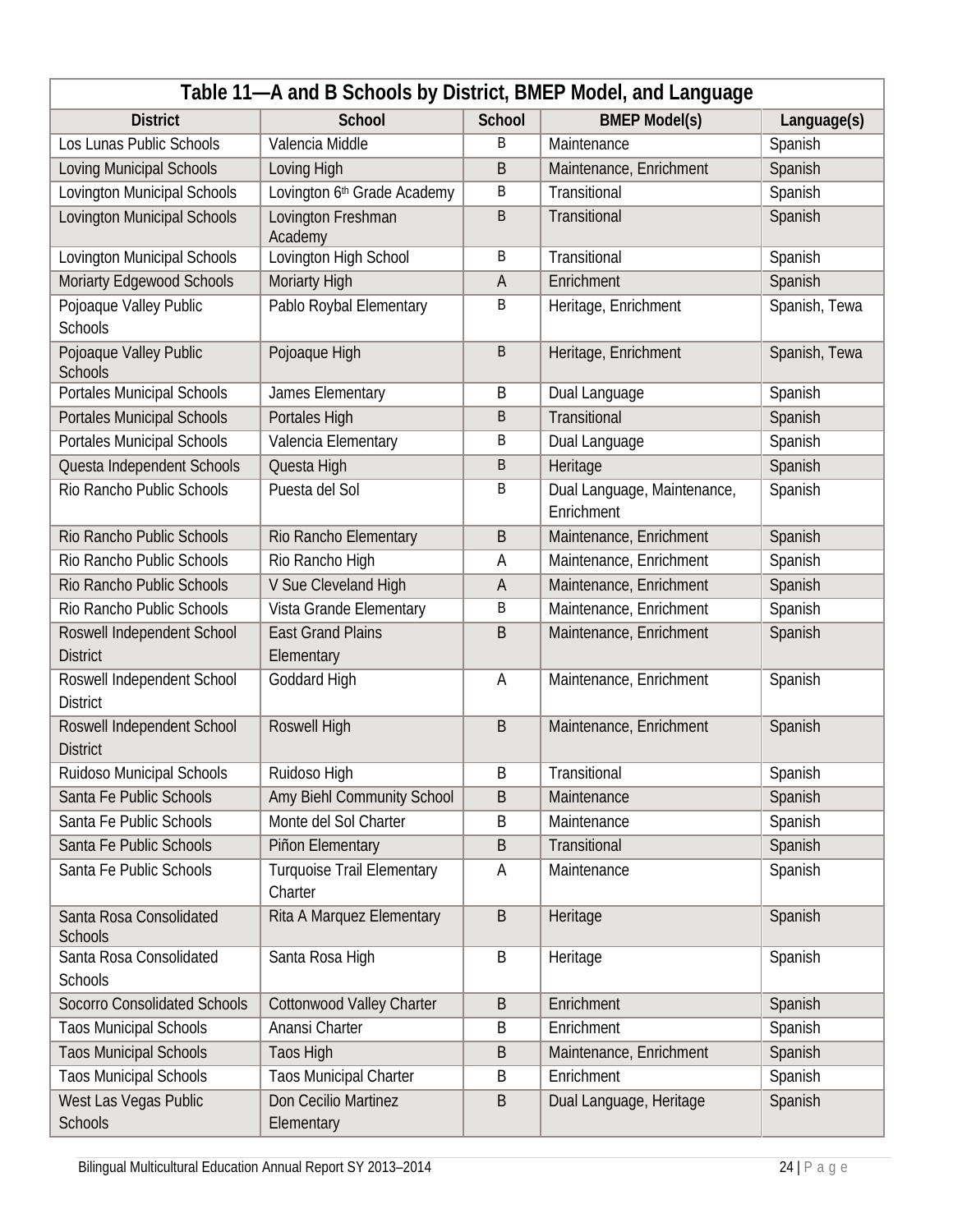| West Las Vegas Public<br><b>Schools</b> | Luis E Armijo Elementary            | B | Heritage                | Spanish |
|-----------------------------------------|-------------------------------------|---|-------------------------|---------|
| West Las Vegas Public<br><b>Schools</b> | Tony Serna Jr Elementary            | B | Heritage                | Spanish |
| West Las Vegas Public                   | <b>Union Elementary</b>             | A | Heritage                | Spanish |
| <b>Schools</b>                          |                                     |   |                         |         |
| <b>STATE CHARTER</b>                    | Cien Aguas International<br>Charter | B | Dual Language           | Spanish |
| <b>STATE CHARTER</b>                    | Tierra Adentro Charter              | B | Maintenance, Enrichment | Spanish |

SOURCE: PED's Assessment and Accountability Bureau and Bilingual Multicultural Education Bureau (BMEB).

Encouraging is the diversity in the group of schools listed above—a range of elementary, middle, and high schools represent successful schools in all age-ranges, including charter schools. The list of schools also represents some geographic diversity across the state's regions, although some regions are not represented at all.

Additionally, schools implementing effective BMEPs were recognized at the annual event, *Bilingual Day at the State Capitol* during the Legislative Session. For a copy of the program schedule listing schools that were recognized on January 30, 2014, please visit the BMEP tab on the PED-BMEB webpage[: http://ped.state.nm.us/ped/Bilingual\\_BMEB.html.](http://ped.state.nm.us/ped/Bilingual_BMEB.html)

Given the recent adoption of the A–F School Grades accountability system in New Mexico, more in-depth study of these schools' BMEPs has provided insight into the various practices and implementation around bilingual and multicultural instructional programming across the state's most successful schools. **BMEB has actively engaged in focused study of the state's BMEPs to learn and share best practices for culturally and linguistically diverse (CLD) students, bilingual learners, and ELs**. To that aim, BMEB concentrates on improving the quality of data and reporting across the state will ensure BMEB's efforts to provide relevant and timely technical assistance, support and training to strengthen data-based instructional and programmatic decisionmaking.

For more information regarding BMEB's findings from its inquiry and efforts to learn from schools implementing effective BMEPs through the Academic Language Development for All in New Mexico initiative (ALD4ALL), please visit the ALD4ALL tab on the PED-BMEB webpage: [http://ped.state.nm.us/ped/Bilingual\\_ALD.html.](http://ped.state.nm.us/ped/Bilingual_ALD.html)

#### <span id="page-24-0"></span>Academic Outcomes for Students Participating in BMEPs

In 2013–2014, **American Indian ELs participating in BMEPs slightly outperformed American Indian ELs not participating in BMEPs statewide in reading, math and science.** See direct comparison below in Table 12 highlighted in tan. In addition, non-EL American Indian students in BMEPs slightly outperformed non-EL American Indian peers not participating in BMEPs in math by 5.5%, in reading by 4%, and in science by 2.1%

**Non-EL American Indian students participating in BMEPs outperformed all other American Indian subgroup of students in the tested subjects: math, reading, and science.** This is highlighted below in turquoise in Table 12. **Moreover, the lowestperforming American Indian students are ELs** *not* **participating in BMEPs. The largest achievement gap within the American Indian student population is observed when comparing non-EL American Indian students participating in BMEPs and American Indian EL students not participating in BMEPs. American Indian ELs participating in BMEPs slightly outperform ELs not participating in BMEPs.**

Similarly, **Hispanic ELs participating in BMEPs slightly outperformed Hispanic ELs that did not participate in BMEPs in math (4.2%), reading (3.8%), and science (3%)** in 2013–2014. See direct comparison in Table 11 highlighted in tan. In addition, non-ELL Hispanic students in BMEPs slightly outperformed non-EL Hispanic peers not participating in BMEPs in every subject.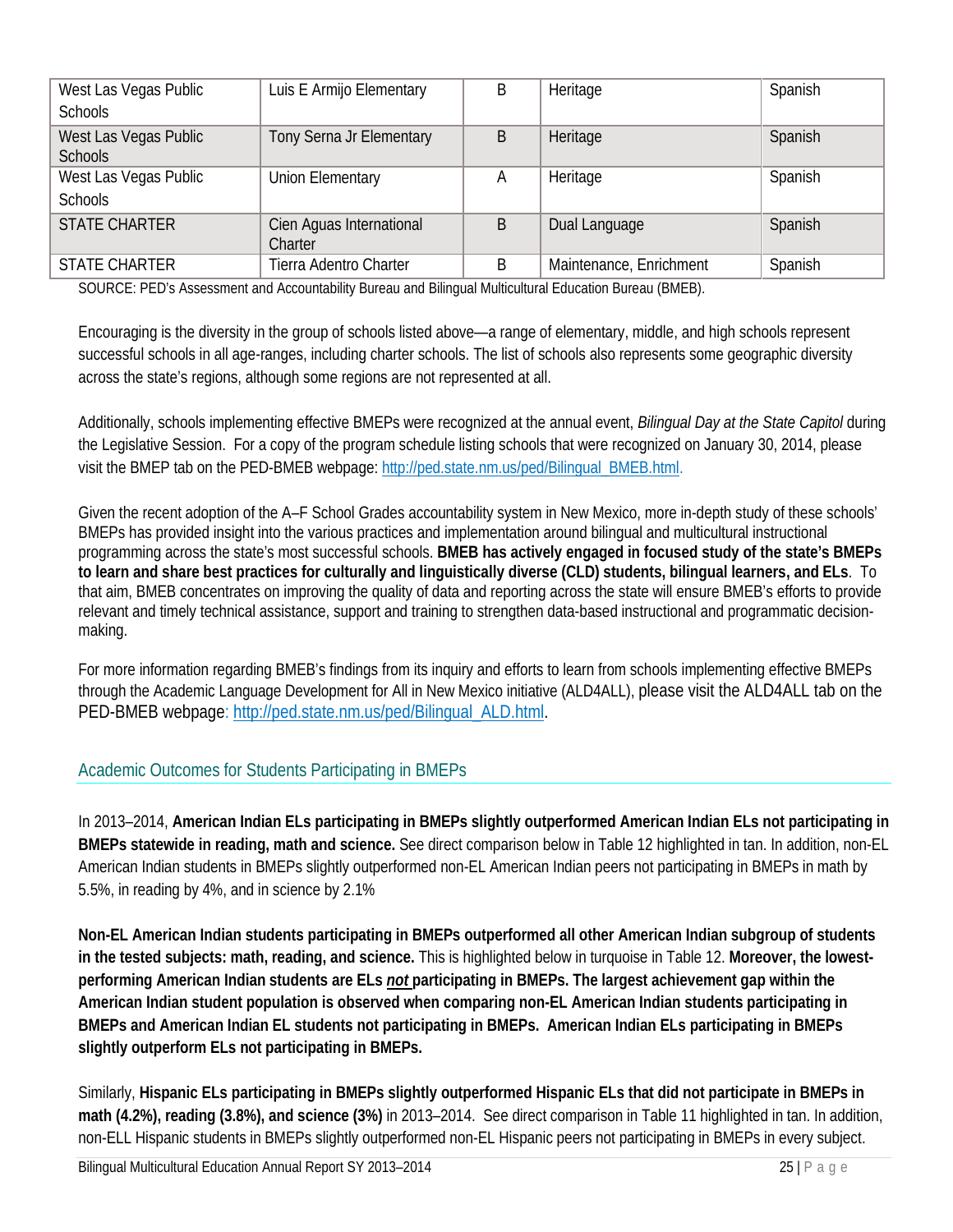**Non-EL Hispanic students participating in BMEPs outperformed all other Hispanic students in math, reading, and science.** This is highlighted in turquoise in Table 11, above. **Thus, the largest achievement gap within the Hispanic student population is observed when comparing non-EL Hispanic students participating in BMEPs and Hispanic ELs not participating in BMEPs. Hispanic ELs participating in BMEPs outperform Hispanic ELs not participating in BMEPs.**

| Table 12                                 |                                                           |                                                   |         |                         |                |                         |  |  |  |  |
|------------------------------------------|-----------------------------------------------------------|---------------------------------------------------|---------|-------------------------|----------------|-------------------------|--|--|--|--|
|                                          | Comparison of Performance of American Indian and Hispanic | by EL Status and BMEP Participation, SY 2013-2014 |         |                         |                |                         |  |  |  |  |
|                                          | Math                                                      |                                                   |         | Reading                 | <b>Science</b> |                         |  |  |  |  |
|                                          | Proficient and<br>Above<br>Count                          |                                                   | Count   | Proficient and<br>Above | Count          | Proficient and<br>Above |  |  |  |  |
| <b>American Indian</b>                   | 26.71%<br>19,755                                          |                                                   | 19,782  | 32.0%                   | 7,346          | 25.1%                   |  |  |  |  |
| American Indian EL                       | 4,888                                                     | 11.6%                                             | 4,889   | 12.5%                   | 1,725          | 9.9%                    |  |  |  |  |
| American Indian EL<br>in BMEPs           | 1,727                                                     | 12.9%                                             | 1,729   | 13.5%                   | 542            | 10.9%                   |  |  |  |  |
| American Indian EL<br>not in BMEPs       | 3,161                                                     | 10.8%                                             | 3,170   | 11.9%                   | 1,183          | 9.5%                    |  |  |  |  |
| American Indian,<br>Non EL               | 14,867                                                    | 31.7%                                             | 14,883  | 38.4%                   | 5,621          | 29.8%                   |  |  |  |  |
| American Indian,<br>Non-EL in BMEPs      | 3,162                                                     | 35.7%                                             | 3,161   | 43.9%                   | 1,203          | 31.9%                   |  |  |  |  |
| American Indian, Non-<br>EL not in BMEPs | 11,705                                                    | 30.7%                                             | 11,772  | 36.9%                   | 4,418          | 29.2%                   |  |  |  |  |
| <b>Hispanic</b>                          | 118,594                                                   | 35.8%                                             | 118,632 | 44.5%                   | 43,410         | 37.8%                   |  |  |  |  |
| Hispanic EL                              | 22,223                                                    | 17.8%                                             | 22,203  | 20.2%                   | 7,894          | 16.0%                   |  |  |  |  |
| Hispanic EL in BMEPs                     | 12,131                                                    | 19.7%                                             | 12,116  | 21.9%                   | 4,222          | 17.1%                   |  |  |  |  |
| Hispanic EL, not in<br><b>BMEPs</b>      | 10,092                                                    | 15.5%                                             | 10,887  | 18.1%                   | 3,672          | 14.1%                   |  |  |  |  |
| Hispanic, Non EL                         | 96,371                                                    | 39.9%                                             | 96,429  | 50.1%                   | 31,074         | 42.5%                   |  |  |  |  |
| Hispanic, Non EL,<br>in BMEPs            | 13,279                                                    | 42.1%                                             | 13,281  | 51.7%                   | 4442           | 43.9%                   |  |  |  |  |
| Hispanic, Non EL,<br>not in BMEPs        | 83,092                                                    | 39.6%                                             | 83,148  | 49.9%                   | 35516          | 42.6%                   |  |  |  |  |

Below, Table 12 compares the performance of Hispanic and American Indian students by EL status and participation in BMEPs in math, reading, and science.

SOURCE: PED Academic Growth and Analysis Bureau

**Overall, American Indian and Hispanic ELs are the lowest-performing students within their corresponding subgroups.** Furthermore, non-ELL America Indian and Hispanic students participating in BMEPs are the highest-performing students within their subgroups. **Given that ELs, as a group, are among the lowest-performing students it is imperative that educators are responsible for ensuring ELs have access to grade-level curriculum and instruction so all students can engage the subject matter and academic content in meaningful and purposeful ways.** 

From the data presented in the above table it is clear that ELs participating BMEPs outperform (slightly) ELs not participating in BMEPs. **This trend has held for the last four years**. Several factors may explain why this is the case, yet data limitations at this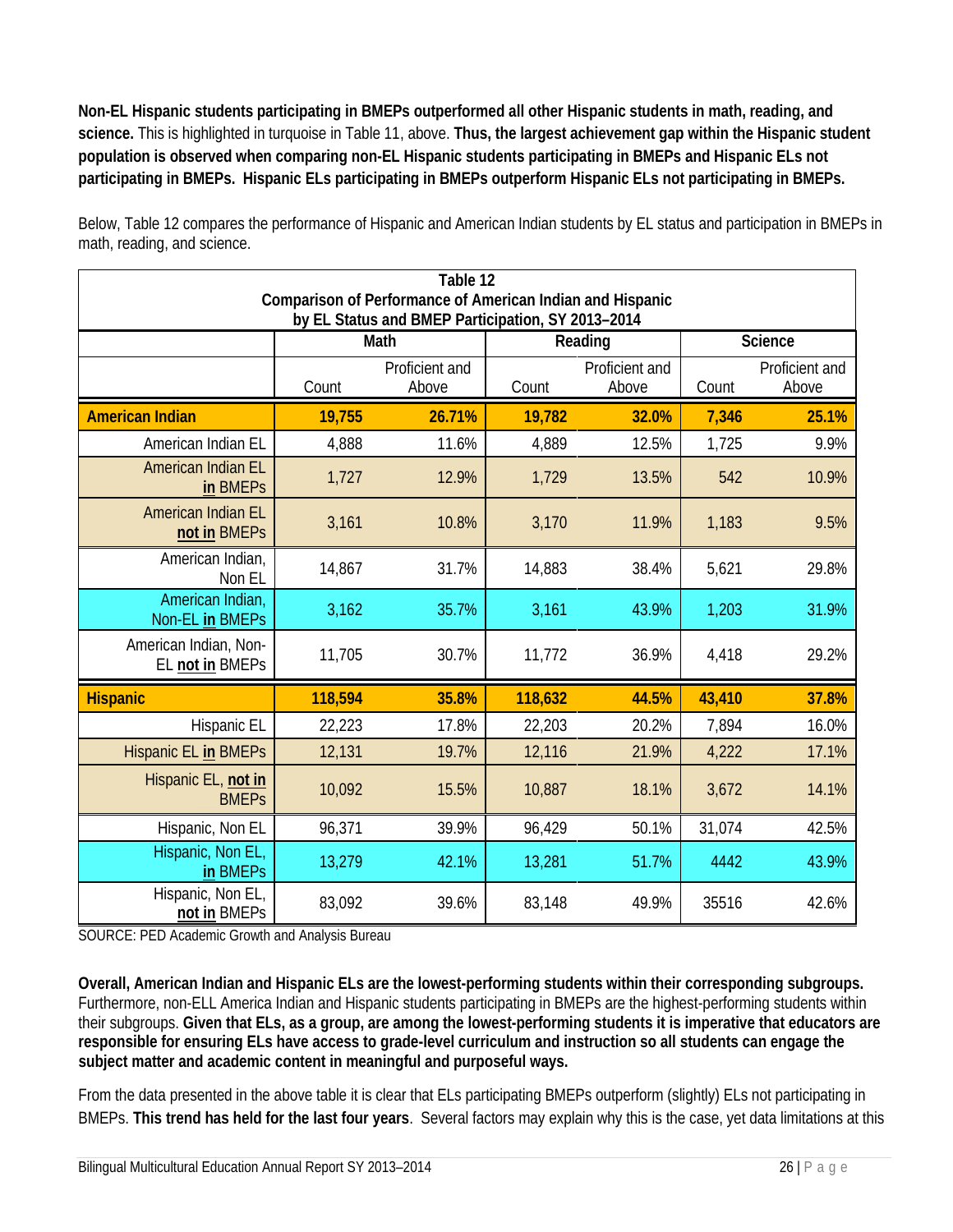point make it difficult to determine the degree to which participation in BMEPs ultimately explains the differences in academic proficiency. More in-depth study into the data is needed and will be undertaken by PED to further clarify the data results.

As previously stated, **BMEB will actively engage in focused study of the state's BMEPs to learn and share best practices for culturally and linguistically diverse students, bilingual learners and ELs**. To that aim, BMEB will concentrate on improving the quality of data and reporting across the state will ensure BMEB's efforts to provide relevant and timely technical assistance, support and training to strengthen data-based instructional and programmatic decision-making.

<span id="page-26-0"></span>Total Operational Bilingual Multicultural Education Expenditures by Districts and Charter Schools

The state bilingual multicultural education rule (November 2005, based on the 2004 statute) requires districts to report the use of bilingual multicultural education funds by September 30<sup>th</sup> of each year.

Two aspects of program expenditures were reviewed: *Total Operational and Bilingual Multicultural Education Expenditures by District* and *Total Bilingual Multicultural Education Expenditures by Function.* Full expenditure reports from districts are located in Appendix C and Appendix D.

| Table 14<br><b>Total Operational and Bilingual Multicultural Education Expenditures</b><br>by Districts and Charter Schools<br>(SY 2009-2010 through SY 2013-2014)                                                                                                                                                                                                                                                                                  |    |       |                |                |                |  |  |  |  |
|-----------------------------------------------------------------------------------------------------------------------------------------------------------------------------------------------------------------------------------------------------------------------------------------------------------------------------------------------------------------------------------------------------------------------------------------------------|----|-------|----------------|----------------|----------------|--|--|--|--|
| A. School<br>C. Number of<br><b>D. Total BMEP</b><br><b>B.</b> Number<br>E. Total<br>F. Difference<br>Year<br><b>Funds Allocated</b><br><b>Operational</b><br>$(E-D)$<br>of Districts<br><b>Charter</b><br><b>Funds</b><br>to Districts and<br><b>Reporting</b><br><b>Schools</b><br><b>Charters</b><br><b>Expended on</b><br>Reporting<br><b>Expenditures</b><br><b>BMEPs by</b><br><b>Expenditures</b><br><b>Districts and</b><br><b>Charters</b> |    |       |                |                |                |  |  |  |  |
| SY 09-10                                                                                                                                                                                                                                                                                                                                                                                                                                            | 57 | 22    | \$33.8 million | \$79.8 million | \$45.9 million |  |  |  |  |
| SY 10-11                                                                                                                                                                                                                                                                                                                                                                                                                                            | 56 | $21*$ | \$38.5 million | \$78.6 million | \$40.1 million |  |  |  |  |
| SY 11-12                                                                                                                                                                                                                                                                                                                                                                                                                                            | 53 | $18*$ | \$35.1 million | \$74.7 million | \$39.6 million |  |  |  |  |
| SY 12-13                                                                                                                                                                                                                                                                                                                                                                                                                                            | 57 | 27    | \$35.2 million | \$74.2 million | \$38.2 million |  |  |  |  |
| SY 13-14                                                                                                                                                                                                                                                                                                                                                                                                                                            | 53 | 17    | \$36.5 million | \$74.1 million | \$37.5 million |  |  |  |  |

 SOURCE: Expenditures reported to Bilingual Multicultural Education Bureau (BMEB). *Note: Seven of the 27 charter schools listed are state-chartered.*

Based on the data reported for 2013–2014, districts and charter schools spent a total of \$74 million in a combination of BMEPs and other operational funds. In addition to the \$36.5 million allocated through the funding formula for BMEPs, districts also spent \$37.5 million from the total operational funds to provide BMEPs. (For details, see Appendix F, *Total Operational Bilingual Multicultural Education Expenditures Reported by Districts and Charter Schools*.)

In Column E of Table 14 above, shows the total amounts expended by districts during the last five academic school years. **As the table shows, there was a \$1.3 million increase in the funds allocated to districts and charter schools in 2013–2014 compared with the previous year.**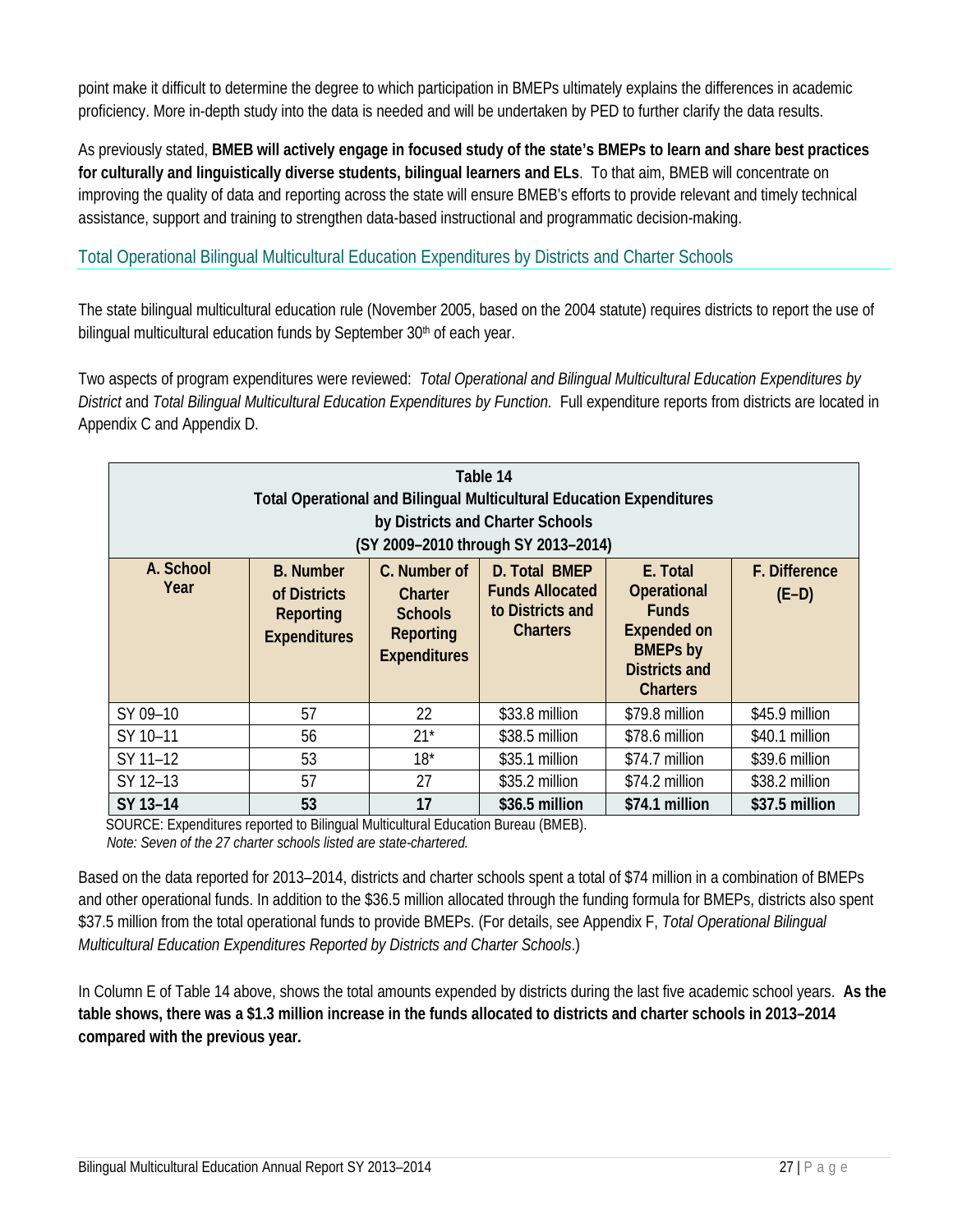#### <span id="page-27-0"></span>Total Bilingual Multicultural Expenditures by Function

Table 15 summarizes the expenditures incurred by function (amounts and percentages) and reported by districts and charter schools that received state BMEP funds over four years from 2008–2009 through 2012-2013. Expenditures were incurred in three different expenditure functions during these four years. (For details, see Appendix G—*Bilingual Multicultural Education Expenditures by Function*.)

| Table 15                                                                  |                |                                                  |                |                |                |  |  |  |  |  |  |
|---------------------------------------------------------------------------|----------------|--------------------------------------------------|----------------|----------------|----------------|--|--|--|--|--|--|
| <b>Bilingual Multicultural Education Expenditures-Amounts by Function</b> |                |                                                  |                |                |                |  |  |  |  |  |  |
| <b>Function</b>                                                           | 2009-2010      | 2011-2012<br>2010-2011<br>2012-2013<br>2013-2014 |                |                |                |  |  |  |  |  |  |
| <b>Direct Instruction</b>                                                 | \$76.3 million | \$77.8 million                                   | \$73.7 million | \$71.0 million | \$71.5 million |  |  |  |  |  |  |
| <b>Instructional Support</b>                                              | \$3.5 million  | \$759,000                                        | \$954,000      | \$3.2 million  | \$2.6 million  |  |  |  |  |  |  |
| 3<br>Administration                                                       |                |                                                  |                |                |                |  |  |  |  |  |  |
| <b>Business &amp; Support</b>                                             | \$286          |                                                  |                |                |                |  |  |  |  |  |  |
| 5<br>Operation/Maintenance                                                |                |                                                  |                |                |                |  |  |  |  |  |  |
| <b>Business &amp; Support</b>                                             |                |                                                  |                |                |                |  |  |  |  |  |  |
| q<br><b>Community Services</b>                                            |                |                                                  |                |                |                |  |  |  |  |  |  |
| Total                                                                     | \$79.8 million | \$78.6 million                                   | \$74.7 million | \$74.2 million | \$74.1 million |  |  |  |  |  |  |

SOURCE: Expenditures reported to Bilingual Multicultural Education Bureau (BMEB).

In 2013–2014, funds were utilized only in two functions: direct instruction and instructional support. Approximately 96% of the funds generated for BMEPs were used for direct instruction (Function 1) and approximately 4% of funds were used for instructional support (Function 2).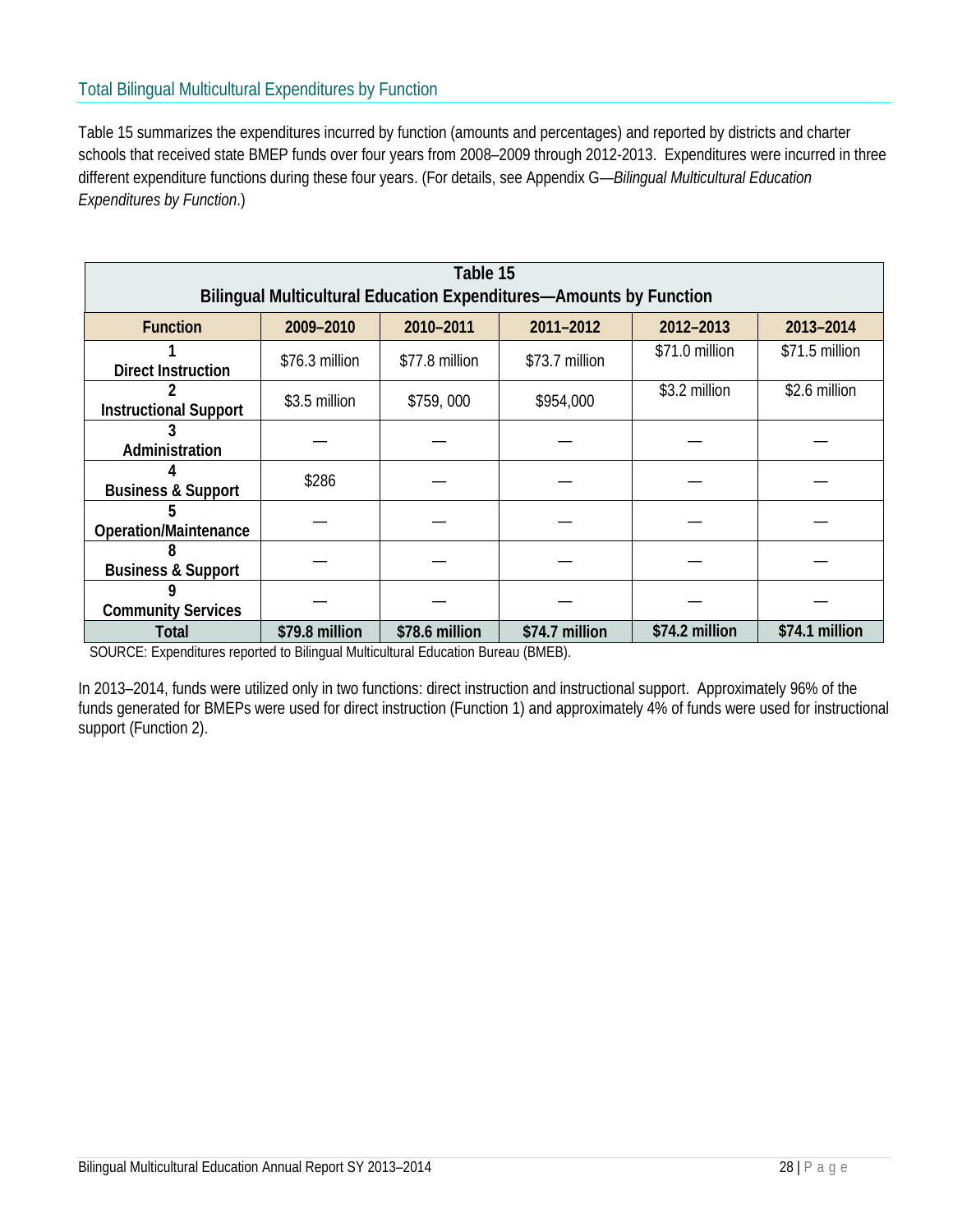<span id="page-28-0"></span>The BMEB mission is to serve with effective leadership and provide districts and schools with relevant and timely technical assistance and support necessary for strengthening instructional programming for all students participating in BMEPs, including ELs. Supporting academic achievement and improvement of educational outcomes for all students is the main work of the BMEB through its focus on effective bilingual and multicultural education.

The BMEB strives to serve all students participating in BMEPs such that all students achieve the determined program goals as outlined by state statute and rule which are: 1) Students become bilingual and biliterate in English and a second language and; 2) Students meet all academic content standards and benchmarks in all subject areas.

The BMEB will continue its commitment to working with districts and schools to ensure the students succeed in the above-stated goals. Based on the data included in this report, input from districts, partner organizations, and other bureaus within the PED, the following are some recommendations for moving the BMEB forward and strengthening bilingual multicultural education for all of New Mexico's students.

| Indicator                                                             | <b>Recommendations</b>                                                                                                                                                                                                                                                                                                                                                                                                                                                                                                                                                                                                                                                                                                                         |
|-----------------------------------------------------------------------|------------------------------------------------------------------------------------------------------------------------------------------------------------------------------------------------------------------------------------------------------------------------------------------------------------------------------------------------------------------------------------------------------------------------------------------------------------------------------------------------------------------------------------------------------------------------------------------------------------------------------------------------------------------------------------------------------------------------------------------------|
| <b>Fiscal Monitoring</b>                                              | The BMEB will continue to work with the PED School Budget and PED Data Quality Bureaus (STARS<br>data) to ensure funding generated is based on accurate information reported by districts.                                                                                                                                                                                                                                                                                                                                                                                                                                                                                                                                                     |
| <b>Monitoring</b><br>Programs for<br><b>Accountability</b>            | The BMEB will continue with the peer reviewer process in conducting regular visits to evaluate program<br>quality and district compliance and program effectiveness.<br>The BMEB will conduct announced and/or unannounced visits to districts and schools to monitor<br>program implementation (instructional time, class loads and daily instruction in the home language).<br>The BMEB will conduct monitoring visits targeting academic rigor in the language other than English.<br>The BMEB will streamline the process of monitoring districts through the online WebEPSS monitoring<br>tool, STARS, and OBMS.<br>The BMEB will continue triangulating data from multiple sources to ensure program and instructional<br>effectiveness. |
| Professional<br><b>Development</b>                                    | The BMEB will continue to offer quarterly Bilingual Multicultural Education/Title III Director meetings to<br>promote effective leadership, instruction, and greater consistency and depth of programs.<br>The BMEB will continue to collaborate with partner organizations to provide ongoing technical<br>assistance and professional development training for District Bilingual Multicultural Education/Title III<br>Directors, administrators, and teachers.                                                                                                                                                                                                                                                                              |
| <b>Student Academic</b><br>Language<br>Development and<br>Performance | The BMEB will analyze, monitor, and disseminate meaningful demographic and performance data to<br>ensure all students' academic and linguistic needs are addressed through effective instruction and<br>program management.                                                                                                                                                                                                                                                                                                                                                                                                                                                                                                                    |
| <b>Teacher</b><br><b>Effectiveness</b>                                | The BMEB promotes the recruitment and support of effective teachers working within BMEPs and<br>encourage participation in supplemental language programming as a means for teachers to improve<br>Home/Heritage language competency for effective classroom instruction in the home/heritage language,<br>in addition to the effective teaching for English language development and acquisition.<br>The BMEB encourages reflective instructional practices and tools-such as the NMTEACH Classroom<br>Observation Protocol-to support rigorous, culturally and linguistically responsive teaching and learning<br>in BMEPs.                                                                                                                  |

The list above is not exhaustive and the BMEB will ensure that its work is aligned with current PED initiatives. It is imperative that the academic, cultural, and linguistic needs of all students—including EL and immigrant students—are addressed in a culturally and linguistic responsive manner through rigorous and effective teaching, integrated instructional planning, and strong program management at all levels.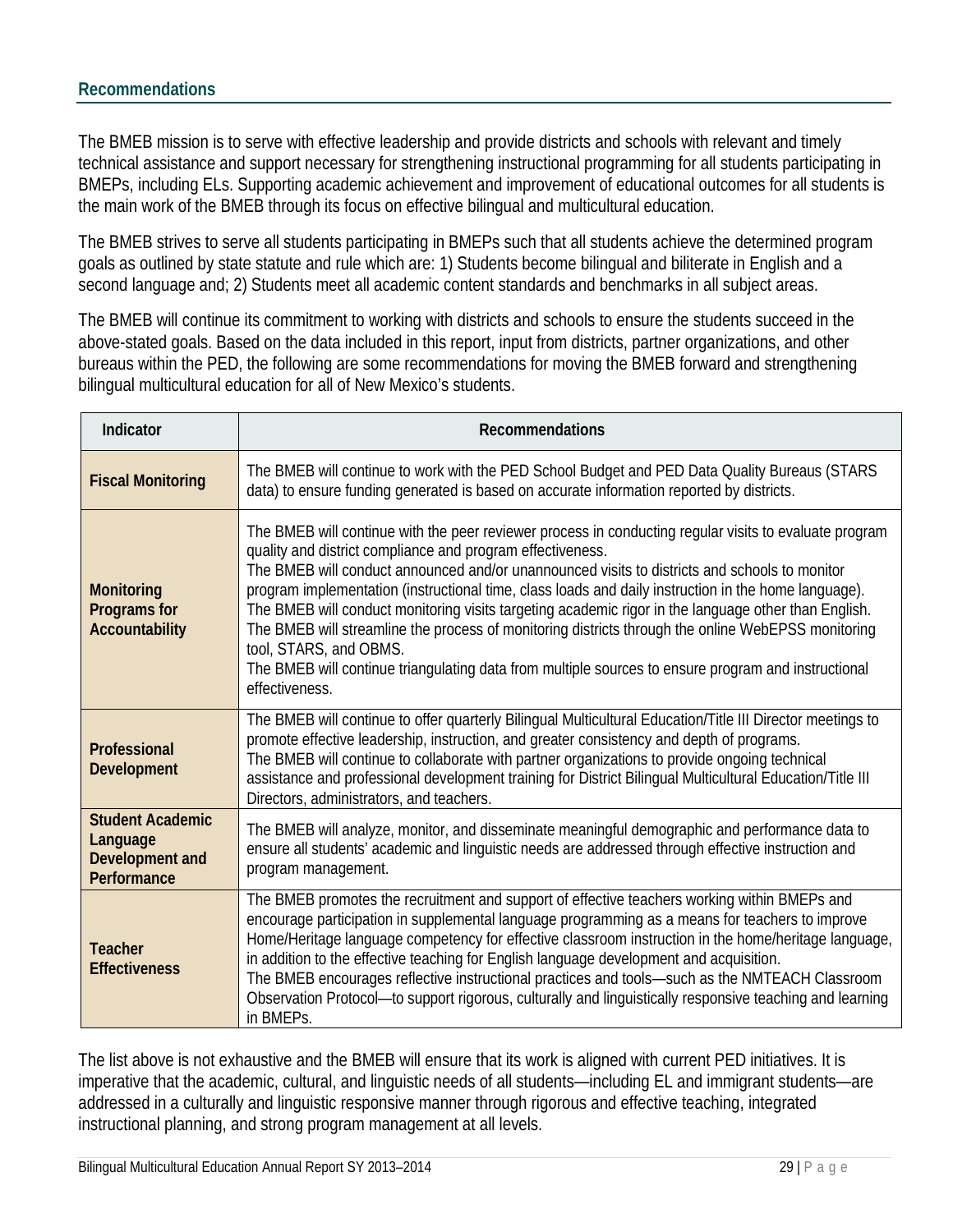<span id="page-29-1"></span><span id="page-29-0"></span>The vision of the PED's BMEB is that New Mexico's children have access to effective bilingual multicultural education programs providing culturally and linguistically responsive, rigorous instructional programming that supports all students—including CLD, EL, and immigrant students—to become bilingual and biliterate, meet and exceed all content area standards, demonstrate academic excellence, and experience school success, such that students are prepared beyond the classroom to lead productive, purposeful lives in service to the larger community.

In service to its mission and vision, BMEB supports PED initiatives to ensure students receive the maximum benefit of participation in BMEPs. BMEB strives to deliver professional development that addresses the need for culturally and linguistically responsive instructional practices, especially in the context of bilingual and multicultural learning contexts.

The following are areas in which the BMEB is actively engaged:

**Academic Language Development for All in New Mexico (ALD4ALL).** BMEB works to ensure that students participating BMEPs receive instruction that effectively integrates content and language, especially to improve educational outcomes for ELs. As New Mexico has transitioned to full implementation of Common Core State Standards (CCSS), students need to develop academic language for school success and beyond. For ELs, the use of WIDA ELD standards is important approach to build academic language development so that students have access to the CCSS-aligned curriculum. Additionally, building academic language in the home/heritage language is important for building home/heritage language proficiency since students participating in BMEPs are to become bilingual and biliterate (statutory goal). Building the home/heritage language must be done so taking a culturally and linguistically responsive approach, as appropriate for the local schooling and community context.

The W.K. Kellogg Foundation has generously provided PED-BMEB with a \$1.2 million grant to provide statewide teacher training and build the capacity of administrator leadership to address the needs and academic language development of culturally and linguistically diverse (CLD) students, including English Learners (ELs) in New Mexico.

The following are five specific project objectives supported by the grant:

- (1) Identify effective bilingual multicultural education programs (BMEPs) serving CLD students and ELs.
- (2) Conduct effective practices inquiry among selected schools to determine how schools with BMEPs achieve positive results for CLD and EL students and share results statewide.
- (3) From findings of the effective practices inquiry of schools/programs, develop and implement professional development (PD) for educators to address the academic language learning needs of CLD and EL.
- (4) Adopt (Common Cores State Standards) CCSS-aligned Spanish language development and/or Spanish language arts standards and assessments.
- (5) Adopt and implement New Mexico State Seal of Bilingualism/Biliteracy.

For up-to-date information and to learn of the status of the ALD4ALL project objectives, please visit the ALD4ALL tab on the PED-BMEB webpage: [http://ped.state.nm.us/ped/Bilingual\\_ALD.html.](http://ped.state.nm.us/ped/Bilingual_ALD.html)

**Data-driven Decision Making**. BMEB, in partnership with WIDA, provided data training regional workshops across the state to focus on both learning to use the WIDA ELD Standards for effective instruction and importance of analyzing student assessment data (English language proficiency assessment, ACCESS for ELLs©), to make decisions instruction. Since approximately half of all students participating in BMEPs are ELs, this data is critical for effective instructional planning and delivery of accessible, yet rigorous content for all students.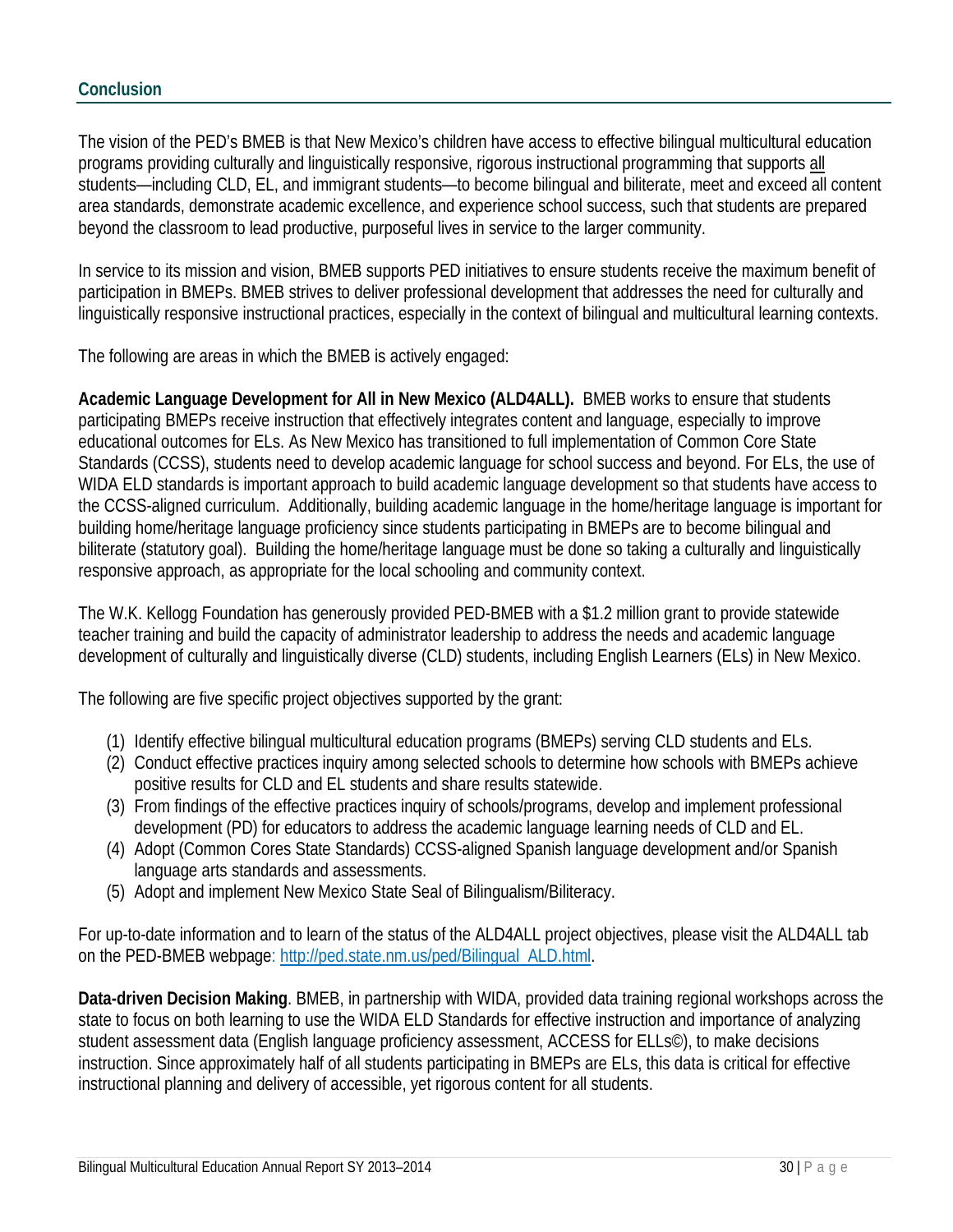**State Bilingual Advisory Council (SBAC).** The SBAC—a council of education and language experts and educators from across the state—has been working to strengthen and support BMEPs. SBAC has advocated for the Spanish language versions of PARCC assessment (the new, computer-based, CCSS-aligned assessment to replace the NM SBA). Additionally, the SBAC has produced a guidance document for administrators evaluating teachers charged with instructing EL and bilingual learners. The English Learner (EL) Crosswalk guidance document identifies "what to look for" in teaching and learning in bilingual learning and teaching contexts. The SBAC, along with other stakeholder groups across the state, was instrumental in successfully advocating for New Mexico's State Seal of Bilingualism-Biliteracy. For updated information about this work, please visit the State Seal of Bilingualism-Biliteracy tab on the PED-BMEB webpage: [http://ped.state.nm.us/ped/Bilingual\\_Seal.html.](http://ped.state.nm.us/ped/Bilingual_Seal.html)

**Collaboration with PED's Indian Education Division (IED).** It is important to align and coordinate efforts between the PED's BMEB and IED so that all students participating in BMEPs receive culturally and linguistically responsive programming and instruction that meets their academic and language learning needs. To this aim, the BMEB and the IED have jointly created opportunities for collaboration in the past year. The following are two examples mutual collaboration:

*New Mexico Tribal Language Technical Assistance***.** PED's BMEB and IED collaborated to provide an opportunity for various tribal education departments and directors of public school districts with state-funded BMEPs serving students in Native American language programs to share about needs for program implementation and development. With more information regarding stated needs, the PED is able to move forward with providing highly-targeted and customized guidance, support and technical assistance.

*New Mexico Oral Literacy Workshop.* PED's BMEB and IED further collaborated to provide organize a day for educators serving Native American students with a full-day workshop with various sessions aimed at celebrating community literacy practices. By exploring and expanding notions of literacy (not just reading and writing) to include rich oral language traditions, dynamic family literacies and multiple literacies around media and technologies, we are able to make connections and learn how to better serve our state's Native American students.

The PED"s BMEB and IED must and will continue to align our work to better provide information resources and guidance to state-funded BMEPs and to better serve the New Mexico's Native American students.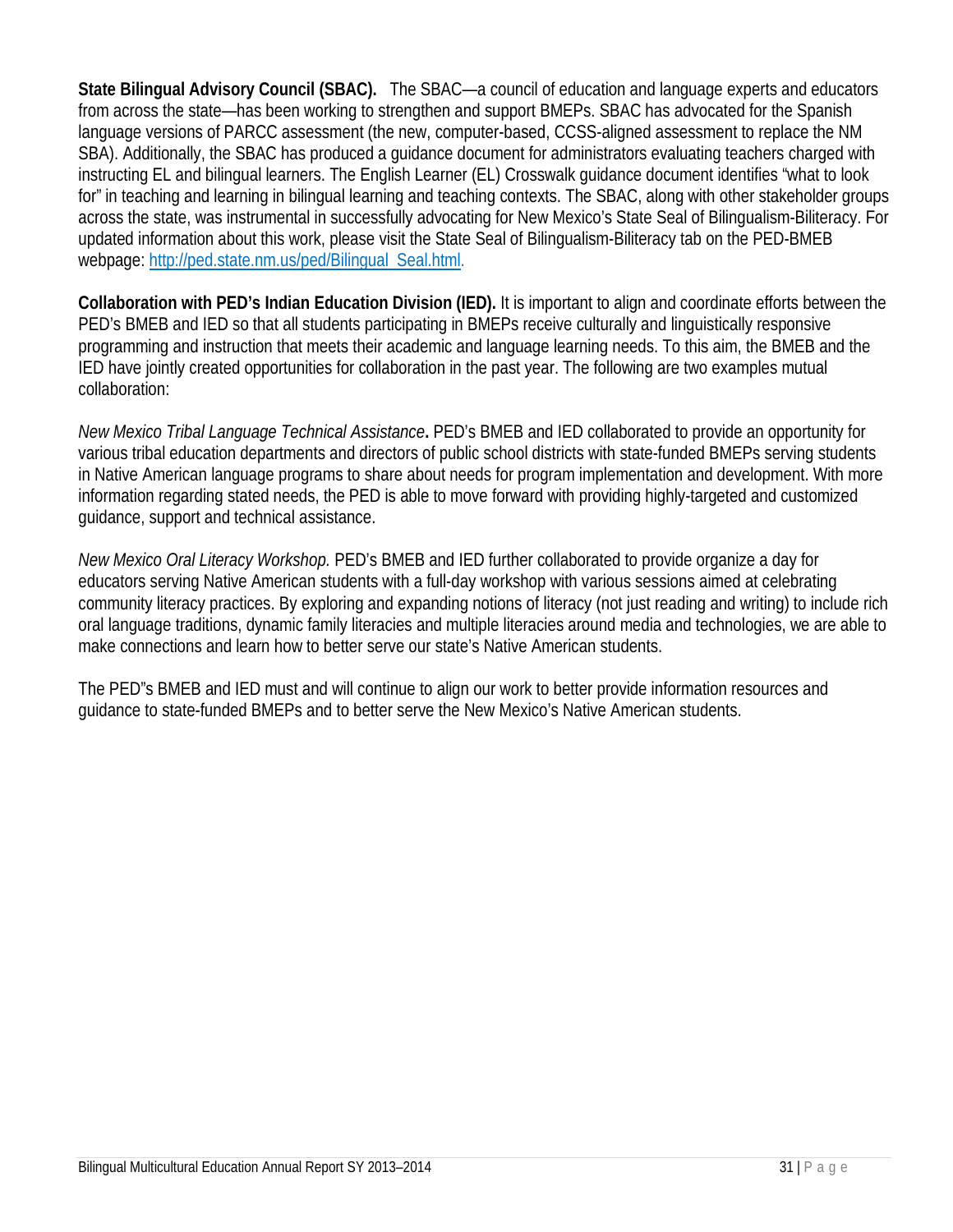### **Appendices**

<span id="page-31-0"></span>Appendix A—English Language Proficiency Data (ACCESS for ELLs©) by District and District Charter for 2013–2014

| <b>DISTRICT</b>                               | Entering          | Beginning | Developing        | Expanding | <b>Bridging</b> | Reaching | Number<br><b>Tested</b> |
|-----------------------------------------------|-------------------|-----------|-------------------|-----------|-----------------|----------|-------------------------|
| Alamogordo Public Schools                     | 17%               | 14%       | 23%               | 23%       | 22%             | 2%       | 133                     |
| Albuquerque Public Schools                    | 13%               | 12%       | 35%               | 26%       | 11%             | 3%       | 14792                   |
| Animas Public Schools                         | 11%               | 0%        | 22%               | 33%       | 33%             | 0%       | 9                       |
| Artesia Public Schools                        | 18%               | 14%       | 31%               | 21%       | 15%             | 1%       | 160                     |
| <b>Aztec Municipal Schools</b>                | 9%                | 13%       | 38%               | 31%       | 9%              | 0%       | 55                      |
| <b>Belen Public Schools</b>                   | 17%               | 11%       | 32%               | 24%       | 14%             | 2%       | 333                     |
| <b>Bernalillo Public Schools</b>              | 15%               | 14%       | 31%               | 26%       | 11%             | 3%       | 1078                    |
| <b>Bloomfield Municipal Schools</b>           | 9%                | 6%        | 37%               | 30%       | 17%             | 1%       | 360                     |
| <b>Carlsbad Municipal Schools</b>             | 19%               | 14%       | 26%               | 30%       | 11%             | 1%       | 296                     |
| Carrizozo Municipal Schools                   | $\star$           | $\star$   | $\star$           | $\star$   | $\star$         | $\star$  | 1                       |
| <b>Central Consolidated Schools</b>           | 9%                | 11%       | 39%               | 26%       | 14%             | 2%       | 1263                    |
| Chama Valley Schools                          | 8%                | 7%        | 33%               | 30%       | 15%             | 6%       | 130                     |
| <b>Cimarron Municipal Schools</b>             | 0%                | 33%       | 33%               | 27%       | 7%              | 0%       | 15                      |
| Clayton Public Schools                        | $\star$           | $\star$   | $\star$           | $\star$   | $\star$         | $\star$  | $\overline{4}$          |
| <b>Clovis Municipal Schools</b>               | 10%               | 12%       | 33%               | 29%       | 14%             | 2%       | 684                     |
| <b>Cobre Consolidated Schools</b>             | 16%               | 12%       | 32%               | 30%       | 8%              | 2%       | 154                     |
| Cuba Independent Schools                      | 7%                | 7%        | 32%               | 42%       | 12%             | 0%       | 222                     |
| Deming Public Schools                         | 23%               | 20%       | 26%               | 20%       | 10%             | 1%       | 1661                    |
| Des Moines Municipal Schools                  | $\overline{\ast}$ | $\star$   | $\star$           | $\star$   | $\star$         | $\star$  | 1                       |
| <b>Dexter Consolidated Schools</b>            | 15%               | 19%       | 34%               | 18%       | 12%             | 2%       | 175                     |
| Dora Consolidated Schools                     | $\overline{\ast}$ | $\star$   | $\overline{\ast}$ | $\star$   |                 | $\star$  | 6                       |
| <b>Dulce Independent Schools</b>              | 12%               | 15%       | 46%               | 19%       | 8%              | 0%       | 145                     |
| Española Public Schools                       | 10%               | 11%       | 33%               | 35%       | 11%             | 1%       | 884                     |
| <b>Estancia Municipal Schools</b>             | 8%                | 14%       | 32%               | 30%       | 16%             | 0%       | 37                      |
| <b>Eunice Municipal Schools</b>               | 11%               | 6%        | 35%               | 38%       | 9%              | 0%       | 65                      |
| <b>Farmington Municipal Schools</b>           | 10%               | 9%        | 32%               | 29%       | 17%             | 2%       | 1510                    |
| <b>Floyd Municipal Schools</b>                | 7%                | 0%        | 11%               | 49%       | 24%             | 9%       | 45                      |
| Fort Sumner Municipal Schools                 | 10%               | 0%        | 30%               | 30%       | 20%             | 10%      | 10                      |
| Gadsden Independent School<br><b>District</b> | 14%               | 16%       | 28%               | 25%       | 15%             | 3%       | 5005                    |
| <b>Gallup-McKinley County District</b>        | 7%                | 11%       | 38%               | 31%       | 11%             | 1%       | 3520                    |
| Grants-Cibola county schools                  | 6%                | 10%       | 34%               | 42%       | 8%              | 0%       | 515                     |
| Hagerman Municipal Schools                    | 13%               | 15%       | 36%               | 21%       | 15%             | 0%       | 75                      |
| <b>Hatch Valley Municipal Schools</b>         | 10%               | 16%       | 32%               | 28%       | 12%             | 2%       | 528                     |
| <b>Hobbs Municipal Schools</b>                | 9%                | 11%       | 32%               | 39%       | 8%              | 1%       | 1710                    |
| Hondo Valley Public Schools                   | 4%                | 11%       | 46%               | 39%       | 0%              | 0%       | 28                      |
| Jal public schools                            | 15%               | 6%        | 30%               | 32%       | 13%             | 4%       | 47                      |
| Jemez Mountain Public Schools                 | 4%                | 9%        | 40%               | 40%       | 7%              | 0%       | 75                      |
| Jemez Valley Public Schools                   | 9%                | 10%       | 42%               | 33%       | 6%              | $0\%$    | 123                     |
| Lake Arthur Municipal Schools                 | 3%                | 6%        | 9%                | 50%       | 29%             | 3%       | 34                      |
| Las Cruces Public Schools                     | 12%               | 14%       | 30%               | 26%       | 16%             | 3%       | 3152                    |
| Las Vegas City Public Schools                 | 6%                | 7%        | 24%               | 32%       | 23%             | 8%       | 219                     |
| Logan Municipal Schools                       | $\star$           | $\star$   | $\star$           | $\star$   | $\star$         | $\star$  | $\overline{2}$          |
| Lordsburg Municipal Schools                   | 3%                | 14%       | 21%               | 52%       | 10%             | 0%       | 29                      |
| Los Alamos Public Schools                     | $6\%$             | $7\%$     | 25%               | 14%       | 30%             | 18%      | 103                     |
| Los Lunas Public Schools                      | 12%               | 10%       | 34%               | 28%       | 13%             | 3%       | 832                     |
| Loving Municipal Schools                      | 4%                | $7\%$     | 25%               | 44%       | 18%             | 2%       | 89                      |
| Lovington Public Schools                      | 7%                | 15%       | 29%               | 29%       | 17%             | 3%       | 746                     |
| Magdalena Municipal Schools                   | $1\%$             | 10%       | 42%               | 36%       | 9%              | 1%       | 67                      |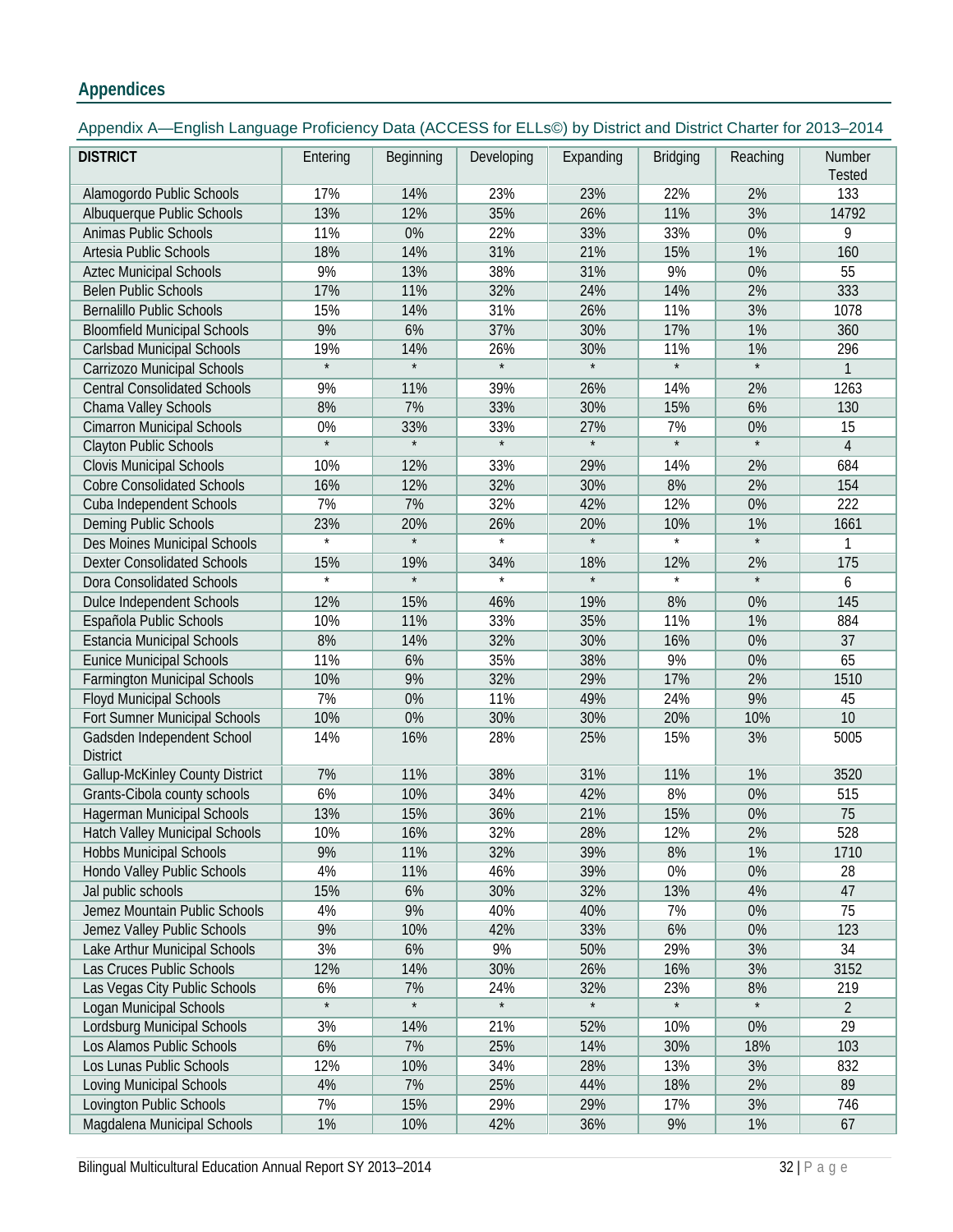| Mesa Vista Consolidated                       | 5%      | 3%         | 24%     | 59%     | 8%      | 1%      | 76               |
|-----------------------------------------------|---------|------------|---------|---------|---------|---------|------------------|
| <b>Schools</b>                                |         |            |         |         |         |         |                  |
| Mora Independent schools                      | 3%      | 10%        | 43%     | 40%     | 3%      | 0%      | 30               |
| Moriarty-Edgewood Municipal<br><b>Schools</b> | 7%      | 13%        | 28%     | 31%     | 17%     | 3%      | 144              |
| Mountainair Public Schools                    | 0%      | 8%         | 17%     | 25%     | 42%     | 8%      | 12               |
| Pecos Independent Schools                     | 4%      | 7%         | 35%     | 37%     | 13%     | 3%      | 115              |
| Peñasco Independent Schools                   | 5%      | 15%        | 22%     | 30%     | 25%     | 2%      | 40               |
| Pojoaque Valley Public Schools                | 5%      | 6%         | 27%     | 31%     | 25%     | 5%      | 385              |
| <b>Portales Municipal Schools</b>             | 8%      | 16%        | 34%     | 28%     | 13%     | 2%      | 207              |
| Questa Independent Schools                    | 3%      | 0%         | 30%     | 48%     | 18%     | 0%      | 33               |
| <b>Raton Public Schools</b>                   | 4%      | 7%         | 35%     | 33%     | 20%     | 0%      | 54               |
| Rio Rancho Public Schools                     | 10%     | 10%        | 25%     | 33%     | 16%     | 6%      | 600              |
| Roswell Independent School<br><b>District</b> | 11%     | 10%        | 27%     | 28%     | 19%     | 4%      | 1029             |
| Ruidoso Municipal Schools                     | 22%     | 16%        | 29%     | 20%     | 11%     | 3%      | 238              |
| Santa Fe Public Schools                       | 13%     | 13%        | 30%     | 27%     | 15%     | 3%      | 3340             |
| Santa Rosa Schools                            | 5%      | 0%         | 26%     | 57%     | 12%     | 0%      | 42               |
| <b>Silver Consolidated Schools</b>            | 9%      | 11%        | 33%     | 35%     | 11%     | 1%      | 93               |
| <b>Socorro Consolidated Schools</b>           | 6%      | 11%        | 34%     | 40%     | 9%      | 0%      | 90               |
| T or C Municipal Schools                      | 11%     | 17%        | 31%     | 31%     | 7%      | 4%      | 108              |
| <b>Taos Municipal Schools</b>                 | 18%     | 17%        | 23%     | 29%     | 12%     | 1%      | 275              |
| <b>Tatum Municipal Schools</b>                | 19%     | 5%         | 24%     | 29%     | 14%     | 10%     | 21               |
| <b>Texico Municipal Schools</b>               | 15%     | 10%        | 27%     | 21%     | 25%     | 2%      | 52               |
| <b>Tucumcari Public Schools</b>               | 12%     | 10%        | 19%     | 33%     | 21%     | 4%      | 48               |
| <b>Tularosa Municipal Schools</b>             | 19%     | 0%         | 31%     | 44%     | 6%      | $0\%$   | 16               |
| Vaughn Municipal Schools                      | 23%     | 23%        | 23%     | 8%      | 23%     | 0%      | 13               |
| Wagon Mound public Schools                    | 25%     | 8%         | 33%     | 21%     | 4%      | 8%      | 24               |
| West Las Vegas Public Schools                 | 7%      | 11%        | 28%     | 33%     | 16%     | 6%      | 294              |
| Zuni Public Schools                           | 5%      | 9%         | 31%     | 41%     | 14%     | 1%      | 558              |
| <b>STATE CHARTERS</b>                         |         |            |         |         |         |         |                  |
| <b>ACE Leadership HS</b>                      | 17%     | 8%         | 33%     | 25%     | 17%     | 0%      | 12               |
| Albquerque Sign Language<br>Academy           | $\star$ | $\star$    | $\star$ | $\star$ | $\star$ | $\star$ | $\boldsymbol{6}$ |
| Albuquerque Institute                         | $\star$ | $\star$    | $\star$ | $\star$ | $\star$ | $\star$ | 1                |
| Albuquerque of Excellence                     | 0%      | 0%         | 38%     | 56%     | 6%      | 0%      | 16               |
| Aldo Leopold Charter                          | $\star$ | $\star$    | $\star$ | $\star$ | $\star$ | $\star$ | 1                |
| Alma de Arte Charter                          | $\star$ | $\star$    | $\star$ | $\star$ | $\star$ | $\star$ | 5                |
|                                               | $\star$ | $\star$    | $\star$ | $\star$ | $\star$ | $\star$ |                  |
| Amy Biehl High School                         |         |            |         |         |         |         | 6                |
| <b>Anthony Charter</b>                        | 31%     | 8%         | 38%     | 23%     | 0%      | 0%      | 13               |
| <b>Cesar Chavez Community</b>                 | 5%      | 15%        | 14%     | 37%     | 29%     | 0%      | 59               |
| Charter                                       |         |            |         |         |         |         |                  |
| Cien Aguas International                      | 4%      | 9%         | 20%     | 47%     | 20%     | 0%      | 75               |
| East Mountain HS                              | $\star$ | $\star$    | $\star$ | $\star$ | $\star$ | $\star$ | $\overline{2}$   |
| Estancia Valley                               | $\star$ | $\star$    | $\star$ | $\star$ | $\star$ | $\star$ | $\boldsymbol{6}$ |
| Gilbert Sena Charter                          | 6%      | 6%         | 11%     | 39%     | 39%     | 0%      | 18               |
| Horizon Academy West                          | 6%      | 6%         | 35%     | 47%     | 6%      | 0%      | 17               |
| Juvenile Justice                              | $\star$ | $^{\star}$ | $\star$ | $\star$ | $\star$ | $\star$ | 4                |
| La Promesa Early Learning                     | 22%     | 14%        | 24%     | 24%     | 12%     | 3%      | 249              |
| La Resolana Leadership                        | 0%      | 17%        | 49%     | 34%     | 0%      | 0%      | 35               |
| McCurdy Charter School                        | 5%      | 5%         | 23%     | 47%     | 19%     | 0%      | 99               |
| Media Arts Collaborative                      | $\star$ | $\star$    | $\star$ | $\star$ | $\star$ | $\star$ | $\overline{4}$   |
| Mission Achievement                           | 3%      | 0%         | 46%     | 44%     | 8%      | 0%      | 39               |
|                                               |         |            |         |         |         |         |                  |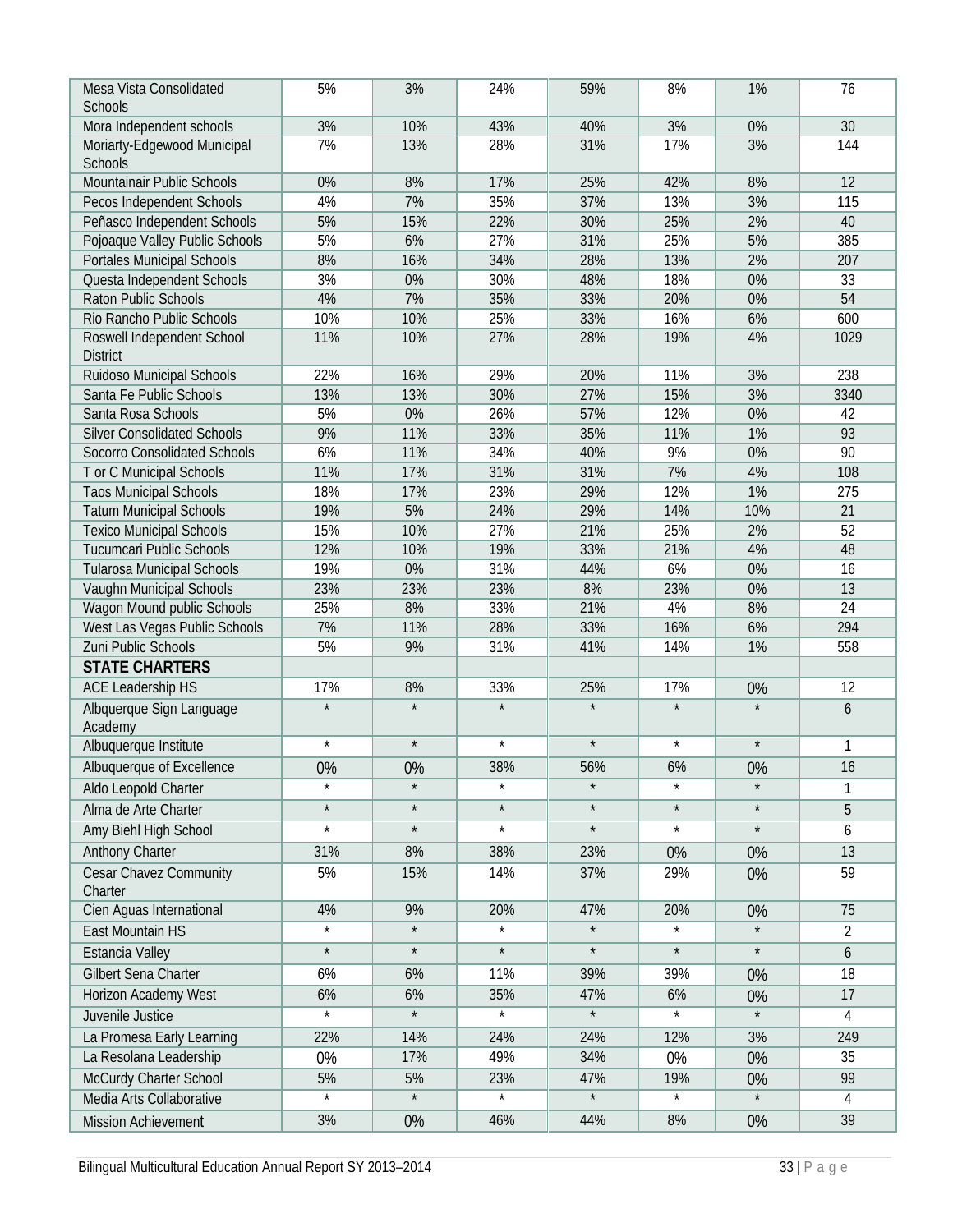| Montessori ES                      | $\star$ | $\star$ | $\star$ | $\star$ | $\star$ | $\star$ | 6              |
|------------------------------------|---------|---------|---------|---------|---------|---------|----------------|
| New Mexico Connect                 | $\star$ | $\star$ | $\star$ | $\star$ | $\star$ | $\star$ | 3              |
| New Mexico International<br>School | $\star$ | $\star$ | $\star$ | $\star$ | $\star$ | $\star$ | 3              |
| North Valley Academy               | 9%      | $0\%$   | 18%     | 45%     | 27%     | $0\%$   | 11             |
| Ralph J Bunche Academy             | 0%      | 7%      | 50%     | 36%     | 7%      | $0\%$   | 14             |
| Sage Montessori Charter            | 12%     | 6%      | 65%     | 18%     | 0%      | 0%      | 17             |
| School of Dreams Academy           | 0%      | $0\%$   | 10%     | 31%     | 38%     | 21%     | 39             |
| South Valley Preparatory           | 0%      | 5%      | 13%     | 51%     | 31%     | 0%      | 39             |
| The ASK Academy                    | 0%      | $0\%$   | 10%     | 30%     | 30%     | 30%     | 10             |
| The MASTERS Program                | $\star$ | $\star$ | $\star$ | $\star$ | $\star$ | $\star$ | 8              |
| The New America - Las Cruces       | 12%     | 39%     | 24%     | 14%     | 10%     | $0\%$   | 49             |
| The New America School             | 14%     | 36%     | 32%     | 12%     | 4%      | 2%      | 121            |
| Tierra Adentro Charter School      | 8%      | $2\%$   | 18%     | 50%     | 22%     | 0%      | 50             |
| <b>Walatowa Charter</b>            | 4%      | 4%      | 12%     | 44%     | 36%     | 0%      | 25             |
| William W & Joseph                 | $\star$ | $\star$ | $\star$ | $\star$ | $\star$ | $\star$ | $\overline{2}$ |

SOURCE: WIDA ACCESS for ELLs© student assessment data.

*\*Percentages for districts with fewer than 10 students tested are not reported.—Less than 0%*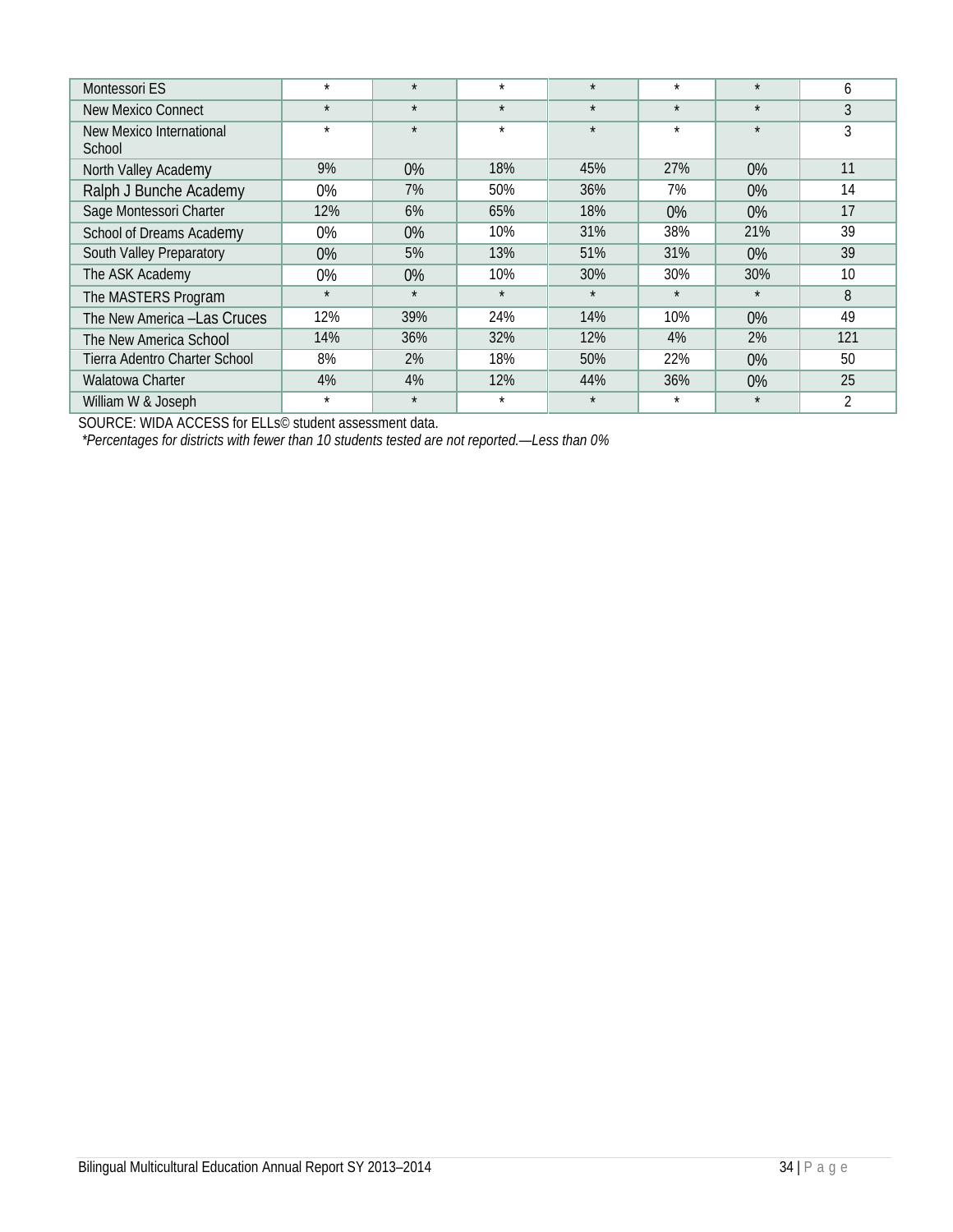<span id="page-34-0"></span>

| <b>District</b>   |                          |                          | Woodcock                 |                          |                          | LAS                      |                          |                          | IPT                      |                          |                |                          | Percentage |         |               |
|-------------------|--------------------------|--------------------------|--------------------------|--------------------------|--------------------------|--------------------------|--------------------------|--------------------------|--------------------------|--------------------------|----------------|--------------------------|------------|---------|---------------|
|                   | Non                      | Limited                  | <b>Fluent</b>            | <b>Total</b>             | Non                      | Limited                  | <b>Fluent</b>            | <b>Total</b>             | <b>Non</b>               | Limited                  | <b>Fluent</b>  | <b>Total</b>             | <b>Non</b> | Limited | <b>Fluent</b> |
| Albuquerque       |                          |                          |                          | $\overline{a}$           | 3,084                    | 2,773                    | 2,208                    | 8,065                    |                          |                          |                | $\overline{a}$           | 38.24%     | 34.38%  | 27.38%        |
| <b>Artesia</b>    | 266                      | 140                      | 25                       | 431                      | $\overline{\phantom{a}}$ | $\overline{\phantom{a}}$ |                          | $\overline{a}$           | $\overline{a}$           |                          |                | $\overline{\phantom{a}}$ | 61.72%     | 32.48%  | 5.80%         |
| <b>Belen</b>      |                          | $\overline{a}$           |                          | $\blacksquare$           | 53                       | 58                       | 151                      | 262                      | $\overline{a}$           |                          |                | $\overline{a}$           | 20.23%     | 22.14%  | 57.63%        |
| <b>Bernalillo</b> | $\overline{\phantom{a}}$ | $\overline{\phantom{a}}$ | $\overline{\phantom{a}}$ | $\overline{\phantom{a}}$ | $\overline{\phantom{a}}$ | $\overline{a}$           | $\overline{a}$           | $\blacksquare$           | 32                       | 98                       | 152            | 282                      | 11.35%     | 34.75%  | 53.90%        |
| <b>Bloomfield</b> | 144                      | 78                       | 134                      | 356                      | L,                       | $\overline{a}$           |                          |                          | $\overline{a}$           |                          |                | $\overline{a}$           | 40.45%     | 21.91%  | 37.64%        |
| Carlsbad          |                          | $\overline{\phantom{a}}$ |                          | L.                       | 57                       | 45                       | 86                       | 188                      | $\blacksquare$           |                          |                | $\overline{\phantom{a}}$ | 30.32%     | 23.94%  | 45.74%        |
| Chama             | 166                      | 86                       | 4                        | 256                      |                          | $\overline{a}$           | L,                       | $\overline{a}$           | $\overline{a}$           | $\overline{\phantom{a}}$ |                | $\overline{a}$           | 64.84%     | 33.59%  | 1.56%         |
| <b>Clovis</b>     |                          | $\overline{a}$           |                          | $\blacksquare$           | 160                      | 177                      | 237                      | 574                      | $\overline{\phantom{a}}$ |                          |                | $\blacksquare$           | 27.87%     | 30.84%  | 41.29%        |
| Cobre Cons.       | $\mathbb{L}$             | $\overline{a}$           | $\overline{a}$           | $\blacksquare$           | 774                      | 14                       | $\boldsymbol{0}$         | 788                      | $\overline{\phantom{a}}$ | $\blacksquare$           |                | $\overline{a}$           | 98.22%     | 1.78%   | 0.00%         |
| Cuba              | 94                       | 5                        | $\overline{1}$           | 100                      | $\overline{a}$           | L.                       | $\overline{a}$           | $\frac{1}{2}$            | $\overline{\phantom{a}}$ |                          |                | $\blacksquare$           | 94.00%     | 5.00%   | 1.00%         |
| Deming            | 428                      | 439                      | 349                      | 1,216                    | $\overline{\phantom{a}}$ | $\overline{a}$           | $\overline{\phantom{a}}$ | $\overline{\phantom{a}}$ | $\overline{a}$           |                          |                | $\overline{\phantom{a}}$ | 35.20%     | 36.10%  | 28.70%        |
| <b>Dexter</b>     | 63                       | 146                      | 168                      | 377                      | $\overline{\phantom{a}}$ | $\overline{a}$           |                          | $\overline{a}$           |                          |                          |                | $\overline{\phantom{a}}$ | 16.71%     | 38.73%  | 44.56%        |
| Espanola          | $\sim$                   | $\overline{a}$           |                          | $\sim$                   |                          | $\overline{a}$           |                          | $\overline{a}$           | 1019                     | 572                      | 295            | 1,886                    | 54.03%     | 30.33%  | 15.64%        |
| <b>Eunice</b>     | 5                        | 26                       | 26                       | 57                       | $\overline{\phantom{a}}$ | $\overline{a}$           | $\overline{\phantom{0}}$ | $\overline{a}$           |                          |                          | $\overline{a}$ | $\blacksquare$           | 8.77%      | 45.61%  | 45.61%        |
| Farmington        | 348                      | 546                      | 203                      | 1,097                    | $\overline{a}$           | ÷,                       | $\overline{a}$           | $\overline{a}$           | ÷,                       |                          |                | $\overline{\phantom{a}}$ | 31.72%     | 49.77%  | 18.51%        |
| Floyd             | $\overline{7}$           | 37                       | 15                       | 59                       | $\overline{a}$           |                          |                          | $\overline{a}$           |                          |                          |                | $\overline{a}$           | 11.86%     | 62.71%  | 25.42%        |
| Gadsden           | 22                       | 191                      | 118                      | 331                      |                          |                          |                          |                          |                          |                          |                | $\overline{a}$           | 6.65%      | 57.70%  | 35.65%        |
| <b>Grants</b>     |                          |                          |                          | $\overline{\phantom{a}}$ | 225                      | 78                       | 53                       | 356                      |                          |                          |                | $\overline{\phantom{a}}$ | 63.20%     | 21.91%  | 14.89%        |
| Hagerman          | 10                       | 43                       | 21                       | 74                       |                          |                          |                          | $\overline{a}$           | $\overline{a}$           |                          |                | $\overline{\phantom{a}}$ | 13.51%     | 58.11%  | 28.38%        |
| <b>Hatch</b>      | 5                        | 272                      | 44                       | 321                      |                          |                          |                          |                          | $\overline{a}$           |                          |                | $\overline{\phantom{a}}$ | 1.56%      | 84.74%  | 13.71%        |
| <b>Hobbs</b>      |                          | $\overline{a}$           |                          | $\blacksquare$           | 118                      | 232                      | 157                      | 507                      | $\overline{\phantom{a}}$ |                          |                | $\overline{a}$           | 23.27%     | 45.76%  | 30.97%        |
| Hondo             | $\overline{a}$           |                          |                          |                          | $\boldsymbol{0}$         | $\, 8$                   | $\mathfrak{Z}$           | 11                       | $\overline{\phantom{a}}$ | $\overline{\phantom{a}}$ |                | $\overline{a}$           | 0.00%      | 72.73%  | 27.27%        |
| Jemez<br>Mountain | $\sim$                   | L,                       |                          |                          |                          | $\overline{a}$           | $\overline{a}$           | $\overline{\phantom{a}}$ | 185                      | 71                       | 43             | 299                      | 61.87%     | 23.75%  | 14.38%        |
| <b>Las Cruces</b> |                          | $\overline{\phantom{0}}$ | $\overline{\phantom{a}}$ |                          |                          | $\overline{\phantom{a}}$ | $\overline{\phantom{a}}$ | $\overline{\phantom{a}}$ | 21                       | 206                      | 45             | 272                      | 7.72%      | 75.74%  | 16.54%        |
| Las Vegas City    | 654                      | 257                      | 201                      | 1,112                    |                          |                          | L,                       | $\overline{a}$           | ÷,                       |                          | $\blacksquare$ | $\overline{\phantom{a}}$ | 58.81%     | 23.11%  | 18.08%        |
| <b>Los Lunas</b>  |                          |                          |                          |                          | 166                      | 114                      | 244                      | 524                      |                          |                          |                |                          | 31.68%     | 21.76%  | 46.56%        |

## Appendix B, Spanish Language Proficiency Data by District, 2013–2014

Bilingual Multicultural Education Annual Report SY 2012-2013 35 | Page 35 | Page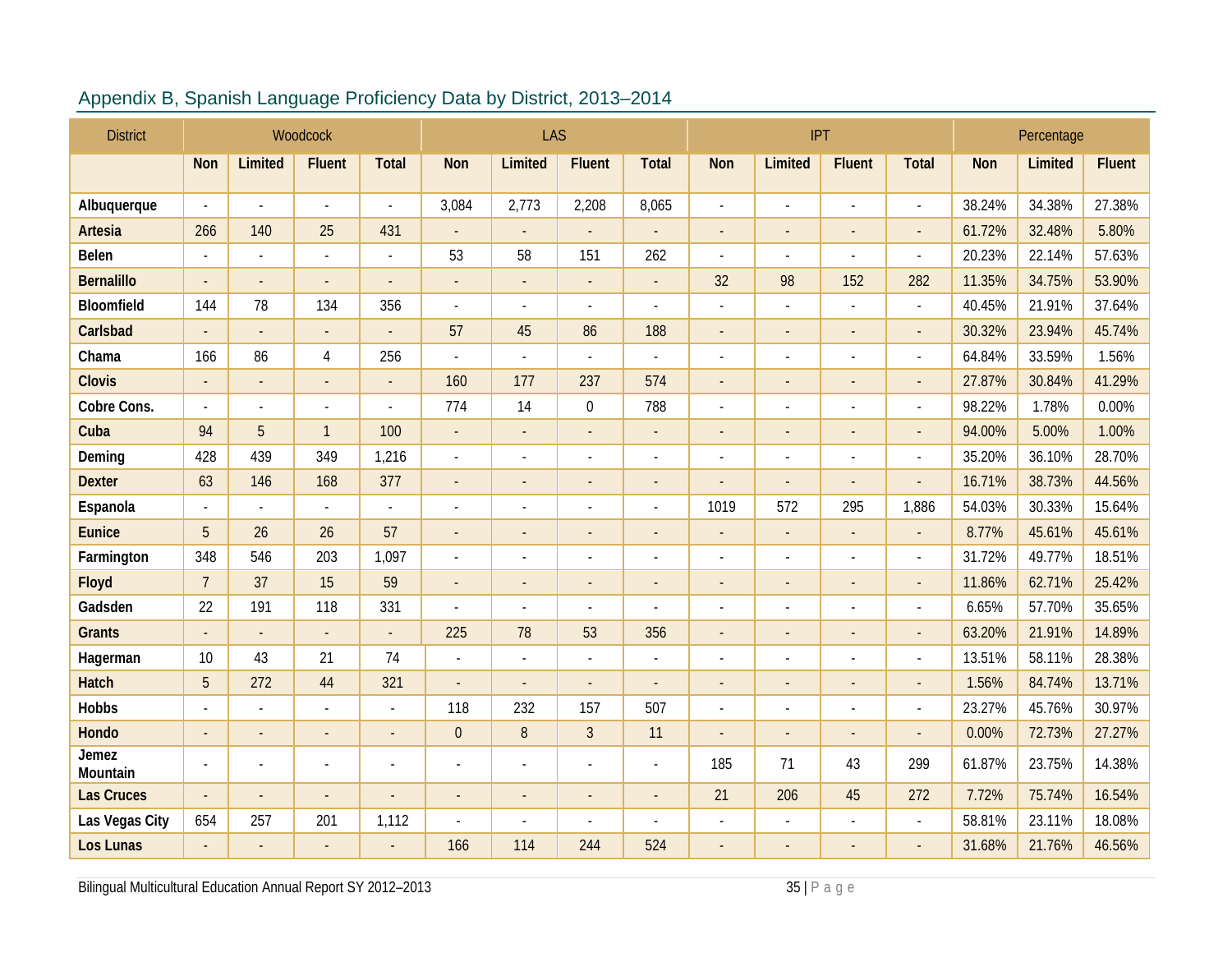| <b>District</b>          |                          |                          | <b>Woodcock</b>          |                          |                          | LAS                      |                          | IPT                      |                          |                          |                          | Percentage               |            |         |               |
|--------------------------|--------------------------|--------------------------|--------------------------|--------------------------|--------------------------|--------------------------|--------------------------|--------------------------|--------------------------|--------------------------|--------------------------|--------------------------|------------|---------|---------------|
|                          | <b>Non</b>               | Limited                  | <b>Fluent</b>            | <b>Total</b>             | <b>Non</b>               | Limited                  | <b>Fluent</b>            | <b>Total</b>             | <b>Non</b>               | Limited                  | <b>Fluent</b>            | <b>Total</b>             | <b>Non</b> | Limited | <b>Fluent</b> |
| Loving                   | $\overline{\phantom{a}}$ |                          |                          | $\blacksquare$           | 210                      | 143                      | 36                       | 389                      | $\overline{a}$           |                          |                          |                          | 53.98%     | 36.76%  | 9.25%         |
| Lovington                |                          |                          |                          |                          | $\overline{a}$           | $\overline{a}$           | $\overline{\phantom{a}}$ |                          | $\overline{4}$           | 124                      | 330                      | 458                      | 0.87%      | 27.07%  | 72.05%        |
| Mesa Vista               | 105                      | 67                       | 24                       | 196                      | $\overline{\phantom{a}}$ | $\overline{a}$           | $\blacksquare$           | $\overline{\phantom{a}}$ | $\overline{\phantom{a}}$ | $\overline{a}$           | $\blacksquare$           | $\blacksquare$           | 53.57%     | 34.18%  | 12.24%        |
| <b>Mora</b>              | 46                       | 212                      | $\overline{0}$           | 258                      | $\overline{\phantom{a}}$ | $\overline{\phantom{a}}$ |                          |                          | $\overline{\phantom{a}}$ | $\overline{a}$           | $\overline{\phantom{a}}$ | $\overline{\phantom{a}}$ | 17.83%     | 82.17%  | 0.00%         |
| Moriarty                 | 69                       | 58                       | 24                       | 151                      | $\overline{a}$           | $\blacksquare$           | $\overline{\phantom{a}}$ | $\overline{\phantom{a}}$ | $\overline{\phantom{a}}$ | $\overline{a}$           | $\overline{a}$           | $\overline{\phantom{a}}$ | 45.70%     | 38.41%  | 15.89%        |
| <b>Pecos</b>             |                          |                          |                          | $\boldsymbol{0}$         | 274                      | 25                       | $\overline{4}$           | 303                      | $\overline{\phantom{a}}$ | $\overline{a}$           | ٠                        | $\overline{\phantom{a}}$ | 90.43%     | 8.25%   | 1.32%         |
| Peñasco                  | 13                       | 186                      | 96                       | 295                      |                          | $\overline{\phantom{a}}$ | $\overline{\phantom{a}}$ |                          | $\overline{\phantom{a}}$ |                          |                          | $\overline{\phantom{a}}$ | 4.41%      | 63.05%  | 32.54%        |
| Pojoaque                 | 818                      | 290                      | 97                       | 1,205                    |                          |                          |                          |                          | $\overline{\phantom{a}}$ |                          |                          | $\overline{\phantom{a}}$ | 67.88%     | 24.07%  | 8.05%         |
| <b>Portales</b>          |                          |                          |                          | $\mathbf 0$              | 35                       | 66                       | 19                       | 120                      | $\sim$                   | $\overline{a}$           | $\overline{\phantom{a}}$ | $\overline{\phantom{a}}$ | 29.17%     | 55.00%  | 15.83%        |
| Questa                   | 150                      | 130                      | $\mathfrak{Z}$           | 283                      | $\overline{a}$           | $\overline{\phantom{a}}$ | $\overline{\phantom{a}}$ |                          | $\overline{\phantom{a}}$ | $\overline{a}$           | $\overline{\phantom{a}}$ | $\overline{\phantom{a}}$ | 53.00%     | 45.94%  | 1.06%         |
| Raton                    |                          |                          |                          | $\sim$                   | $\overline{a}$           | $\overline{a}$           | $\overline{\phantom{a}}$ |                          | 25                       | 9                        | 6                        | 40                       | 62.50%     | 22.50%  | 15.00%        |
| <b>Rio Rancho</b>        | $\overline{\phantom{a}}$ |                          |                          | $\overline{\phantom{a}}$ | $\overline{\phantom{a}}$ | $\overline{\phantom{a}}$ | $\overline{\phantom{a}}$ |                          | 637                      | 633                      | 1270                     | 2,540                    | 25.08%     | 24.92%  | 50.00%        |
| <b>Roswell</b>           | $\overline{\phantom{a}}$ | $\overline{\phantom{a}}$ |                          | $\overline{a}$           | 676                      | 259                      | 252                      | 1,187                    | $\mathcal{L}$            | $\overline{a}$           | $\overline{a}$           | $\sim$                   | 56.95%     | 21.82%  | 21.23%        |
| <b>Ruidoso</b>           |                          |                          |                          | $\overline{\phantom{a}}$ | 20                       | 160                      | 65                       | 245                      |                          |                          |                          |                          | 8.16%      | 65.31%  | 26.53%        |
| Santa Fe                 | $\overline{\phantom{a}}$ | $\overline{\phantom{a}}$ | $\overline{\phantom{a}}$ | $\sim$                   | $\overline{\phantom{a}}$ | $\overline{\phantom{a}}$ | $\overline{\phantom{a}}$ | $\overline{\phantom{a}}$ | 50                       | 1279                     | 496                      | 1,825                    | 2.74%      | 70.08%  | 27.18%        |
| <b>Santa Rosa</b>        | 373                      | 72                       | 12                       | 457                      | $\overline{a}$           | $\overline{\phantom{a}}$ | $\sim$                   |                          | $\overline{a}$           | $\overline{\phantom{a}}$ | $\overline{a}$           | $\sim$                   | 81.62%     | 15.75%  | 2.63%         |
| <b>Silver City</b>       |                          |                          |                          | $\boldsymbol{0}$         | 125                      | $\mathbf 0$              | 0                        | 125                      | $\blacksquare$           | $\overline{a}$           | $\overline{\phantom{a}}$ | $\overline{\phantom{a}}$ | 100.00%    | 0.00%   | 0.00%         |
| <b>Socorro</b>           | $\Omega$                 | $\overline{0}$           | $\overline{0}$           | $\boldsymbol{0}$         | $\overline{a}$           | $\overline{\phantom{a}}$ | $\overline{\phantom{a}}$ |                          | $\overline{\phantom{a}}$ | $\overline{a}$           |                          | $\overline{\phantom{a}}$ | 0.00%      | 0.00%   | 0.00%         |
| <b>Taos</b>              | 46                       | 144                      | 209                      | 399                      | $\overline{a}$           | $\overline{a}$           |                          |                          |                          |                          | $\overline{a}$           | $\overline{\phantom{a}}$ | 11.53%     | 36.09%  | 52.38%        |
| <b>Truth Or Cons.</b>    | 102                      | 94                       | 52                       | 248                      | $\blacksquare$           | $\overline{a}$           | $\sim$                   |                          | $\overline{\phantom{a}}$ | $\overline{a}$           | $\overline{\phantom{a}}$ | $\sim$                   | 41.13%     | 37.90%  | 20.97%        |
| Tucumcari                | $\overline{a}$           | $\sim$                   |                          | $\sim$                   | $\mathbf{1}$             | 10                       | 5                        | 16                       | $\blacksquare$           | ٠                        | $\overline{\phantom{a}}$ | $\blacksquare$           | 6.25%      | 62.50%  | 31.25%        |
| Vaughn                   | $\overline{a}$           | $\sim$                   | $\overline{\phantom{a}}$ | $\overline{\phantom{a}}$ | 50                       | $\boldsymbol{6}$         | 5                        | 61                       | $\overline{\phantom{a}}$ | $\overline{\phantom{a}}$ | $\overline{\phantom{a}}$ | $\sim$                   | 81.97%     | 9.84%   | 8.20%         |
| <b>Wagon Mound</b>       | $\overline{a}$           |                          |                          | $\overline{\phantom{a}}$ | 43                       | $\overline{7}$           | $\overline{7}$           | 57                       | $\overline{\phantom{a}}$ | $\overline{\phantom{a}}$ | $\overline{a}$           | $\overline{\phantom{a}}$ | 75.44%     | 12.28%  | 12.28%        |
| <b>West Las</b><br>Vegas |                          |                          |                          | $\overline{\phantom{a}}$ | 1,340                    | 37                       | 47                       | 1,424                    |                          |                          |                          |                          | 94.10%     | 2.60%   | 3.30%         |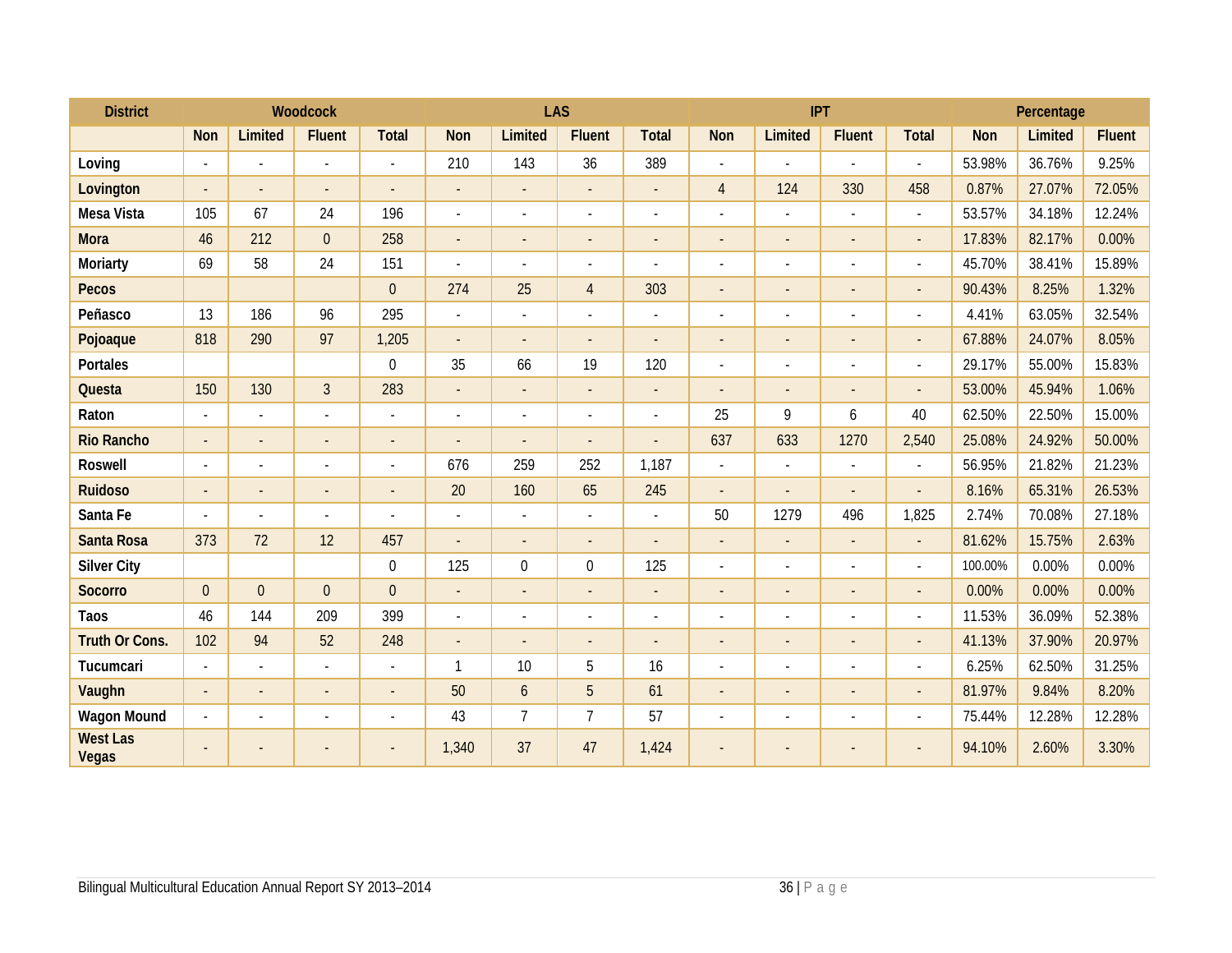|                                                            | <b>Charter Schools</b>   |                          |                  |                |                          |                          |                          |                          |                |                          |               |                          |            |             |               |
|------------------------------------------------------------|--------------------------|--------------------------|------------------|----------------|--------------------------|--------------------------|--------------------------|--------------------------|----------------|--------------------------|---------------|--------------------------|------------|-------------|---------------|
|                                                            | Non                      | Limited                  | <b>Fluent</b>    | <b>Total</b>   | Non                      | Limited                  | <b>Fluent</b>            | <b>Total</b>             | <b>Non</b>     | Limited                  | <b>Fluent</b> | <b>Total</b>             | <b>Non</b> | Limited     | <b>Fluent</b> |
| Anansi Charter<br><b>Taos</b>                              | 69                       | 36                       | 3                | 108            |                          | $\overline{a}$           |                          | $\overline{a}$           | $\overline{a}$ | $\overline{a}$           |               | $\sim$                   | 63.89%     | 33.33%      | 2.78%         |
| <b>Carinos</b><br>Charter                                  | 170                      | 23                       | $\overline{7}$   | 200            |                          | $\overline{\phantom{a}}$ |                          | $\overline{a}$           | $\overline{a}$ | $\overline{\phantom{m}}$ |               | $\blacksquare$           | 85.00%     | 11.50%      | 3.50%         |
| Christine<br>Duncan                                        |                          |                          |                  |                | 35                       | 25                       | 42                       | 102                      | $\overline{a}$ | $\sim$                   |               | $\sim$                   | 34.31%     | 24.51%      | 41.18%        |
| <b>Cien Aguas</b><br><b>International</b><br><b>School</b> | $\overline{7}$           | 136                      | 136              | 66             |                          |                          |                          |                          |                |                          |               |                          | 10.61%     | 206.06<br>% | 206.06<br>%   |
| Corrales<br>International                                  | $\overline{\phantom{a}}$ | $\overline{a}$           | $\overline{a}$   | $\overline{a}$ | 63                       | 100                      | 51                       | 214                      |                |                          |               |                          | 29.44%     | 46.73%      | 23.83%        |
| La Academia<br><b>Dolores Huerta</b>                       | $\overline{\phantom{a}}$ | $\overline{\phantom{a}}$ | $\overline{a}$   | $\overline{a}$ |                          | $\overline{\phantom{a}}$ | $\overline{\phantom{a}}$ | $\overline{a}$           | $\overline{2}$ | 79                       | 34            | 115                      | 1.74%      | 68.70%      | 29.57%        |
| El Camino Rael                                             | $\blacksquare$           | $\overline{\phantom{a}}$ | $\overline{a}$   | L,             | 166                      | 80                       | 53                       | 299                      | $\overline{a}$ | $\blacksquare$           |               | $\blacksquare$           | 55.52%     | 26.76%      | 17.73%        |
| La Promesa<br><b>School Charter</b>                        | $\overline{\phantom{a}}$ | $\overline{\phantom{a}}$ | ÷                | $\overline{a}$ | 75                       | 33                       | 107                      | 215                      | $\overline{a}$ | $\overline{\phantom{m}}$ |               | $\overline{\phantom{a}}$ | 34.88%     | 15.35%      | 49.77%        |
| Monte del Sol                                              | $\overline{\phantom{a}}$ | $\overline{\phantom{a}}$ | ÷,               | $\overline{a}$ | $\blacksquare$           | $\overline{\phantom{a}}$ | L,                       | $\overline{a}$           | 80             | 41                       | 23            | 144                      | 55.56%     | 28.47%      | 15.97%        |
| <b>New America</b><br><b>School Charter</b>                | $\overline{0}$           | $\mathbf{1}$             | $\mathfrak b$    | $\overline{7}$ |                          | $\overline{\phantom{a}}$ | $\overline{a}$           | $\overline{a}$           | $\overline{a}$ | $\overline{\phantom{a}}$ | $\sim$        | $\blacksquare$           | 0.00%      | 14.29%      | 85.71%        |
| <b>Nuestros</b><br>Valores                                 | $\overline{2}$           | 6                        | 4                | 12             |                          |                          | $\overline{a}$           | $\overline{a}$           | $\overline{a}$ | $\overline{a}$           |               | $\overline{\phantom{a}}$ | 16.67%     | 50.00%      | 33.33%        |
| <b>Taos Charter</b>                                        | 56                       | 105                      | $\overline{2}$   | 163            | $\overline{\phantom{a}}$ | $\overline{\phantom{a}}$ | $\overline{\phantom{a}}$ | $\overline{\phantom{a}}$ | $\overline{a}$ | $\overline{\phantom{a}}$ |               |                          | 34.36%     | 64.42%      | 1.23%         |
| <b>Tierra Adentro</b>                                      | 16                       | 25                       | 6                | 47             |                          |                          |                          |                          |                |                          |               |                          | 34.04%     | 53.19%      | 12.77%        |
| <b>Tierra</b><br>Encantada                                 |                          |                          |                  |                | 115                      | 25                       | 62                       | 202                      |                |                          |               |                          | 56.93%     | 12.38%      | 30.69%        |
| <b>Taos Charter</b>                                        | 101                      | 75                       | $\boldsymbol{0}$ | 176            |                          |                          |                          |                          |                |                          |               |                          | 57.39%     | 42.61%      | 0.00%         |
| <b>Turquoise Trail</b>                                     | $\Box$                   | $\mathbb{L}$             | $\overline{a}$   | $\overline{a}$ |                          | $\overline{a}$           | $\blacksquare$           | $\overline{a}$           | 8              | 74                       | 20            | 102                      | 7.84%      | 72.55%      | 19.61%        |
| <b>Totals</b>                                              | 4,355                    | 3,926                    | 1,990            | 10,271         | 7,865                    | 4,475                    | 3,894                    | 16,234                   | 2,055          | 3,112                    | 2,694         | 7,861                    | 48.45%     | 27.57%      | 23.99%        |
| <b>Total of</b>                                            | <b>Non</b>               | Limited                  | <b>Fluent</b>    |                |                          |                          |                          |                          |                |                          |               |                          |            |             |               |
| students tested<br>by proficiency                          | 14,275                   | 11,513                   | 8,578            |                |                          |                          |                          |                          |                |                          |               |                          |            |             |               |
| <b>Total of students tested</b><br>34,366                  |                          |                          |                  |                |                          |                          |                          |                          |                |                          |               |                          |            |             |               |
|                                                            |                          |                          |                  |                | Non                      | Limited                  | Fluent                   |                          |                |                          |               |                          |            |             |               |
| 42%<br>34%<br>Percentage of Student Proficiency per level  |                          |                          |                  |                |                          |                          | 25%                      |                          |                |                          |               |                          |            |             |               |

SOURCE: 2013-2014 Spanish language proficiency data as reported by districts.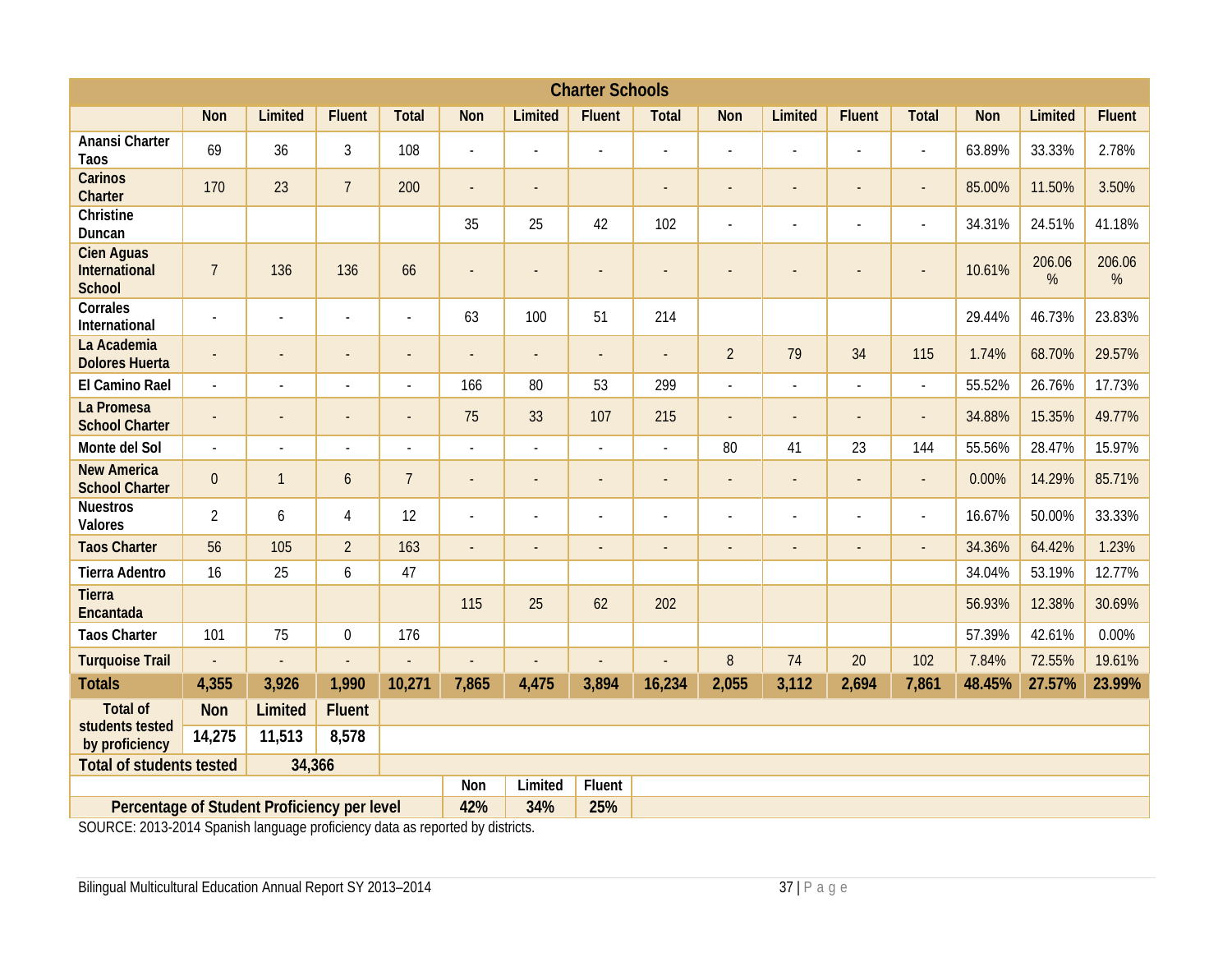<span id="page-37-0"></span>

|                                                  | <b>New Mexico Public Education Department</b><br><b>Bilingual Multicultural Education Bureau</b> |             |                |       |                          |                  |              |                          |     |         |        |       |     |         |              |              |                 |                |                |       |       |            |        |
|--------------------------------------------------|--------------------------------------------------------------------------------------------------|-------------|----------------|-------|--------------------------|------------------|--------------|--------------------------|-----|---------|--------|-------|-----|---------|--------------|--------------|-----------------|----------------|----------------|-------|-------|------------|--------|
|                                                  | Native American Proficiency Data 2013-2014                                                       |             |                |       |                          |                  |              |                          |     |         |        |       |     |         |              |              |                 |                |                |       |       |            |        |
| <b>District</b>                                  |                                                                                                  | Oral Diné   |                |       |                          | Jicarilla Apache |              |                          |     | Zuni    |        |       |     |         | Tewa         |              |                 | Tiwa           |                |       |       | Percentage |        |
|                                                  | Non                                                                                              | Limited     | Fluent         | Total | Non                      | Limited          | Fluent       | <b>Total</b>             | Non | Limited | Fluent | Total | Non | Limited | Fluent       | Total        | Non             | Limited        | Fluent         | Total | Non   | Limited    | Fluent |
| Bloomfield                                       | 86                                                                                               | 16          | 8              | 110   | $\mathbf 0$              | $\mathbf 0$      | $\mathbf{0}$ | $\mathbb O$              |     |         |        |       |     |         |              | $\mathbf{0}$ | $\mathbf 0$     | $\mathbf{0}$   | $\mathbf 0$    |       | 78.2% | 14.6%      | 7.3%   |
| Central                                          | 922                                                                                              | 116         | $\overline{2}$ | 1040  | $\overline{\phantom{a}}$ |                  | $\sim$       | $\overline{\phantom{a}}$ |     |         |        |       |     |         |              | $\sim$       | $\sim$          | $\sim$         | $\sim$         |       | 89.0% | 11.0%      | 0.0%   |
| Cuba                                             | 110                                                                                              | 83          | 25             | 218   | $\mathbf 0$              | $\mathbf 0$      | $\mathbf{0}$ | $\,0\,$                  |     |         |        |       |     |         |              | $\mathbf{0}$ | $\mathbf{0}$    | $\mathbf{0}$   | $\mathbf{0}$   |       | 50.5% | 38.1%      | 11.5%  |
| <b>Dulce</b>                                     |                                                                                                  |             |                |       | 222                      | 78               | 14           | 314                      |     |         |        |       |     |         |              |              |                 |                |                |       | 71.0% | 25.0%      | 4.0%   |
| Espanola-<br>Tewa                                |                                                                                                  |             |                |       |                          |                  |              |                          |     |         |        |       | 25  | 74      | $\mathbf 0$  | 99           |                 |                |                |       | 25.0% | 75.0%      | 0.0%   |
| Farmington                                       | 1041                                                                                             | 213         | 26             | 1,280 | $\mathbf{0}$             | $\mathbf{0}$     | $\mathbf{0}$ | $\mathbf 0$              |     |         |        |       |     |         |              | $\mathbf{0}$ | $\mathbf{0}$    | $\mathbf{0}$   | $\mathbf{0}$   |       | 81.3% | 16.6%      | 2.0%   |
| Gallup                                           | 1,722                                                                                            | 959         | 20             | 2,701 |                          |                  |              |                          |     |         |        |       |     |         |              |              |                 |                |                |       | 63.8% | 35.5%      | 0.7%   |
| Jemez<br>Mountain                                | 25                                                                                               | $7^{\circ}$ | 29             | 61    | $\mathbf{0}$             | $\mathbf{0}$     | $\mathbf{0}$ | $\mathbf{0}$             |     |         |        |       |     |         |              | $\mathbf{0}$ | $\mathbf{0}$    | $\mathbf{0}$   | $\mathbf{0}$   |       | 41.0% | 11.5%      | 47.5%  |
| Magdalena                                        | 42                                                                                               | 27          | 17             | 86    |                          |                  |              |                          |     |         |        |       |     |         |              |              |                 |                |                |       | 48.8% | 31.4%      | 19.8%  |
| Peñasco-<br>Tiwa                                 |                                                                                                  |             |                |       |                          |                  |              |                          |     |         |        |       |     |         |              |              | $7\overline{ }$ | $\overline{1}$ | $\overline{3}$ | 11    | 63.6% | 9.1%       | 27.3%  |
| Zuni                                             |                                                                                                  |             |                |       |                          |                  |              |                          | 520 | 272     | 175    | 967   |     |         |              |              |                 |                |                |       | 53.8% | 28.1%      | 18.1%  |
| <b>Totals</b>                                    | 3,948                                                                                            | 1,846       | 319            | 6,113 | 222                      | 78               | 14           | 314                      | 520 | 272     | 175    | 967   | 25  | 74      | $\mathbf{0}$ | 99           | $\overline{1}$  | $\overline{1}$ | $\overline{3}$ | 11    | 62.9% | 30.3%      | 6.8%   |
| Total of<br>students<br>tested by<br>proficiency | Non                                                                                              | Limited     | Fluent         |       |                          |                  |              |                          |     |         |        |       |     |         |              |              |                 |                |                |       |       |            |        |
|                                                  | 4,722                                                                                            | 2,271       | 511            |       |                          |                  |              |                          |     |         |        |       |     |         |              |              |                 |                |                |       |       |            |        |
| <b>Total of students</b><br>tested               |                                                                                                  | 7,504       |                |       |                          |                  |              |                          |     |         |        |       |     |         |              |              |                 |                |                |       |       |            |        |
|                                                  |                                                                                                  |             |                |       |                          | Non              | Limited      | Fluent                   |     |         |        |       |     |         |              |              |                 |                |                |       |       |            |        |
| Percentage of Student Proficiency per level      |                                                                                                  |             |                |       |                          | 63%              | 30%          | 7%                       |     |         |        |       |     |         |              |              |                 |                |                |       |       |            |        |

## Appendix C—Native Language Proficiency Data by District, 2013–2014

SOURCE: 2013-2014 Native language proficiency data as reported by districts.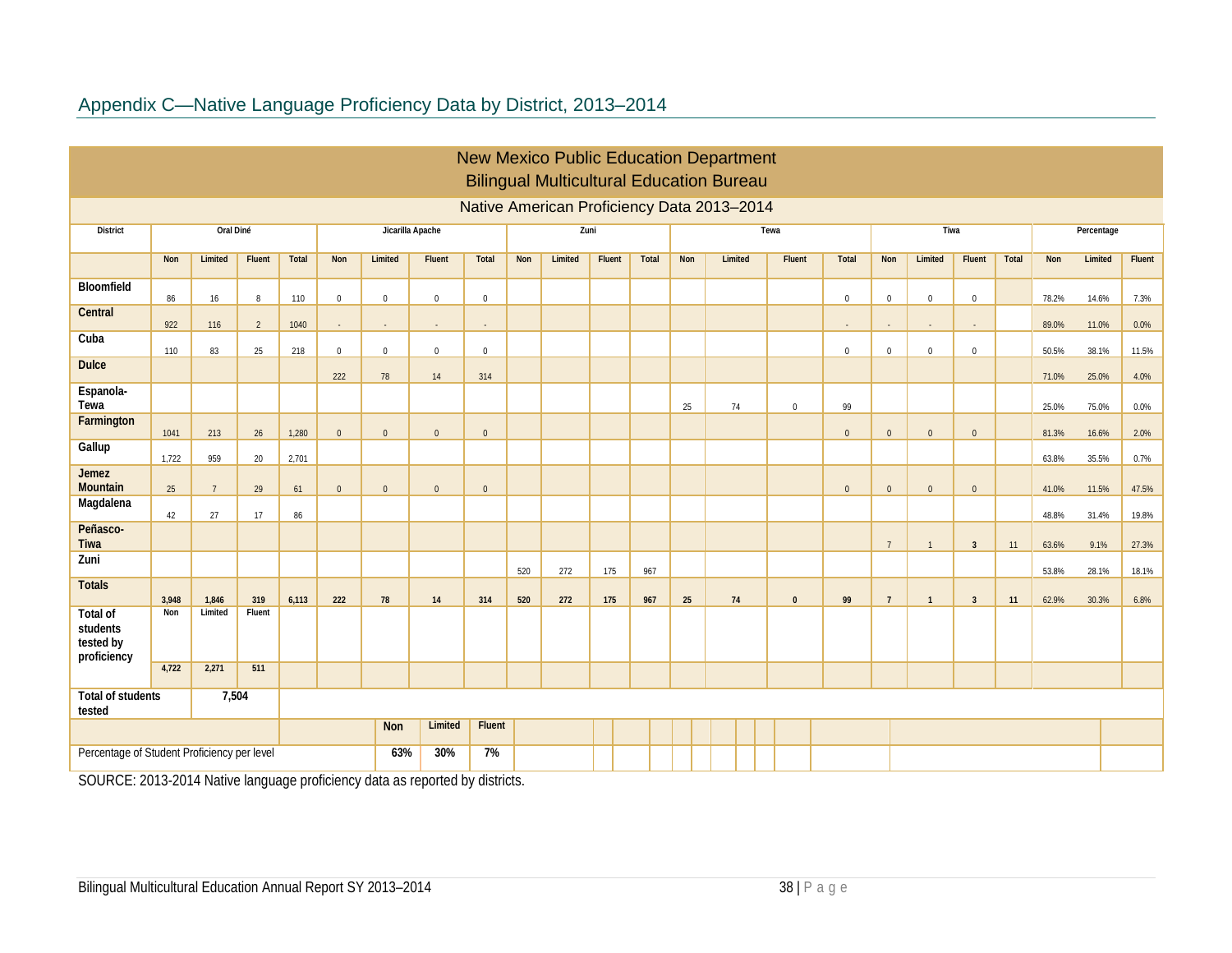| <b>District/Charter</b>           | <b>Operational</b><br><b>Funding</b> | <b>Operational</b><br><b>Expenditures</b> | <b>Difference</b> |
|-----------------------------------|--------------------------------------|-------------------------------------------|-------------------|
| Albuquerque                       | \$8,500,112.37                       | \$9,282,123.00                            | \$(782,010.63)    |
| Albuquerque Sign Language Academy | \$64,286.95                          | \$92,239.00                               | \$(27,957.05)     |
| Anansi                            | \$33,208.80                          | \$72,937.00                               | \$(39,728.20)     |
| <b>Artesia</b>                    | \$211,687.74                         | \$569,399.34                              | \$(357,711.60)    |
| <b>Belen</b>                      | \$212,606.13                         | \$570,475.94                              | \$(357,869.81)    |
| <b>Bernalillo</b>                 | \$1,039,777.13                       | \$3,691,592.14                            | \$(2,651,815.01)  |
| Bloomfield                        | \$164,225.61                         | \$693,667.39                              | \$(529,441.78)    |
| <b>Cariños CS</b>                 | \$208,939.59                         | $\updownarrow$ -                          | \$208,939.59      |
| Carlsbad                          | \$95,971.23                          | \$581,694.35                              | \$(485,723.12)    |
| <b>Central Consolidated</b>       | \$824,103.60                         | \$2,004,010.51                            | \$(1,179,906.91)  |
| <b>Cesar Chavez CS</b>            | \$32,749.64                          | $\updownarrow$ -                          | \$32,749.64       |
| Chama                             | \$115,257.32                         | \$126,103.00                              | \$(10, 845.68)    |
| <b>Christine Duncan</b>           | \$115,716.59                         | \$189,838.00                              | \$(74, 121.41)    |
| <b>Cien Aguas State Charter</b>   | \$205,718.24                         | \$242,747.52                              | \$(37,029.28)     |
| Clovis                            | \$515,820.12                         | \$64,794.90                               | \$451,025.22      |
| Cobre Con.                        | \$648,839.00                         | \$806,469.00                              | \$(157,630.00)    |
| Corona                            | \$12,545.01                          | \$23,480.00                               | \$(10,934.99)     |
| <b>Corrales International CS</b>  | \$118,471.67                         | \$39,678.25                               | \$78,793.42       |
| <b>Cottonwood Valley CS</b>       | \$39,343.61                          | \$59,318.00                               | \$(19,974.39)     |
| Cuba                              | \$121,686.01                         | \$177,383.77                              | \$(55,697.76)     |
| Deming                            | \$1,269,355.01                       | \$1,996,476.24                            | \$(727, 121.23)   |
| <b>Dexter</b>                     | \$258,525.38                         | \$176,254.00                              | \$82,271.38       |
| <b>Dulce</b>                      | \$157,503.03                         | \$219,425.86                              | \$(61,922.83)     |
| <b>El Camino Real</b>             | \$159,339.80                         | \$63,300.23                               | \$96,039.57       |
| Espanola                          | \$935,834.32                         | \$1,209,996.00                            | \$(274,161.68)    |
| <b>Eunice</b>                     | \$25,402.53                          | \$55,495.35                               | \$(30,092.82)     |
| Farmington                        | \$1,196,031.15                       | \$1,898,764.00                            | \$(702, 732.85)   |
| Floyd                             | \$26,945.42                          | \$30,686.26                               | \$(3,740.84)      |
| Gadsden                           | \$3,754,670.13                       | \$10,513,280.11                           | \$(6,758,609.98)  |

<span id="page-38-0"></span>

| Appendix D-Total Operational Bilingual Multicultural Education Expenditures by District and Charter School |  |  |  |  |
|------------------------------------------------------------------------------------------------------------|--|--|--|--|
|                                                                                                            |  |  |  |  |
|                                                                                                            |  |  |  |  |
|                                                                                                            |  |  |  |  |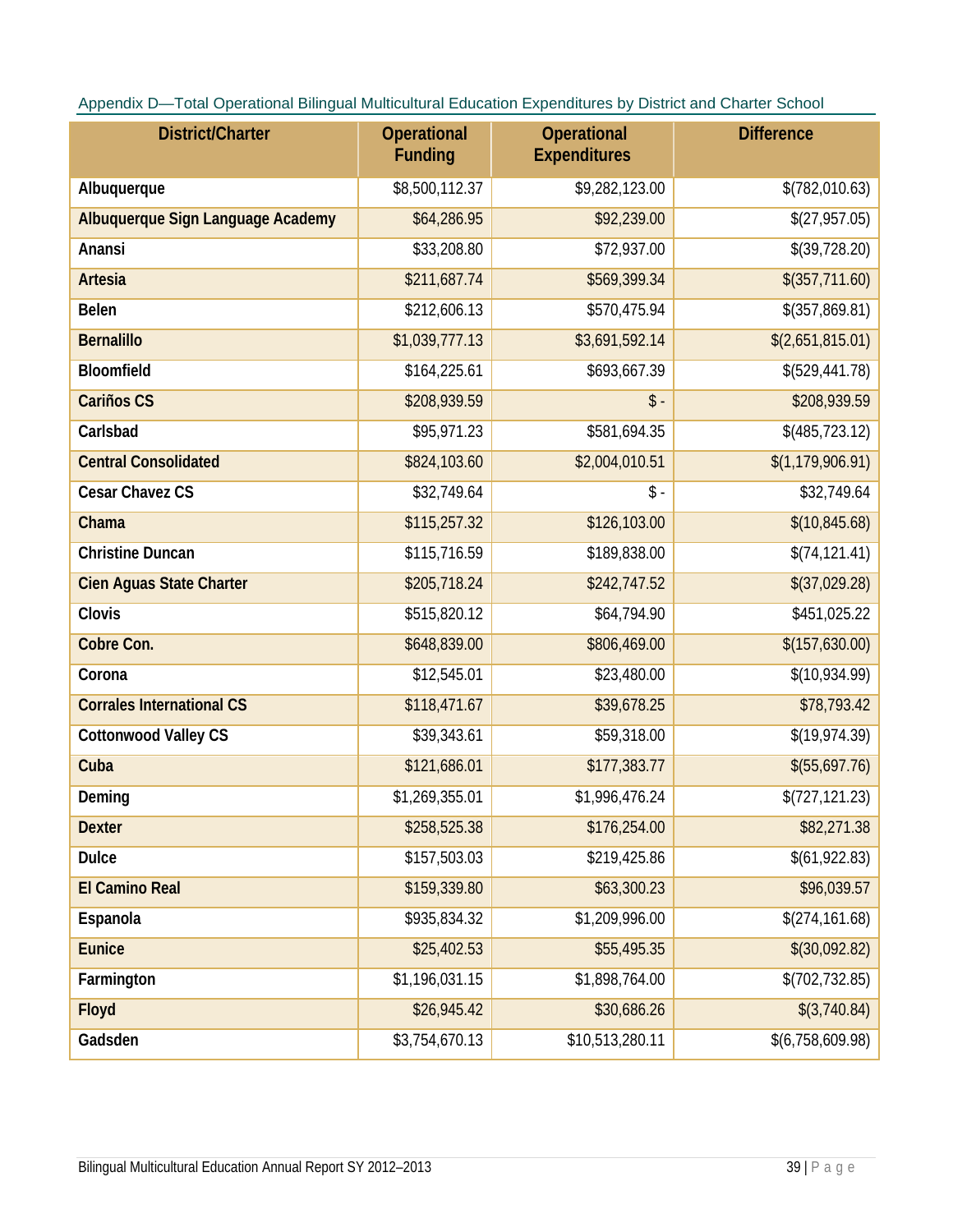| District/Charter                     | <b>Operational</b><br><b>Funding</b> | <b>Operational</b><br><b>Expenditures</b> | <b>Difference</b> |
|--------------------------------------|--------------------------------------|-------------------------------------------|-------------------|
| Gallup                               | \$706,238.07                         | \$667,209.26                              | \$39,028.81       |
| Grants                               | \$118,471.67                         | \$1,592,398.00                            | \$(1,473,926.33)  |
| Hagerman                             | \$31,225.09                          | \$112,742.00                              | \$(81,516.91)     |
| Hatch                                | \$341,033.09                         | \$869,371.58                              | \$(528,338.49)    |
| <b>Hobbs</b>                         | \$378,227.68                         | \$918,521.48                              | \$(540, 293.80)   |
| Hondo                                | \$11,332.87                          | \$27,470.94                               | \$(16, 138.07)    |
| <b>Jemez Mountain</b>                | \$121,226.82                         | \$406,767.89                              | \$(285,541.07)    |
| La Academia Dolores Huerta           | \$114,798.13                         | \$133,679.00                              | \$(18,880.87)     |
| La Promesa Charter School            | \$230,973.83                         | \$279,158.00                              | \$(48,184.17)     |
| Lake Arthur                          | \$1,836.77                           | \$11,615.00                               | \$(9,778.23)      |
| <b>Las Cruces</b>                    | \$2,998,939.28                       | \$11,905,416.78                           | \$(8,906,477.50)  |
| Las Montañas                         | \$7,034.83                           | \$3,000.00                                | \$4,034.83        |
| Las Vegas City                       | \$546,898.27                         | \$1,016,822.00                            | \$(469,923.73)    |
| Los Lunas                            | \$430,428.68                         | \$1,153,421.00                            | \$(722,992.32)    |
| Loving                               | \$253,474.26                         | \$188,990.39                              | \$64,483.87       |
| Lovington                            | \$338,737.12                         | \$1,142,378.89                            | \$(803,641.77)    |
| Magdalena                            | \$37,800.73                          | \$151,745.00                              | \$(113,944.27)    |
| McCurdy SC                           | \$141,431.29                         | \$163,652.13                              | \$(22,220.84)     |
| <b>Mesa Vista</b>                    | \$92,903.83                          | \$130,399.00                              | \$(37, 495.17)    |
| Monte del Sol                        | \$58,776.64                          | \$261,252.00                              | \$(202, 475.36)   |
| <b>Mora</b>                          | \$111,436.84                         | \$108,717.00                              | \$2,719.84        |
| Moriarty                             | \$129,326.98                         | \$442,605.61                              | \$(313,278.63)    |
| <b>New America State Charter-ABQ</b> | \$74,076.93                          | \$66,481.98                               | \$7,594.95        |
| New America State Charter-LC         | \$3,673.54                           | \$673.51                                  | \$3,000.03        |
| <b>New Mexico International</b>      | \$74,076.93                          | $\updownarrow$ -                          | \$74,076.93       |
| <b>Nuestros Valores</b>              | \$13,922.72                          | \$13,036.93                               | \$885.79          |
| <b>Pecos</b>                         | \$193,466.98                         | \$287,027.00                              | \$(93,560.02)     |
| Peñasco                              | \$124,588.11                         | \$199,807.07                              | \$(75,218.96)     |
| Pojoaque                             | \$568,480.32                         | \$638,727.00                              | \$(70, 246.68)    |
| <b>Portales</b>                      | \$341,951.47                         | \$787,800.52                              | \$(445,849.05)    |
| Questa                               | \$127,196.32                         | \$314,074.25                              | \$(186, 877.93)   |
| Raton                                | \$16,218.68                          | \$15,461.00                               | \$757.68          |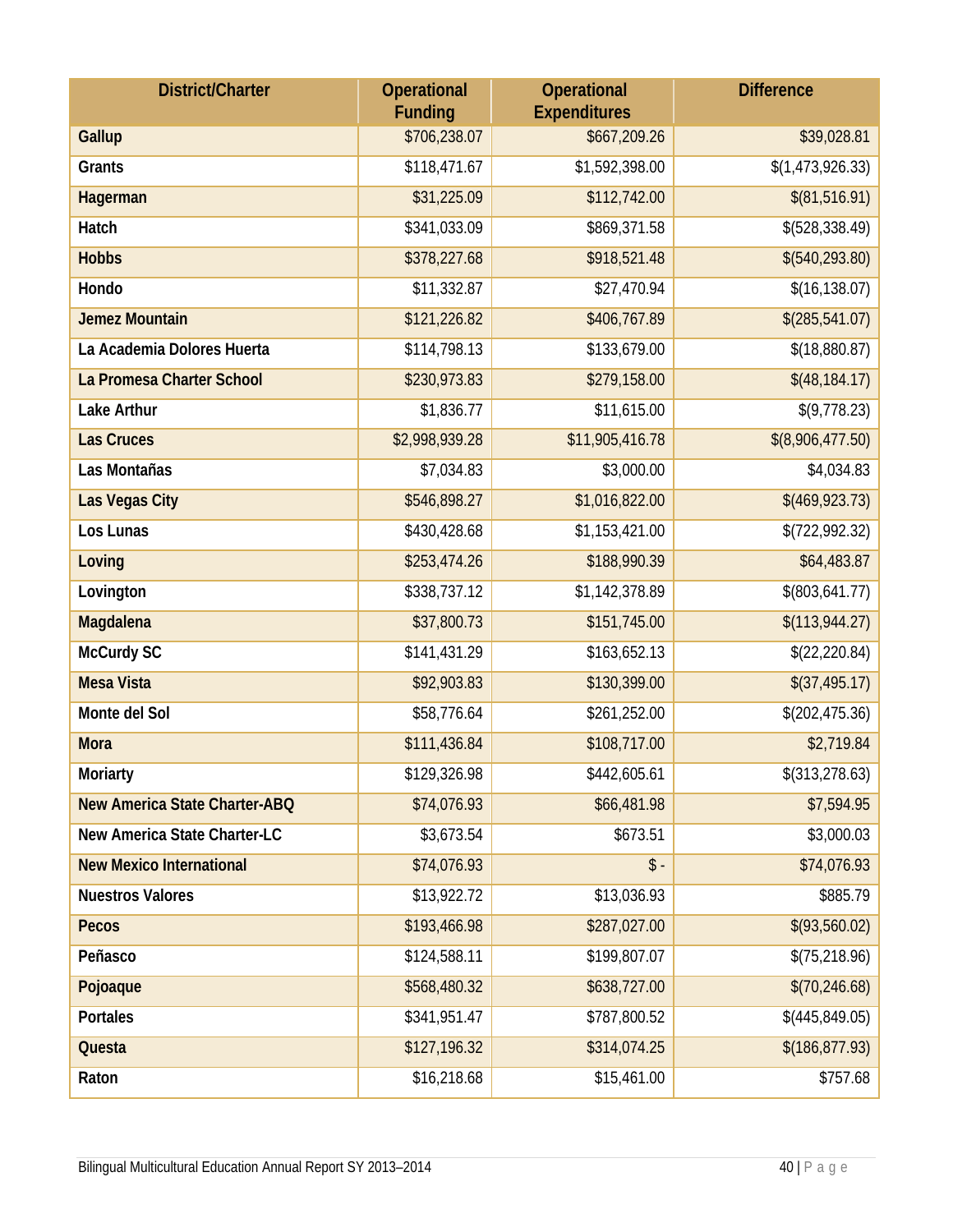| <b>District/Charter</b>         | <b>Operational</b><br><b>Funding</b> | <b>Operational</b><br><b>Expenditures</b> | <b>Difference</b> |
|---------------------------------|--------------------------------------|-------------------------------------------|-------------------|
| <b>Rio Gallinas CS</b>          | \$37,047.65                          | $\sqrt{2}$                                | \$37,047.65       |
| Rio Rancho                      | \$381,442.03                         | \$517,172.28                              | \$(135, 730.25)   |
| Robert F. Kennedy               | \$48,362.15                          | $\updownarrow$ -                          | $\updownarrow$ -  |
| Roots and Wings CS              | \$29,700.57                          | \$12,536.00                               | \$17,164.57       |
| <b>Roswell</b>                  | \$532,351.05                         | \$1,838,657.31                            | \$(1,306,306.26)  |
| <b>Ruidoso</b>                  | \$225,298.21                         | \$873,797.00                              | \$(648, 498.79)   |
| San Diego Riverside             | \$56,333.74                          | \$22,500.38                               | \$33,833.36       |
| Santa Fe                        | \$1,869,831.86                       | \$6,344,757.31                            | \$(4,474,925.45)  |
| <b>Santa Rosa</b>               | \$325,714.42                         | \$325,239.18                              | \$475.24          |
| <b>Silver City</b>              | \$17,908.51                          | \$90,349.00                               | \$(72,440.49)     |
| <b>School of Dreams</b>         | \$19,598.34                          | $\updownarrow$ -                          | \$19,598.34       |
| Socorro                         | \$34,898.63                          | \$46,086.00                               | \$(11, 187.37)    |
| T or C                          | \$155,500.95                         | \$353,752.00                              | \$(198,251.05)    |
| <b>Taos</b>                     | \$267,874.54                         | \$163,085.87                              | \$104,788.67      |
| <b>Taos Charter</b>             | \$54,496.67                          | \$37,380.46                               | \$17,116.21       |
| <b>Tierra Adentro</b>           | \$67,960.49                          | \$85,093.00                               | \$67,960.49       |
| <b>Tierra Encantada Charter</b> | \$163,472.53                         | \$217,313.00                              | \$(53,840.47)     |
| Tucumcari                       | \$28,010.74                          | \$80,696.00                               | \$(52,685.26)     |
| <b>Turquoise Trail</b>          | \$52,494.89                          | \$153,569.79                              | \$(101,074.90)    |
| Vaughn                          | \$54,643.91                          | \$32,008.93                               | \$22,634.98       |
| <b>Wagon Mound</b>              | \$30,765.90                          | \$57,548.45                               | \$(26,782.55)     |
| <b>West Las Vegas</b>           | \$625,107.93                         | \$2,634,693.00                            | \$(2,009,585.07)  |
| Zuni                            | \$288,685.14                         | \$939,493.00                              | \$(650, 807.86)   |
| Total                           | \$35,263,905.00                      | \$74,287,779.33                           | \$38,268,707.05   |

SOURCE: 2013-2014 expenditure report data, from the general ledger, as reported by districts.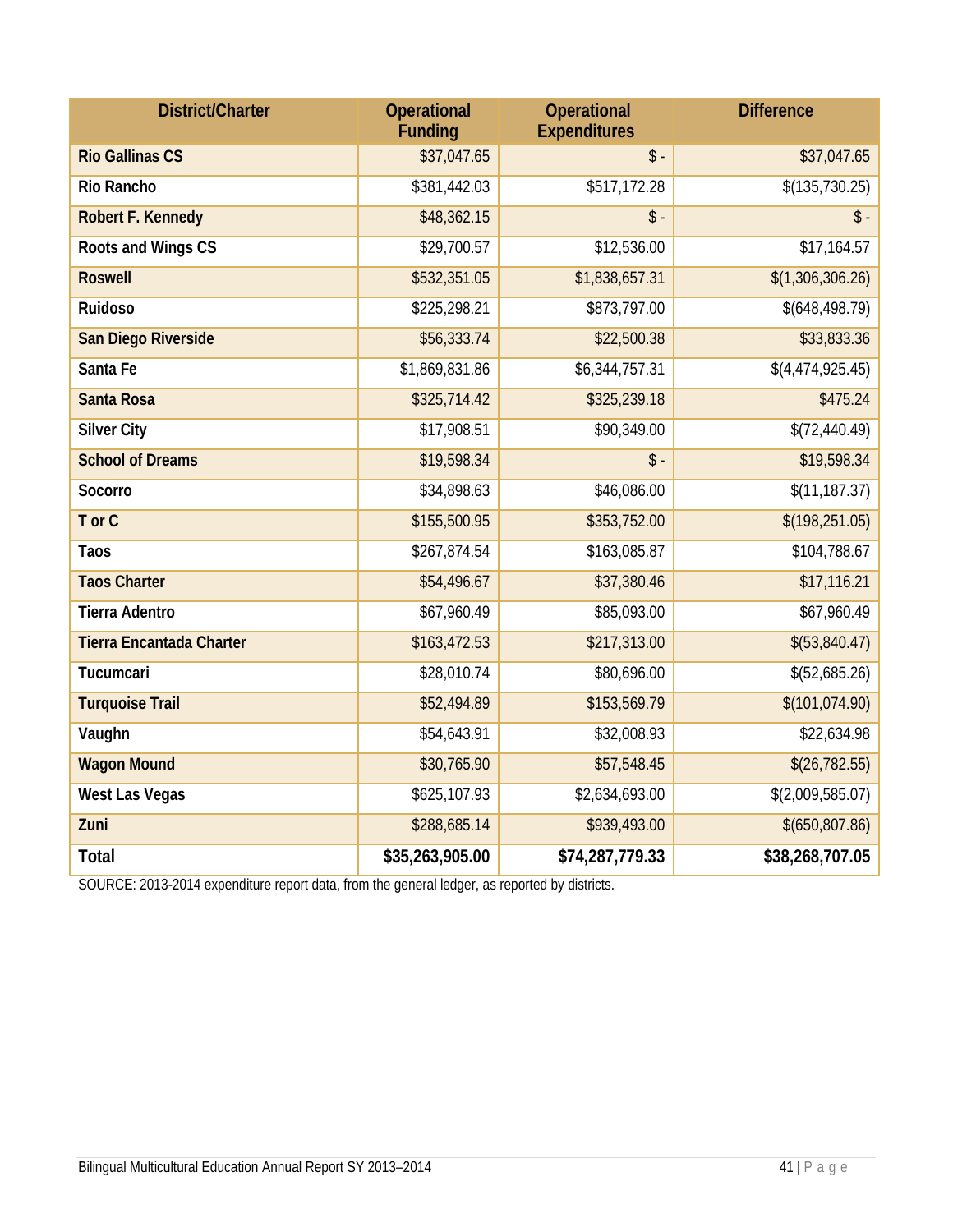### <span id="page-41-0"></span>Appendix E, Total Operational Bilingual Education Expenditures by Function

| <b>District</b>                                              | <b>Function</b> | <b>Expenditures By</b><br><b>Function</b> | <b>Total Expenditures</b> |
|--------------------------------------------------------------|-----------------|-------------------------------------------|---------------------------|
| Albuquerque                                                  |                 |                                           | \$13,072,553.63           |
|                                                              | 1               | 10,860,108.95                             |                           |
|                                                              | $\overline{2}$  | 2,212,444.58                              |                           |
| ABQ Sign Language                                            |                 |                                           | \$65,852.00               |
|                                                              | $\mathbf{1}$    | 65,852.00                                 |                           |
| Anansi Charter School                                        |                 |                                           | \$72,296.65               |
|                                                              | 1               | 72,296.65                                 |                           |
| Artesia                                                      |                 |                                           | \$563,688.42              |
|                                                              | $\mathbf{1}$    | 563,320.48                                |                           |
|                                                              | $\overline{2}$  | 367.94                                    |                           |
| Belen                                                        |                 |                                           | \$521,940.17              |
|                                                              | 1               | 521,940.17                                |                           |
| Bernalillo                                                   |                 |                                           | \$213,332.27              |
|                                                              | $\mathbf{1}$    | 213,332.27                                |                           |
| Bloomfield                                                   |                 |                                           | \$644,285.75              |
|                                                              | 1               | 639,527.72                                |                           |
|                                                              | $\overline{2}$  | 4,758.03                                  |                           |
| Cariños Charter                                              |                 |                                           | \$236,224.73              |
|                                                              | 1               |                                           |                           |
| Carlsbad                                                     |                 | 236,224.73                                |                           |
|                                                              | 1               |                                           | \$579,962.59              |
|                                                              |                 | 579,245.97                                |                           |
|                                                              | $\overline{2}$  | 716.62                                    |                           |
| Central Con.                                                 |                 |                                           | \$2,377,512.21            |
|                                                              | $\mathbf 1$     | 2,377,512.21                              |                           |
| Chama                                                        |                 |                                           | \$132,898.68              |
|                                                              | 1               | 132,898.68                                |                           |
| Christine Duncan Charter School                              |                 |                                           | \$357,706.16              |
|                                                              | $\mathbf{1}$    | 357,706.16                                |                           |
| Cien Aguas State Charter                                     |                 |                                           | \$291,046.20              |
|                                                              | $\mathbf{1}$    | 291,046.20                                |                           |
| Clovis                                                       |                 |                                           | \$1,170,258.26            |
|                                                              | $\mathbf{1}$    | 1,170,258.26                              |                           |
| Cobre Consolidated                                           |                 |                                           | \$811,480.00              |
|                                                              | 1               | 747,111.00                                |                           |
|                                                              | $\overline{2}$  | 64,369.00                                 |                           |
| Corona                                                       |                 |                                           | \$5,249.13                |
|                                                              | $\mathbf{1}$    | 5,249.13                                  |                           |
| Bilingual Multicultural Education Annual Report SY 2013-2014 |                 |                                           | $42$   P a g e            |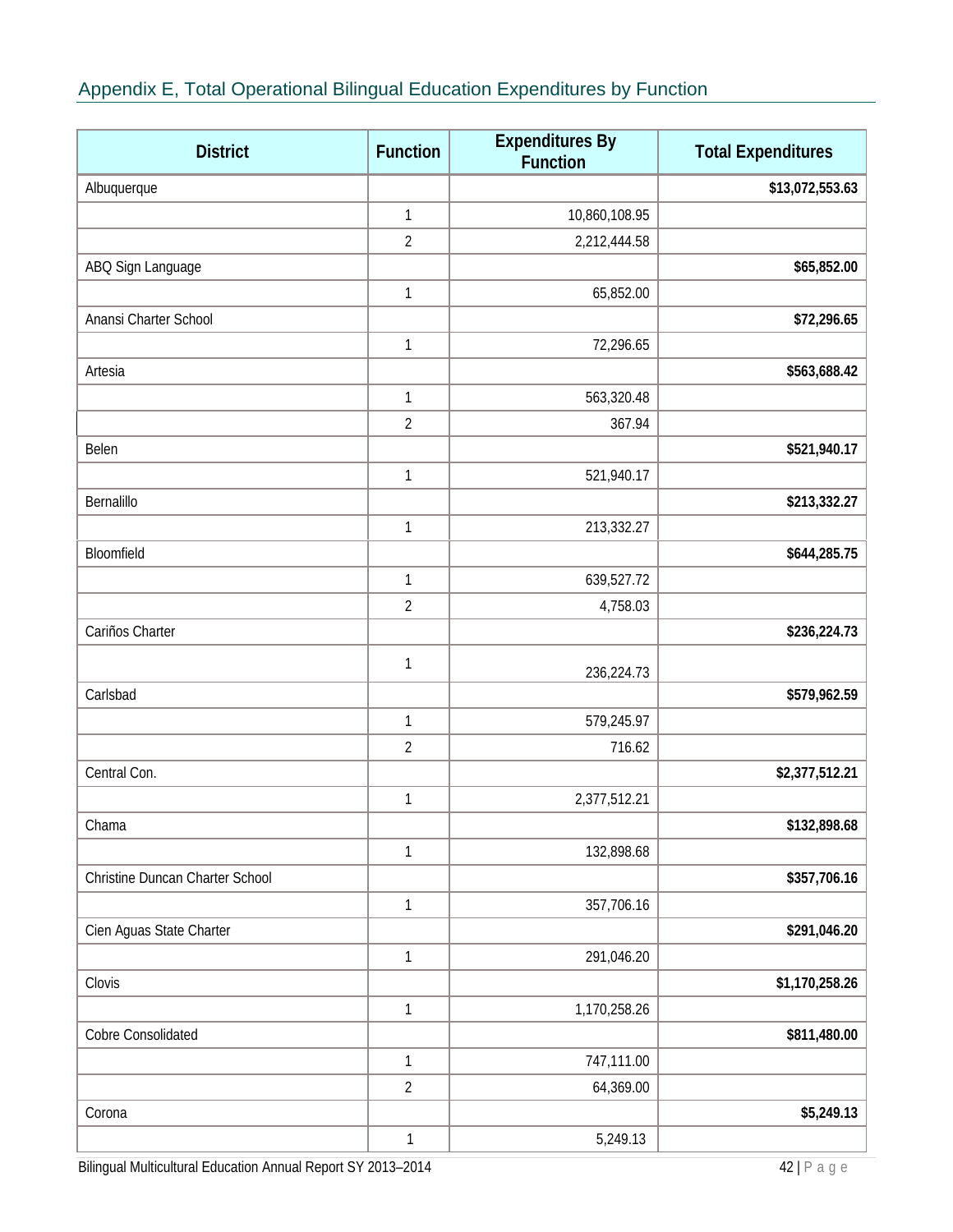| <b>District</b>                  | <b>Function</b> | <b>Expenditures By</b><br><b>Function</b> | <b>Total Expenditures</b> |
|----------------------------------|-----------------|-------------------------------------------|---------------------------|
| Cottonwood Valley Charter School |                 |                                           | \$57,229.00               |
|                                  | $\mathbf 1$     | 57,229.00                                 |                           |
| Cuba                             |                 |                                           | \$114,904.52              |
|                                  | $\mathbbm{1}$   | 114,904.52                                |                           |
| Deming                           |                 |                                           | \$2,076,455.39            |
|                                  | $\mathbf 1$     | 2,076,455.39                              |                           |
| Dexter                           |                 |                                           | \$254,734.98              |
|                                  | $\mathbf{1}$    | 215,368.63                                |                           |
|                                  | $\overline{2}$  | 39,366.35                                 |                           |
| Dulce                            |                 |                                           | \$199,477.00              |
|                                  | $\mathbf{1}$    | 199,477.00                                |                           |
| Espanola                         |                 |                                           | \$1,273,124.53            |
|                                  | $\mathbf 1$     | 1,273,124.53                              |                           |
| Eunice                           |                 |                                           | \$56,909.54               |
|                                  | $\mathbf 1$     | 56,909.54                                 |                           |
| Farmington                       |                 |                                           | \$2,044,540.76            |
|                                  | $\mathbf{1}$    | 2,041,119.58                              |                           |
|                                  | $\overline{2}$  | 3,421.18                                  |                           |
| Floyd                            |                 |                                           | \$35,906.00               |
|                                  | $\mathbf 1$     | 35,906.00                                 |                           |
| Gadsden                          |                 |                                           | \$10,478,754.41           |
|                                  | $\mathbf{1}$    | 10,424,229.53                             |                           |
|                                  | $\overline{2}$  | 54,524.88                                 |                           |
| Gallup                           |                 |                                           | \$683,094.30              |
|                                  | $\mathbf 1$     | 640,012.60                                |                           |
|                                  | $\overline{2}$  | 43,081.70                                 |                           |
| Grants                           |                 |                                           | \$797,179.56              |
|                                  | $\mathbf{1}$    | 797,179.56                                |                           |
| Hagerman                         |                 |                                           | 112,695.04                |
|                                  | $\mathbf{1}$    | 112,695.04                                |                           |
| Hatch                            |                 |                                           | \$718,840.78              |
|                                  | $\mathbf{1}$    | 718,840.78                                |                           |
| Hobbs                            |                 |                                           | \$905,837.13              |
|                                  | $\mathbf{1}$    | 905,837.13                                |                           |
| Hondo                            |                 |                                           | \$12,280.00               |
|                                  | 1               | 12,280.00                                 |                           |
| Jemez Mountain                   |                 |                                           | \$250,173.74              |
|                                  | $\mathbf 1$     | 250,173.74                                |                           |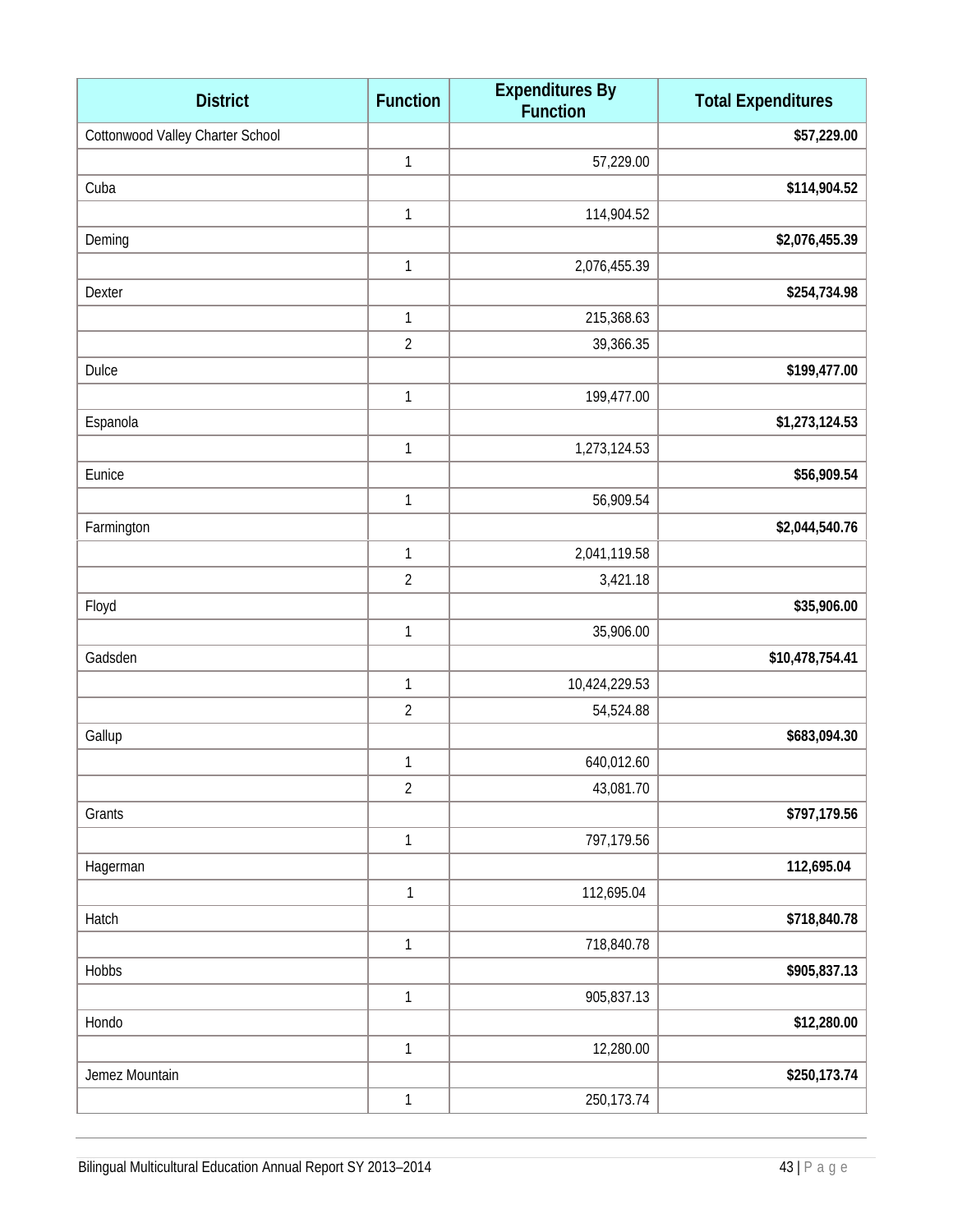| <b>District</b>                      | <b>Function</b> | <b>Expenditures By</b><br><b>Function</b> | <b>Total Expenditures</b> |
|--------------------------------------|-----------------|-------------------------------------------|---------------------------|
|                                      | $\mathbf 1$     | 250,173.74                                |                           |
| La Academia Dolores Huerta           |                 |                                           | \$218,829.00              |
|                                      | $\mathbf{1}$    | 218,829.00                                |                           |
| La Promesa CS                        |                 |                                           | \$374,037.00              |
|                                      | $\mathbf{1}$    | 374,037.00                                |                           |
| Las Cruces                           |                 |                                           | \$12,227,706.85           |
|                                      | $\mathbf{1}$    | 12,227,706.85                             |                           |
| Las Montañas Charter School          |                 |                                           | \$3,000.00                |
|                                      | $\mathbf{1}$    | 3,000.00                                  |                           |
| Las Vegas City                       |                 |                                           | \$1,031,897.00            |
|                                      | 1               | 986,672.00                                |                           |
|                                      | $\overline{2}$  | 45,225.00                                 |                           |
| Los Lunas                            |                 |                                           | \$1,049,725.00            |
|                                      | $\mathbf{1}$    | 1,049,725.00                              |                           |
| Loving                               |                 |                                           | \$206,252.07              |
|                                      | $\mathbf{1}$    | 206,252.07                                |                           |
| Lovington                            |                 |                                           | \$1,256,591.08            |
|                                      | $\mathbf{1}$    | 1,256,591.08                              |                           |
| Magdalena                            |                 |                                           | \$106,732.00              |
|                                      | $\mathbf{1}$    | 106,732.00                                |                           |
| Mesa Vista                           |                 |                                           | \$72,237.78               |
|                                      | $\mathbf{1}$    | 72,237.78                                 |                           |
| Mora                                 |                 |                                           | \$236,260.00              |
|                                      | $\mathbf{1}$    | 236,260.00                                |                           |
| Moriarty                             |                 |                                           | \$454,805.08              |
|                                      | 1               | 454,805.08                                |                           |
| New America School- Las Cruces       |                 |                                           | \$30,909.00               |
|                                      | $\mathbf{1}$    | 30,909.00                                 |                           |
| New America School State Charter-ABQ |                 |                                           | \$54,492.94               |
|                                      | $\mathbf{1}$    | 54,492.49                                 |                           |
| New Mexico International             |                 |                                           | \$269,439.52              |
|                                      | $\mathbf{1}$    | 269,439.52                                |                           |
| Nuestros Valores                     |                 |                                           | \$13,432.00               |
|                                      | $\mathbf{1}$    | 13,432.00                                 |                           |
| Pecos                                |                 |                                           | \$244,031.00              |
|                                      | 1               | 232,779.00                                |                           |
|                                      | $\overline{2}$  | 11,252.00                                 |                           |
| Peñasco                              |                 |                                           | \$196,065.68              |
|                                      | $\mathbf{1}$    | 196,065.68                                |                           |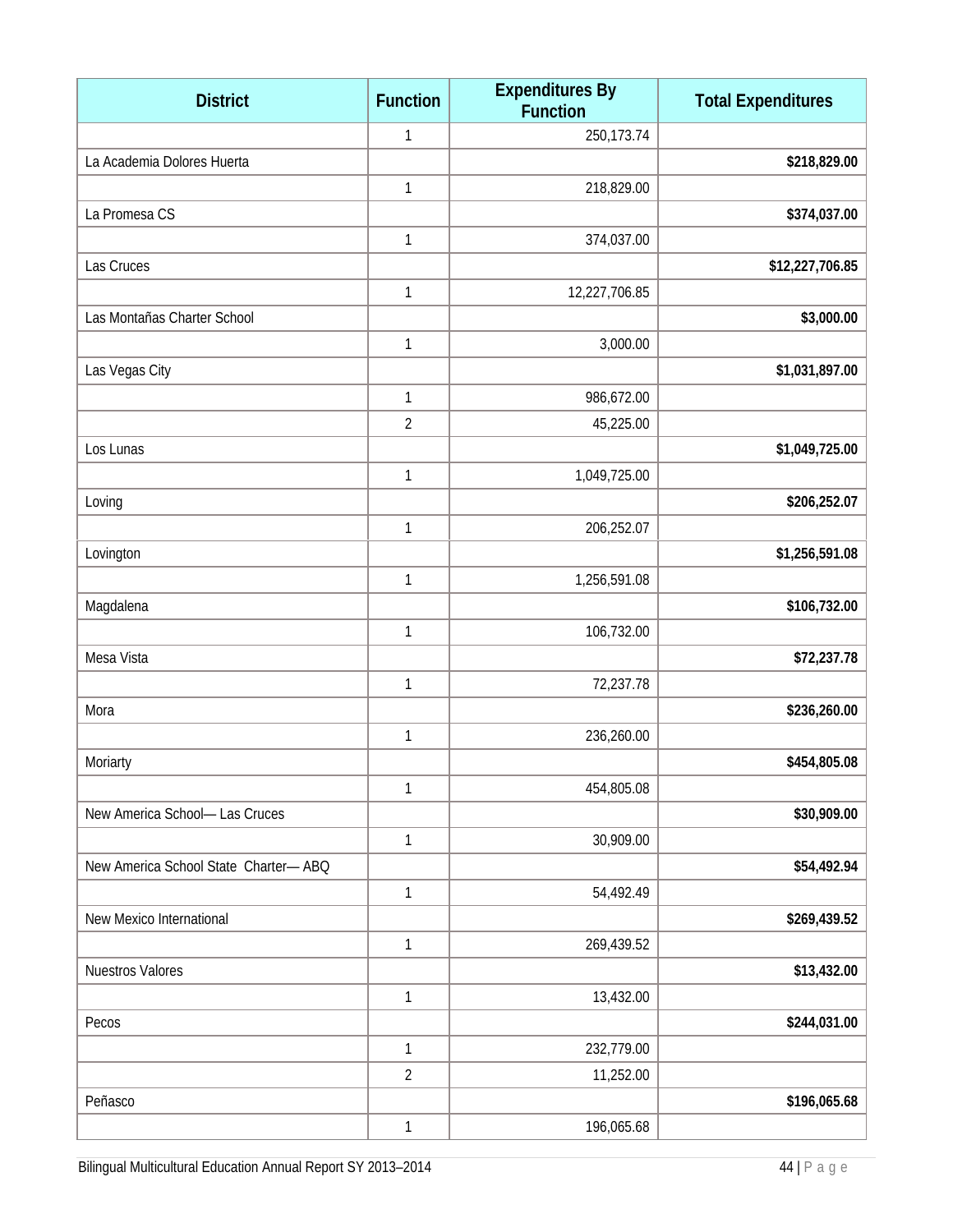| <b>District</b>              | <b>Function</b> | <b>Expenditures By</b><br><b>Function</b> | <b>Total Expenditures</b> |
|------------------------------|-----------------|-------------------------------------------|---------------------------|
| Pojoaque                     |                 |                                           | \$407,552.16              |
|                              | $\mathbf 1$     | 359,063.70                                |                           |
|                              | $\overline{2}$  | 48,488.46                                 |                           |
| Portales                     |                 |                                           | \$785,241.68              |
|                              | $\mathbf{1}$    | 785,241.85                                |                           |
| Questa                       |                 |                                           | \$302,466.00              |
|                              | $\mathbf{1}$    | 302,466.00                                |                           |
| Raton                        |                 |                                           | \$117,747.00              |
|                              | $\mathbf 1$     | 117,747.00                                |                           |
| Rio Rancho                   |                 |                                           | \$278,328.39              |
|                              | $\mathbf 1$     | 241,601.74                                |                           |
|                              | $\overline{2}$  | 36,726.65                                 |                           |
| Roswell                      |                 |                                           | \$30,649.38               |
|                              | $\mathbf 1$     | 25,110.66                                 |                           |
|                              | $\overline{2}$  | 5,538.72                                  |                           |
| Ruidoso                      |                 |                                           | \$920,461.00              |
|                              | $\mathbf{1}$    | 920,461.00                                |                           |
| San Diego Riverside          |                 |                                           | \$49,712.95               |
|                              | $\mathbf{1}$    | 49,712.95                                 |                           |
| Santa Fe                     |                 |                                           | \$7,156,254.43            |
|                              | $\mathbf{1}$    | 7,156,254.43                              |                           |
| Santa Rosa                   |                 |                                           | \$312,250.18              |
|                              | $\mathbf{1}$    | 267,746.18                                |                           |
|                              | $\overline{2}$  | 44,504.00                                 |                           |
| Silver City                  |                 |                                           | \$108,461.00              |
|                              | $\mathbf 1$     | 107,163.00                                |                           |
|                              | $\overline{2}$  | 1,298.00                                  |                           |
| T or C                       |                 |                                           | \$337,071.83              |
|                              | $\mathbf{1}$    | 331, 161.59                               |                           |
|                              | $\overline{2}$  | 5,910.24                                  |                           |
| Taos                         |                 |                                           | \$208,951.93              |
|                              | $\mathbf{1}$    | 208,719.49                                |                           |
|                              | $\overline{2}$  | 232.44                                    |                           |
| <b>Taos Charter</b>          |                 |                                           | \$80,143.31               |
|                              | $\mathbf{1}$    | 80,143.31                                 |                           |
| Tierra Adentro of New Mexico |                 |                                           | \$132,602.65              |
|                              |                 |                                           |                           |
|                              | $\mathbf{1}$    | 131,965.00                                |                           |
|                              | $\overline{2}$  | 646.65                                    |                           |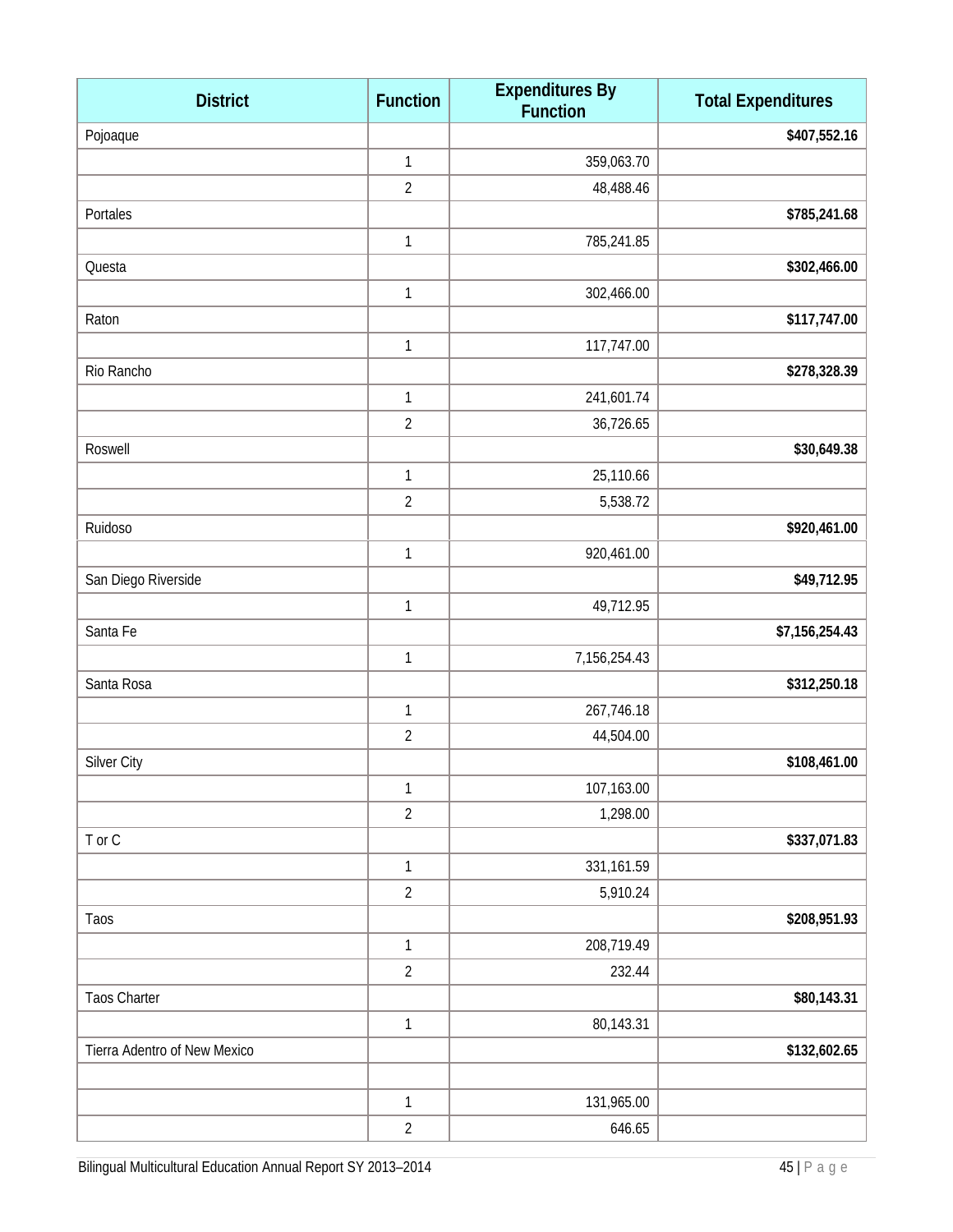| <b>District</b>                 | <b>Function</b>              | <b>Expenditures By</b><br><b>Function</b> | <b>Total Expenditures</b>                 |
|---------------------------------|------------------------------|-------------------------------------------|-------------------------------------------|
| Tierra Encantada Charter School |                              |                                           | \$201,425.00                              |
|                                 |                              | 201,425.00                                |                                           |
| Tucumcari Public Schools        |                              |                                           | \$24,074.00                               |
|                                 |                              | 24,074.00                                 |                                           |
| Vaughn Municipal Schools        |                              |                                           | \$24,187.39                               |
|                                 | 1                            | 24,187.39                                 |                                           |
| Wagon Mound Public Schools      |                              |                                           | \$64,934.52                               |
|                                 | 1                            | 64,934.52                                 |                                           |
| West Las Vegas                  |                              |                                           | \$2,516,000.57                            |
|                                 | 1                            | 2,516,000.57                              |                                           |
| Zuni                            |                              |                                           | \$922,749.00                              |
|                                 |                              | 922,749.00                                |                                           |
|                                 |                              |                                           | <b>Sub-Total Expenditures by Function</b> |
|                                 | <b>Direct Instruction</b>    | 1                                         | \$71,475,314.29                           |
|                                 | <b>Instructional Support</b> | $\overline{2}$                            | \$2,622,872.44                            |
|                                 | <b>Total Expenditures</b>    |                                           | \$74,098,186.73                           |

SOURCE: 2013-2014 expenditure report data, from the general ledger, as reported by districts.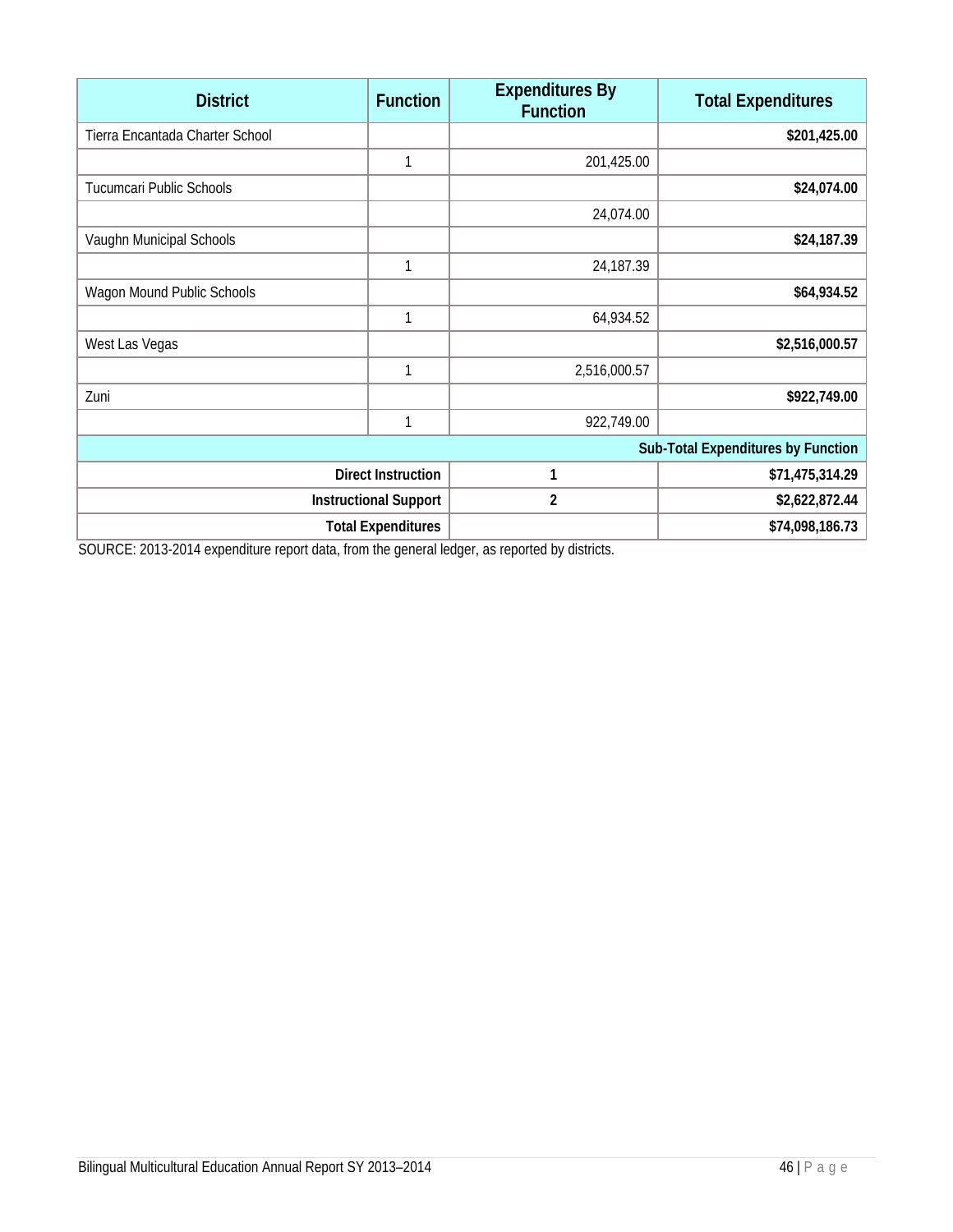<span id="page-46-0"></span>"Bilingual Multicultural Education Programs provide instruction in, and the study of, English and the home language of the students. These programs may also include the delivery of content areas in the home language and English, and include the cultural heritage of the child in specific aspects of the curriculum."[1](#page-46-1)

#### **Bilingual Multicultural Education Program Models and Instruction Time**

A program model is the method (and services) the district will use to ensure that all students placed in Bilingual Multicultural Education Programs receive proper instruction. The model serves as the foundation for determining of the number of hours for student placement. There are five program models funded by the state. The five models are: Dual Language Immersion, Maintenance, Enrichment, Heritage, and Transitional. A school may use more than one model to serve the individual needs of its students.

| <b>Dual Language</b><br>Immersion                                                                                                                                         | Maintenance                                                                                                                                                                                                                                                                                                                         | Enrichment                                                                                                                                                                                                                                                                                                 | Heritage                                                                                                                                                                                                                                                                                                                                                     | <b>Transitional</b>                                                                                                                                                                                                                                                                                                                 |
|---------------------------------------------------------------------------------------------------------------------------------------------------------------------------|-------------------------------------------------------------------------------------------------------------------------------------------------------------------------------------------------------------------------------------------------------------------------------------------------------------------------------------|------------------------------------------------------------------------------------------------------------------------------------------------------------------------------------------------------------------------------------------------------------------------------------------------------------|--------------------------------------------------------------------------------------------------------------------------------------------------------------------------------------------------------------------------------------------------------------------------------------------------------------------------------------------------------------|-------------------------------------------------------------------------------------------------------------------------------------------------------------------------------------------------------------------------------------------------------------------------------------------------------------------------------------|
| <b>EL students</b><br><b>FEP students (Exited</b><br>ELS)<br>English native speakers                                                                                      | <b>EL</b> students<br>FEP students (Exited<br>ELS)                                                                                                                                                                                                                                                                                  | <b>FEP students</b><br>English native speakers<br>(No EL students)*                                                                                                                                                                                                                                        | EL students<br>FEP students (Exited<br>ELS)<br>English native speakers                                                                                                                                                                                                                                                                                       | EL students only                                                                                                                                                                                                                                                                                                                    |
| <b>Instructional Time:</b><br>3 hours per day for<br>each language,<br>including all subject<br>areas.                                                                    | <b>Instructional Time:</b><br>2 to 3 hours per day.                                                                                                                                                                                                                                                                                 | <b>Instructional Time:</b><br>1 to 2 hours per day.                                                                                                                                                                                                                                                        | <b>Instructional Time:</b><br>1 to 3 hours per day.                                                                                                                                                                                                                                                                                                          | <b>Instructional Time:</b><br>2 to 3 hours per day.                                                                                                                                                                                                                                                                                 |
| <b>Required Courses:</b><br>Minimum of 3 hours in<br>the Home language<br>(Language Arts and<br>Content area) and 3<br>hours in English,<br>including ELD/ESL for<br>ELs. | <b>Required Courses:</b><br>1 hour of home or<br>heritage language and<br>1 hour of ELD/ESL.<br>Optional/Additional<br>Courses:<br>May have 1 additional<br>hour of home or<br>heritage language<br>(100% in home or<br>heritage language of<br>the program) in Content<br>area (Math, Social<br>Studies, Science or<br>Fine Arts). | <b>Required Courses:</b><br>1 hour of home or<br>heritage language.<br>Optional/Additional<br>Courses:<br>May have 1 additional<br>hour of home or<br>heritage language<br>(100% in home or<br>heritage language of<br>the program) in Content<br>area (Math, Social<br>Studies, Science or<br>Fine Arts). | <b>Required Courses:</b><br>1 hour of home or<br>heritage language and<br>1 hour of ELD/ESL for<br>ELL <sub>S</sub> .<br>Optional/Additional<br>Courses:<br>May have 1 additional<br>hour of home or<br>heritage language<br>(100% in home or<br>heritage language of<br>the program) in Content<br>area (Math, Social<br>Studies, Science or<br>Fine Arts). | <b>Required Courses:</b><br>1 hour of home or<br>heritage language and<br>1 hour of ELD/ESL.<br>Optional/Additional<br>Courses:<br>May have 1 additional<br>hour of home or<br>heritage language<br>(100% in home or<br>heritage language of<br>the program) in Content<br>area (Math, Social<br>Studies, Science or<br>Fine Arts). |
| Purpose:<br>All students will be<br>bilingual and biliterate<br>in English and the<br>home/2 <sup>nd</sup> language.                                                      | Purpose:<br>All EL and FEP<br>students will become<br>bilingual and biliterate<br>in English and the<br>home language.                                                                                                                                                                                                              | Purpose:<br>All FEP and English<br>native speakers will<br>become fluent in the<br>home/2 <sup>nd</sup> language.                                                                                                                                                                                          | Purpose:<br>All students will<br>become bilingual and<br>biliterate in English and<br>the Heritage language.                                                                                                                                                                                                                                                 | Purpose:<br>All EL students will<br>become proficient in<br>English.                                                                                                                                                                                                                                                                |

**\*All English Learners participating in Bilingual Multicultural Education Programs must receive one hour of ELD/ESL instruction in addition to home or heritage language instruction. Thus, the Enrichment program is not open to ELs.**

<span id="page-46-1"></span> <sup>1</sup>Bilingual Multicultural Education Bureau, PED, 2013.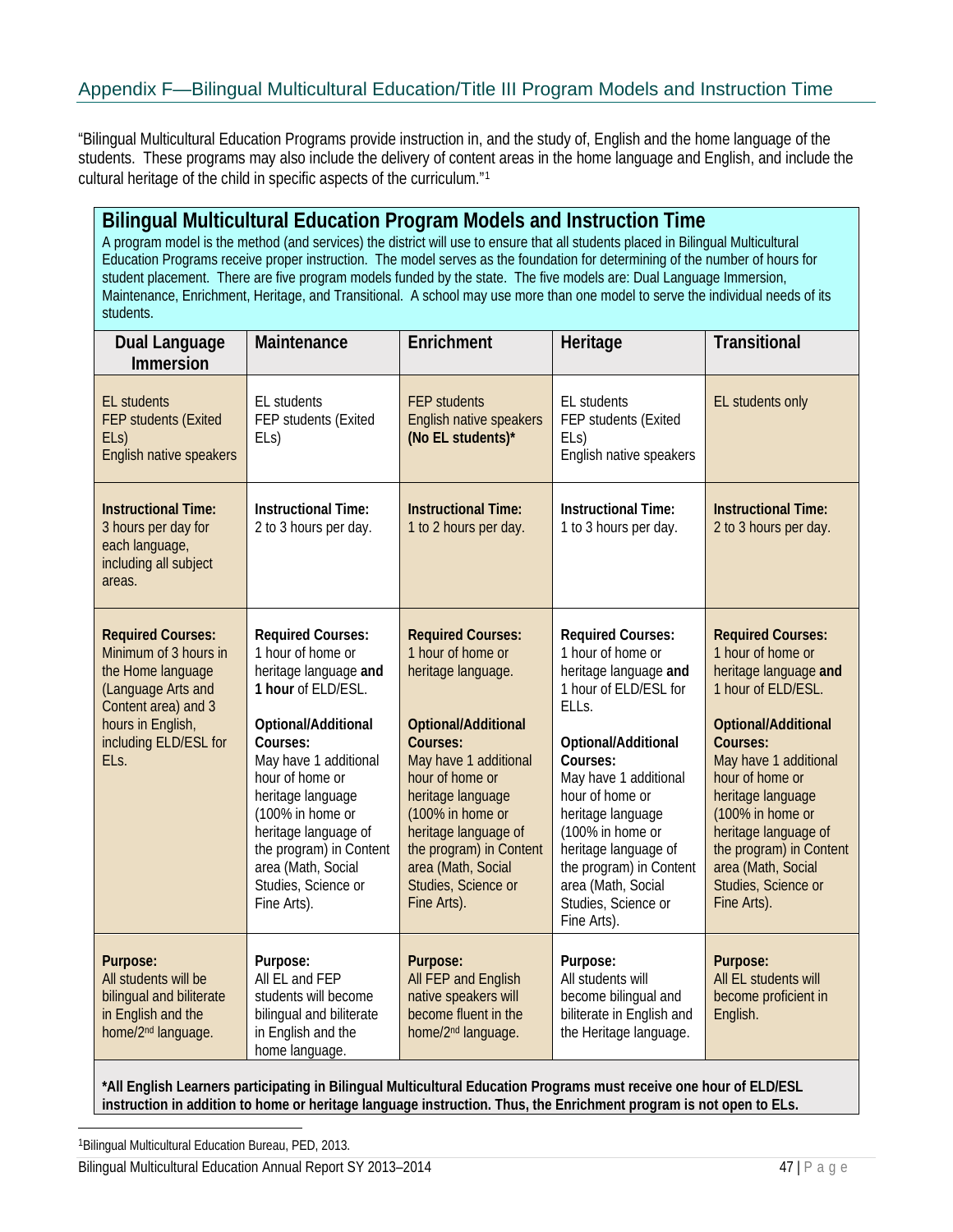### <span id="page-47-0"></span>Appendix G—Glossary and Acronyms

| <b>ACCESS for ELLS®</b>                                                | Accessing Comprehension and Communication in English state-to-state for English Language<br>Learners (New Mexico approved English Language Proficiency Test-effective Fall 2009)                                                                                                             |
|------------------------------------------------------------------------|----------------------------------------------------------------------------------------------------------------------------------------------------------------------------------------------------------------------------------------------------------------------------------------------|
| <b>AMAOs</b>                                                           | Annual Measurable Achievement Objectives for ELL students participating in Title III-English<br>Language Acquisition Programs.                                                                                                                                                               |
| <b>AYP</b>                                                             | <b>Adequate Yearly Progress</b>                                                                                                                                                                                                                                                              |
| <b>Bicultural</b>                                                      | Identifying with the cultures of two different language groups. To be bicultural is not necessarily<br>the same as being bilingual, and vice versa.                                                                                                                                          |
| <b>Bilingual Multicultural</b><br>Education<br>Endorsement             | Endorsement issued by the Public Education Department licensure bureau to any licensed<br>Elementary or Secondary qualifying teacher to teach in a Bilingual Multicultural Education<br>program.                                                                                             |
| <b>Bilingual Multicultural</b><br><b>Education Programs</b><br>(BMEPs) | Provides instruction in, and the study of, English and the home language of the students. It also<br>may include the delivery of the content areas in the home language and English, and includes the<br>cultural heritage of the child in specific aspects of the curriculum.               |
| Bilingualism                                                           | Term that describes equal facility and proficiency in two languages, commensurate with age and<br>proficiency level of student.                                                                                                                                                              |
| <b>Biliteracy</b>                                                      | The ability to effectively communicate or understand thought and ideas through two languages'<br>systems and vocabulary, using their written symbols (Hargett, 1998).                                                                                                                        |
| <b>BMEB</b>                                                            | The PED's Bilingual Multicultural Education Bureau                                                                                                                                                                                                                                           |
| <b>CCSS</b>                                                            | <b>Common Core State Standards</b>                                                                                                                                                                                                                                                           |
| <b>Content Areas</b>                                                   | All subject matter areas of the curriculum of the school, as defined in the New Mexico Standards<br>for Excellence, 6.29.1-11 NMAC. Content Standards and Benchmarks. Especially refers to the<br>"core content" areas—math, social studies, math, and language arts.                        |
| <b>CRT</b>                                                             | <b>Criterion-Referenced Test</b>                                                                                                                                                                                                                                                             |
| Culture                                                                | The total shared way of a given people. This comprises modes of thinking acting, law, language,<br>art and customs. Also material products such as houses, clothes, foods, tools, and so on are<br>aspects of culture.                                                                       |
| Culturally and<br>linguistically different                             | Students who are of a different cultural background than mainstream United States culture and<br>whose home or heritage language, inherited from the student's family, tribe or country of origin, is<br>a language other than English                                                       |
| <b>District</b>                                                        | Public school or any combination of public schools in a district                                                                                                                                                                                                                             |
| Dual Language                                                          | Dual Language Immersion Designed to develop:                                                                                                                                                                                                                                                 |
| Immersion                                                              | High academic achievement in two languages<br>Additive bilingual and biliterate proficiency<br>Cross cultural skills development                                                                                                                                                             |
| <b>ELD</b><br>(English Language<br>Development)                        | English Language Development (ELD) refers to instruction designed specifically for ELLs/LEP<br>students further develop their listening, speaking, reading and writing skills in English beyond ESL.                                                                                         |
| EL<br>(English learner)                                                | English learners (ELs) are students whose home or heritage language influence is not English,<br>and who are unable to speak, read, write, and understand English at a level comparable to their<br>grade-level English proficient peers as determined by objective measures of proficiency. |
| <b>English Language</b><br><b>Acquisition Programs</b><br>(Title III)  | Instructional program that assists ELLs and immigrant students to attain English language<br>proficiency, develop high levels of academic attainment in core academic subjects, and meet the<br>same challenging state academic standards as all children are expected to meet.              |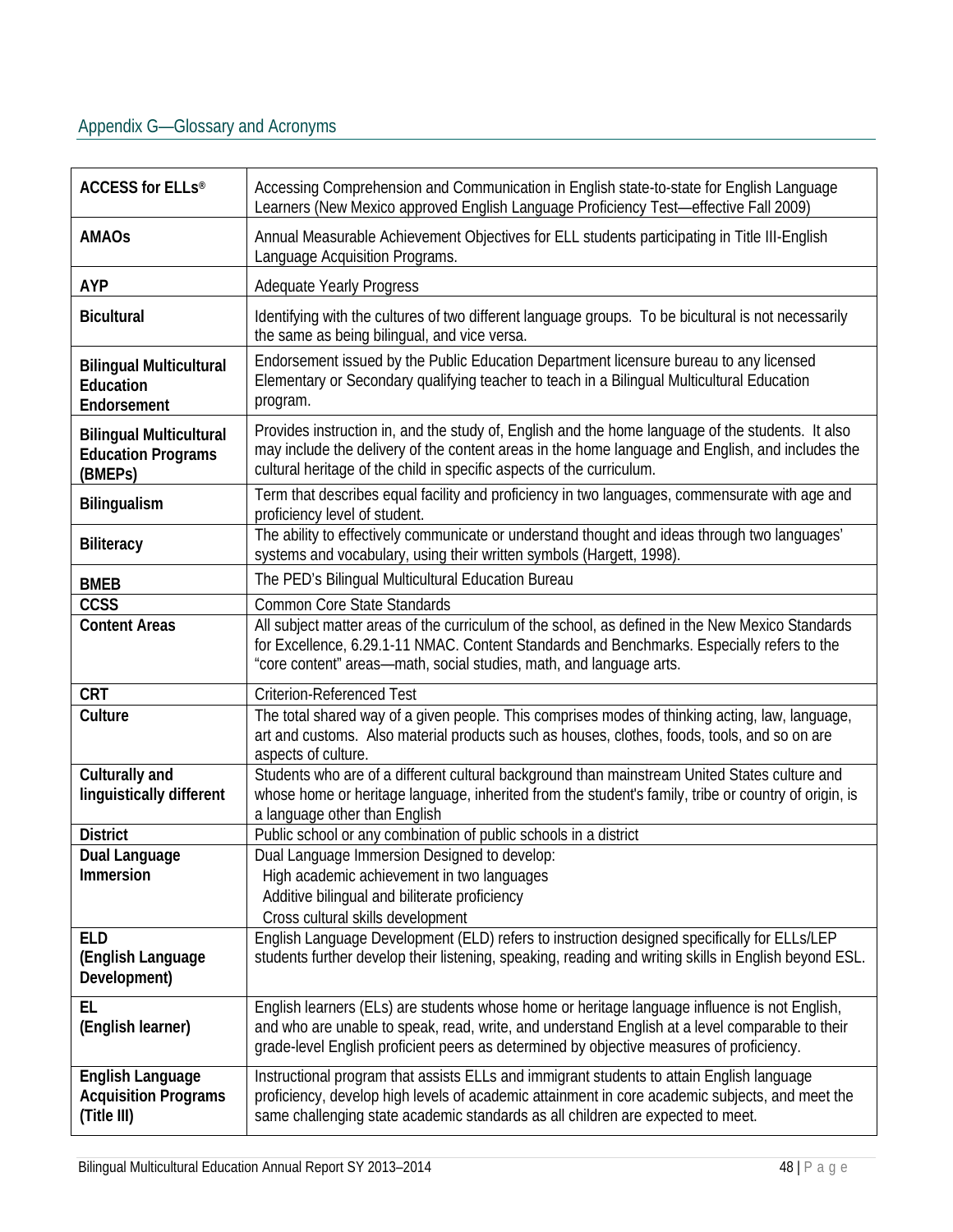| <b>Enrichment Bilingual</b><br><b>Multicultural Education</b> | Program of bilingual multicultural education that further develops the home language and teaches<br>the cultures of the state of New Mexico to FEP and Non-PHLOTE students.                                                                                                                                                                                               |
|---------------------------------------------------------------|---------------------------------------------------------------------------------------------------------------------------------------------------------------------------------------------------------------------------------------------------------------------------------------------------------------------------------------------------------------------------|
| <b>Entry Criteria</b>                                         | A set of criteria for designation of students as ELL1s (same as Limited English Proficient (LEP))<br>and placement in bilingual multicultural education, ESL, or other language support services.<br>Criteria usually include a home language survey and performance on an English language<br>proficiency test.                                                          |
| <b>EPSS</b>                                                   | Educational Plan for Student Success. Long-range plan for improvement that is developed by<br>individual schools and districts.                                                                                                                                                                                                                                           |
| <b>ESEA</b>                                                   | Elementary and Secondary Education Act of 1965, as amended                                                                                                                                                                                                                                                                                                                |
| <b>ESL</b><br>(English as a Second<br>Language)               | English as a Second Language (ESL) is an educational approach in which ELL/LEP students are<br>instructed in the use of the English language. Instruction is based on a special curriculum that<br>typically involves little or no use of the native language, focuses on language (as opposed to other<br>content) and is usually taught during specific school periods. |
| <b>Exit Criteria</b>                                          | Information gathered through several means to decide whether the student is to continue in an<br>ESL/ELD program, to go into an enrichment program or into an all-English curriculum.                                                                                                                                                                                     |
| <b>FEP</b><br>(Fluent English<br>Proficient)                  | Primary or home languages other than English (PHLOTE) students, who are able to speak, read,<br>write, and understand the English language at levels comparable to their grade-level English<br>proficient peers as determined by objective measures of proficiency normed for language minority<br>students.                                                             |
| <b>FSP</b>                                                    | Fluent Spanish Speaker                                                                                                                                                                                                                                                                                                                                                    |
| <b>GLAD</b>                                                   | Guided Language Acquisition Design                                                                                                                                                                                                                                                                                                                                        |
| H <sub>3</sub>                                                | The third year of high school                                                                                                                                                                                                                                                                                                                                             |
| Heritage Language<br>(Home Language)                          | The language other than English that is inherited from a family, tribe, community or country of<br>origin, whether or not the student is proficient in the language.                                                                                                                                                                                                      |
| Home or Primary<br>Language (L1)                              | The language other than English, spoken at home. (These terms are interchangeable: first<br>language (L1), native language, primary language, mother tongue, home language or heritage<br>language).                                                                                                                                                                      |
| Immigrant Children and<br>Youth                               | Individuals who are aged 3 through 21, were not born in any U.S. state, and have not been<br>attending one or more schools in any one or more states for more than three full academic years.                                                                                                                                                                             |
| <b>IEP</b>                                                    | Individualized Education Program                                                                                                                                                                                                                                                                                                                                          |
| <b>IPT</b>                                                    | Individuals with Disabilities Education Act (IDEA) Proficiency Test. Optional Spanish language test<br>used in the s1tate of New Mexico for students participating in bilingual multicultural education.                                                                                                                                                                  |
| <b>LAS Link</b>                                               | Language Assessment Scales. Optional Spanish language test used in the state of New Mexico<br>for students participating in Bilingual Multicultural Education.                                                                                                                                                                                                            |
| Language Acquisition                                          | The process of acquiring a first or second language.                                                                                                                                                                                                                                                                                                                      |
| Language-majority                                             | A person or language community that is associated with the dominant language of the country.                                                                                                                                                                                                                                                                              |
| Language-minority                                             | A person or language community that is different from the dominant language of the country.                                                                                                                                                                                                                                                                               |
| Language Proficiency                                          | Measure of how well an individual can speak, read, write and comprehend a language,<br>comparable to the standard expected for native speakers of the language. Language proficiency is<br>composed of oral (listening and speaking) and written (reading and writing) components, as well<br>as academic and non-academic language and comprehension of said language.   |
| LEA                                                           | Local education agency, usually a district or a state charter school.                                                                                                                                                                                                                                                                                                     |
| <b>LEP</b><br>(Limited English<br>Proficient)                 | Term used by the federal government, most states and local school districts to identify those<br>students who have insufficient English to succeed in English-only classrooms. The preferred term<br>is English Language Learner. http://www.ncela.gwu.edu/askncela/ - top.                                                                                               |
| <b>LSP</b>                                                    | <b>Limited Spanish Proficient</b>                                                                                                                                                                                                                                                                                                                                         |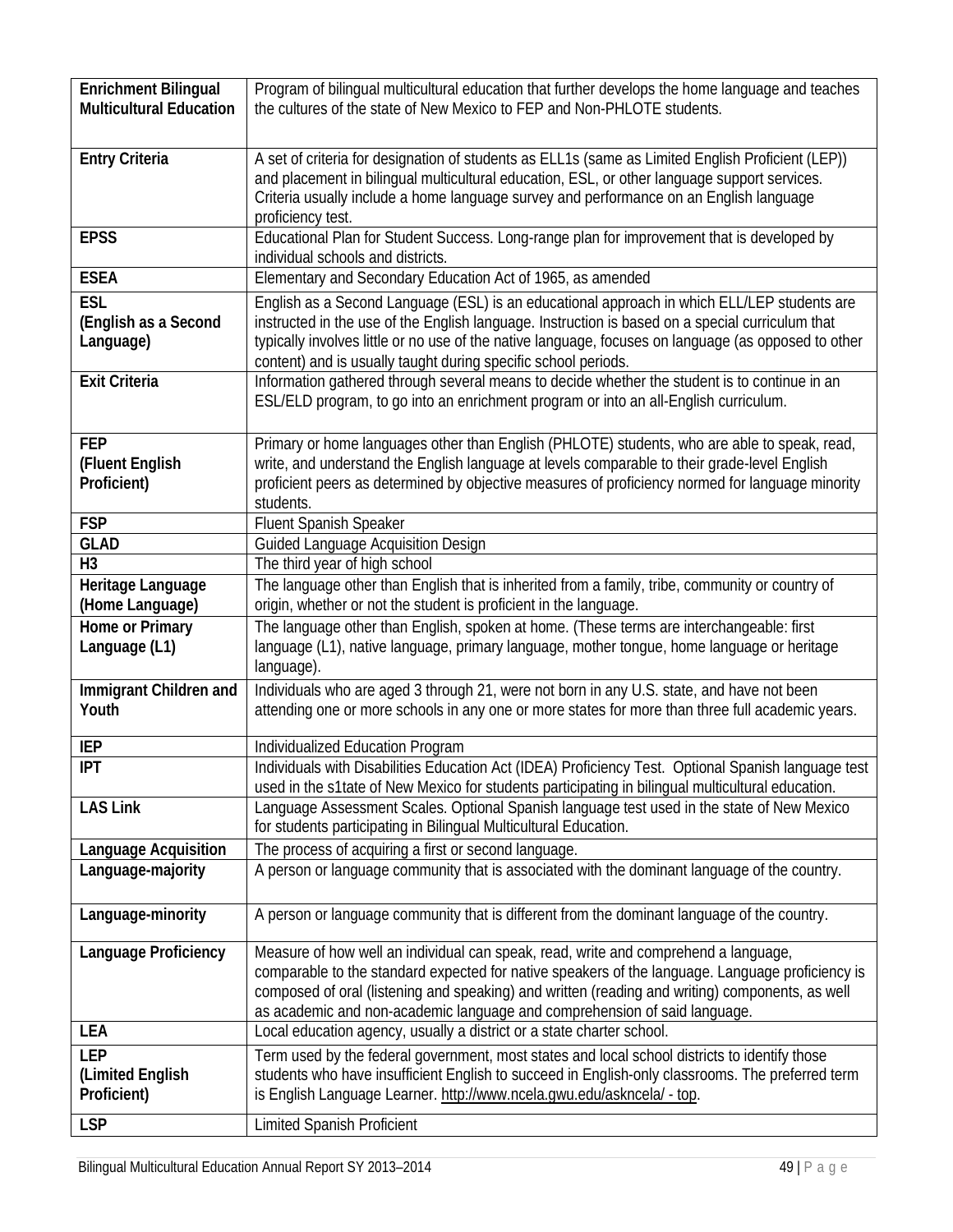| <b>Maintenance Bilingual</b><br><b>Multicultural Education</b> | Program of Bilingual Multicultural Education for ELLs that has as its goal the maintenance and<br>further development of all aspects of the home language and English (i.e., full proficiency in both<br>languages).            |  |
|----------------------------------------------------------------|---------------------------------------------------------------------------------------------------------------------------------------------------------------------------------------------------------------------------------|--|
| <b>MCNL Endorsement</b>                                        | Modern, Classical, and Native Language Endorsement                                                                                                                                                                              |  |
| Native Language                                                | The language a person acquires first in life or identifies with as a member of an ethnic group.                                                                                                                                 |  |
| <b>NALCL</b>                                                   | Native American Language and Culture License                                                                                                                                                                                    |  |
| Native Language                                                | The use of a child's home language (generally by a classroom teacher) to provide lessons in                                                                                                                                     |  |
| Instruction                                                    | academic subjects.                                                                                                                                                                                                              |  |
| <b>NCELA</b>                                                   | National Center for English Language Acquisition.                                                                                                                                                                               |  |
| <b>NCLB</b>                                                    | No Child Left Behind (Federal Act of 2001)                                                                                                                                                                                      |  |
| NEP (Non-English<br>Proficient)                                | PHLOTE students, who do not have the skills to speak, read, write, or understand the English<br>language.                                                                                                                       |  |
| <b>NMELD Standards</b>                                         | The New Mexico English Language Development Standards-Pre-Kindergarten through Grade 12<br>English Language Development Standards developed by the BMEB, New Mexico Educators and<br>in collaboration with the WIDA Consortium. |  |
| <b>NMPED</b>                                                   | New Mexico Public Education Department                                                                                                                                                                                          |  |
| <b>NMSBA</b>                                                   | New Mexico Standards-Based Assessment                                                                                                                                                                                           |  |
| <b>NRT</b>                                                     | Norm-referenced Test                                                                                                                                                                                                            |  |
| <b>NSP</b>                                                     | Non-Spanish Proficient                                                                                                                                                                                                          |  |
| <b>OCR</b>                                                     | The Office for Civil Rights (OCR), U.S. Department of Education, has responsibility for enforcing<br>Title VI of the Civil Rights Act of 1964.                                                                                  |  |
| <b>OELA</b>                                                    | Office of English Language Acquisition                                                                                                                                                                                          |  |
| PAC                                                            | Parent Advisory Council/Committee                                                                                                                                                                                               |  |
| <b>PED</b>                                                     | <b>Public Education Department</b>                                                                                                                                                                                              |  |
| PD                                                             | Professional Development                                                                                                                                                                                                        |  |
| PHLOTE (Primary or                                             | "PHLOTE" is defined as "Primary (first learned) or Home/Heritage Language Other Than English."                                                                                                                                  |  |
| Home Language Other<br>Than English)                           |                                                                                                                                                                                                                                 |  |
| <b>REC</b>                                                     | Regional Educational Cooperative                                                                                                                                                                                                |  |
| <b>SAT</b>                                                     | <b>Student Assistance Team</b>                                                                                                                                                                                                  |  |
| <b>SBAC</b>                                                    | State Bilingual Advisory Committee                                                                                                                                                                                              |  |
| <b>SBB</b>                                                     | School Budget Bureau                                                                                                                                                                                                            |  |
| school board                                                   | local school board                                                                                                                                                                                                              |  |
| <b>SDAIE</b>                                                   | Specifically-Designed Academic Instruction delivered in English                                                                                                                                                                 |  |
| <b>SEA</b>                                                     | <b>State Educational Agency</b>                                                                                                                                                                                                 |  |
| SY                                                             | <b>School Year</b>                                                                                                                                                                                                              |  |
| <b>UNM</b>                                                     | University of New Mexico                                                                                                                                                                                                        |  |
| Second Language (L2)                                           | Term is used in several ways and can refer to: the second language learned chronologically; a<br>language other than the native language; the weaker language, or, the less frequently used<br>language.                        |  |
|                                                                | Second language may also used to refer to third and further less used languages. (Harris and<br>Hodges, 1995)                                                                                                                   |  |
| <b>SES</b>                                                     | <b>Supplemental Educational Services</b>                                                                                                                                                                                        |  |
| <b>SHARE</b>                                                   | Statewide Human Resources, Accounting and Financial Management Reporting System                                                                                                                                                 |  |
| <b>SIOP</b>                                                    | Sheltered Instruction Observation Protocol                                                                                                                                                                                      |  |
| <b>SPED</b>                                                    | <b>Special Education</b>                                                                                                                                                                                                        |  |